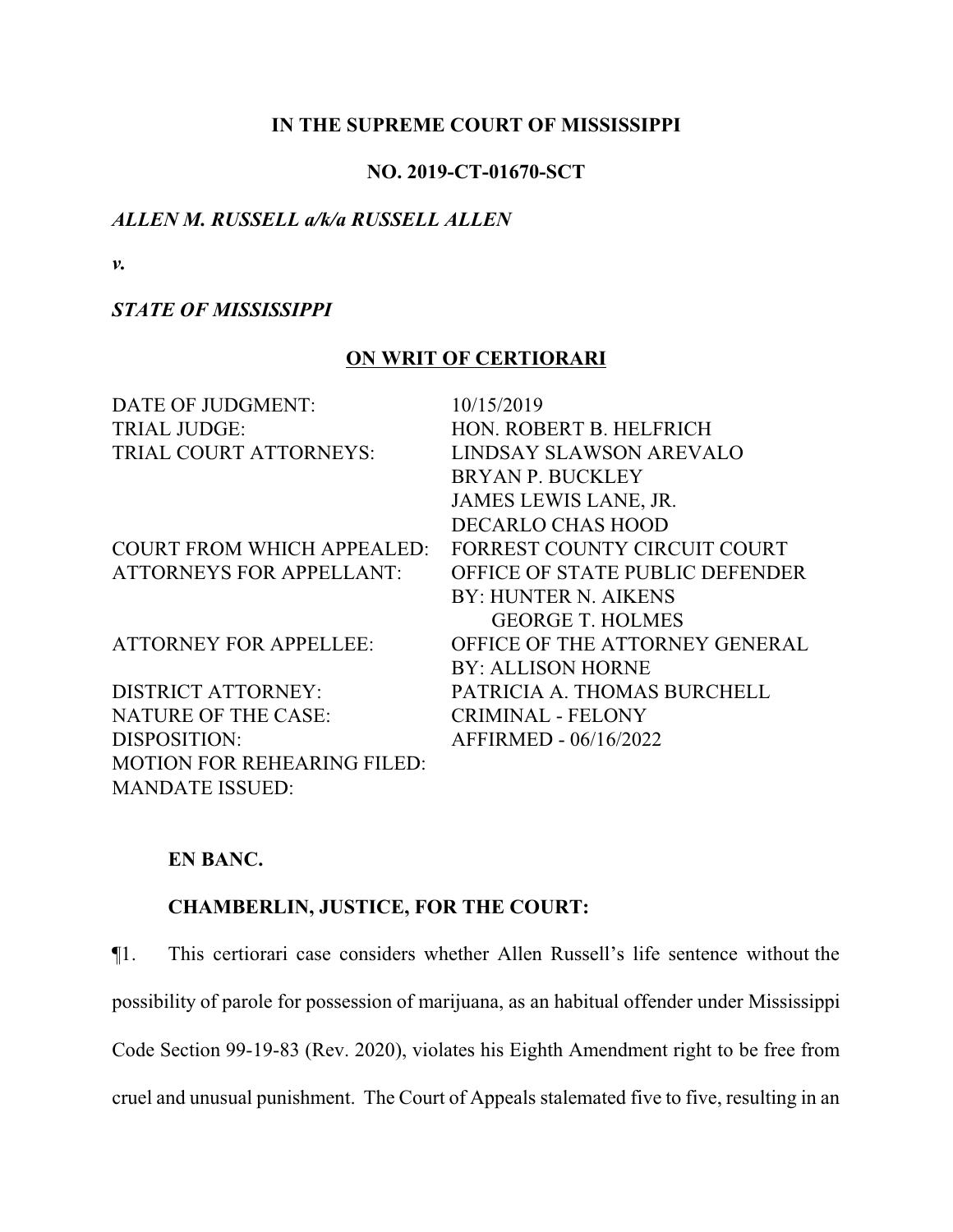affirmance of the judgment of the trial court. *Russell v. State*, No. 2019-KA-01670-COA, 2021 WL 1884144, at \*3 (Miss. Ct. App. May 11, 2021). We affirm Russell's sentence.

### **FACTS AND PROCEDURAL HISTORY**

¶2. As part of a criminal investigation, Hattiesburg Police Department officers went to the residence of a potential suspect, Allen Russell. Upon arrival, officers obtained a warrant to search the address for Russell and any other items related to the investigation.

¶3. Officers entered Russell's home and found him in the attic. Officers noticed a pair of jeans near Russell with his social security card, driver's license, and five small bags of marijuana in his pocket. At the scene, the five bags of marijuana weighed 79.5 grams (a little more than two and a half ounces). A later forensic analysis confirmed that the combined weight of two bags was 43.710 grams, but the remaining three bags were not evaluated because the statutory requirement to charge Russell with possession of marijuana had been satisfied.

¶4. Russell was indicted for one count of possessing more than 30 grams but less than 250 grams of marijuana. Miss. Code Ann.  $\S 41-29-139(c)(2)(B)(1)$  (Rev. 2018). The indictment also charged Russell as a violent habitual offender under Mississippi Code Section 99-19-83 (Rev. 2020).

¶5. Russell moved to quash the indictment and argued that (1) the application of Section 99-19-83 violated his Constitutional right against ex post facto laws, and (2) a sentence of life without parole "egregiously violated" his Eighth Amendment protection against cruel and unusual punishment. The motion was brought forward for a hearing at arraignment. Russell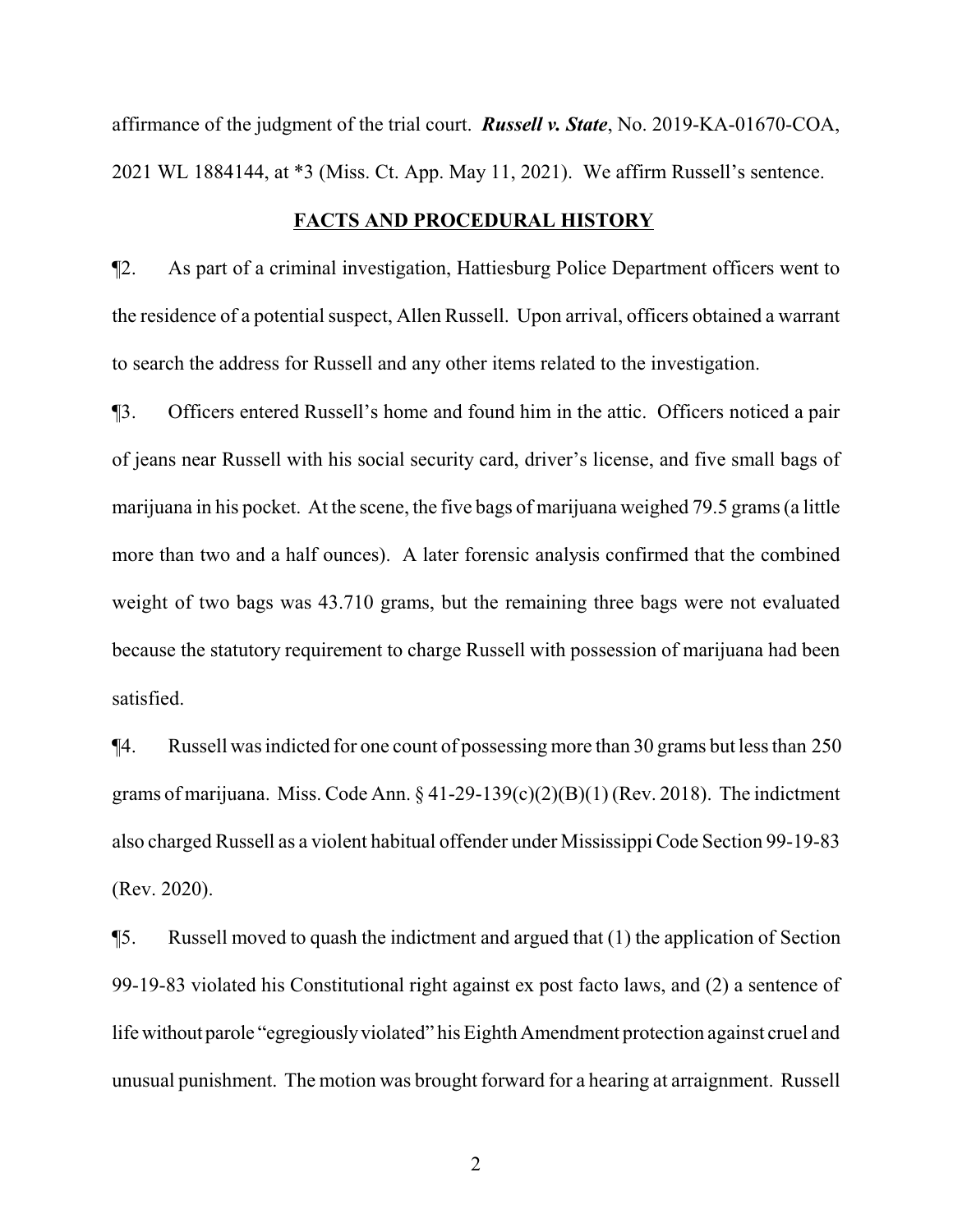presented no witnesses or other evidence at the hearing, only argument. The State argued that Russell's motion to quash was premature and should be addressed at sentencing. The circuit court agreed and took the matter under advisement.

¶6. The jury convicted Russell of possession of marijuana in an amount greater than 30 grams but less than 250 grams.

¶7. At Russell's sentencing hearing, the trial court heard additional argument related to the motion to quash previously taken under advisement. Once again, Russell presented no witnesses or evidence, only argument. The court then specifically denied the motion to quash, although only mentioning the ex post facto claim in his oral ruling. Subsequently, the State presented evidence of Russell's prior felony convictions: two for burglary of a dwelling and one for felon in possession of a firearm. At this point, Russell was again given an opportunity to call witnesses but chose not to do so, nor did he present any other evidence. Based on Russell's prior felony convictions, the circuit court found that Russell was a violent habitual offender and sentenced him to life in prison without eligibility for probation or parole.

¶8. Thereafter, Russell unsuccessfullymoved for a new trial, or alternatively, a judgment notwithstanding the verdict. Again, Russell challenged his sentence as cruel and unusual punishment under the Eighth Amendment. The court denied the motion. Russell appealed and argued that his "life sentence for possessing more than 30 grams but less than 250 grams of marijuana constitutes cruel and unusual punishment."

¶9. From a five to five evenly split court, Presiding Judge Carlton opined that Russell's

3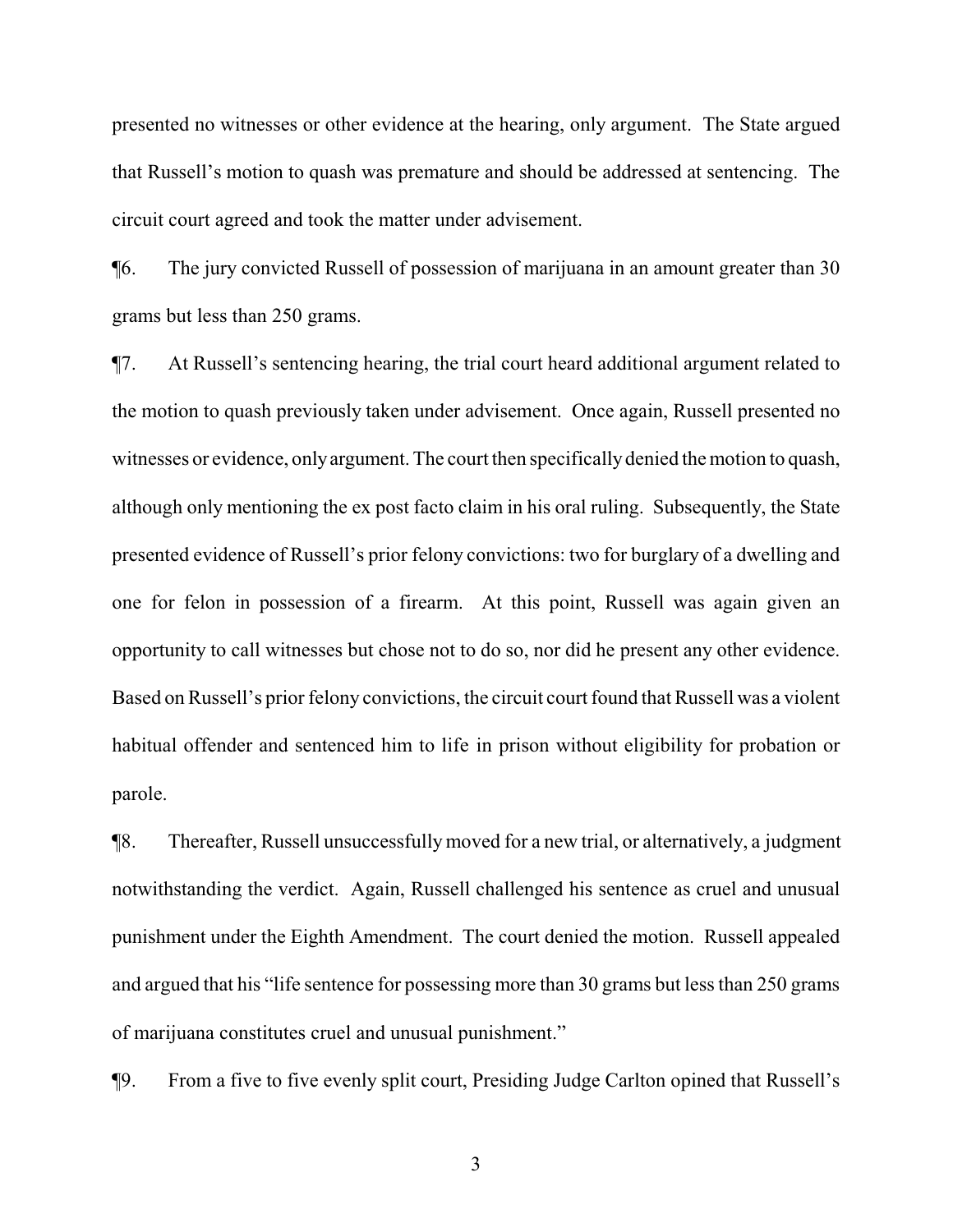life sentence as an habitual offender was not grossly disproportionate to the crime committed for two reasons. *Russell*, 2021 WL 1884144 at \*3. First, Judge Carlton found that "[a] sentence of life without parole is not grossly disproportionate to an habitual offender's crime of possession of a controlled substance." *Id.* at \*2 (alteration in original) (internal quotation marks omitted) (quoting *Hudson v. State*, 31 So. 3d 1, at 4 (Miss. Ct. App. 2009), *rev'd on other grounds by Hudson v. State*, 30 So. 3d 1199, 1208 (Miss. 2010) (quoting *Wall v. State*, 718 So. 2d 1107 (Miss. 1998)). Second, Presiding Judge Carlton stated that Russell's sentence was within the prescribed statutory limit and, therefore, was not grossly disproportionate. *Id.* at \*3.

¶10. Thereafter, this Court granted Russell's petition for a writ of certiorari. Russell does not ask to set aside his conviction. Rather, he seeks a lesser sentence. Russell maintains that this Court should vacate his sentence and remand for new sentencing so that the trial court may consider the Eighth Amendment in sentencing Russell for possession of marijuana.

#### **DISCUSSION**

¶11. Russell was convicted of possession of marijuana in an amount greater than 30 grams but less than 250 grams under Section 41-29-139(c)(2)(B)(1). This section provides the punishment of "a fine of not more than Three Thousand Dollars (\$3,000.00), or imprisonment in the custody of the Department of Corrections for not more than three (3) years, or both . . . ." Miss. Code Ann. § 41-29-139 (c)(2)(B)(1).

¶12. Russell's sentence was enhanced because he is a violent habitual offender under Section 99-19-83, which states: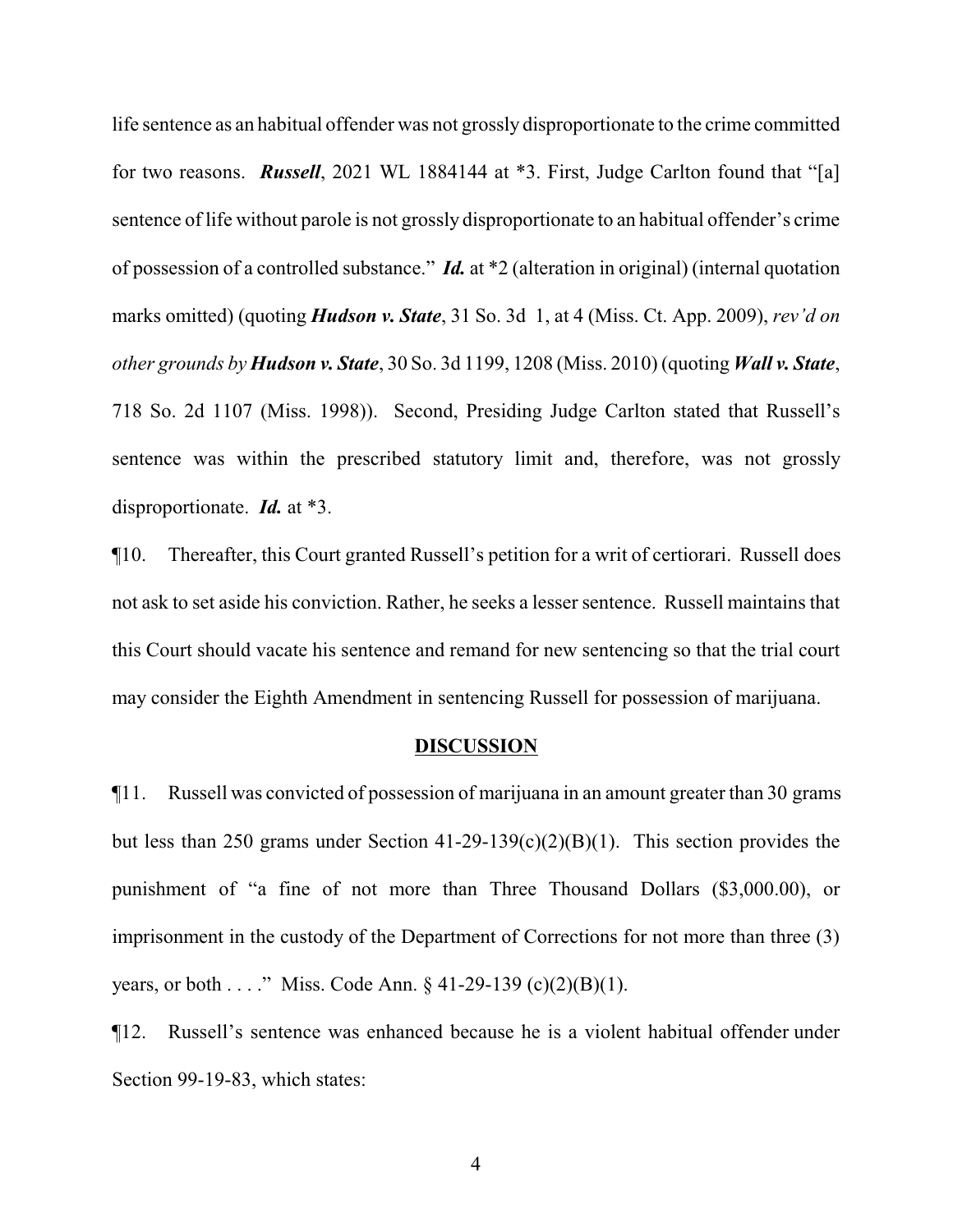Every person convicted in this state of a felony who shall have been convicted twice previously of any felony or federal crime upon charges separately brought and arising out of separate incidents at different times and who shall have been sentenced to and served separate terms of one (1) year or more, ... . and where any one (1) of such felonies shall have been a crime of violence, as defined bySection 97-3-2, shall be sentenced to life imprisonment, and such sentence shall not be reduced or suspended nor shall such person be eligible for parole, probation[,] or any other form of early release from actual physical custody within the Department of Corrections.

Miss. Code Ann. § 99-19-83.

¶13. Russell was considered a violent habitual offender because he pled guilty to two separate charges of burglary of a dwelling in 2004 and once to a charge of felon in possession of a firearm in 2015. Russell served eight years, seven months and three days on his fifteen-year concurrent sentence for burglary of a dwelling.<sup>1</sup> Russell participated in a Regimented Inmate Discipline Program, which led to his early release. Russell was also sentenced to ten years as a felon in possession of a firearm, with two years to serve, eight years suspended, and five years of post-release supervision. Appropriate evidence was presented to prove, beyond a reasonable doubt, that the requirements of Section 99-19-83 had been met.

¶14. Because the trial judge followed the law to the letter, we affirm.

¶15. The trial judge did not have sentencing discretion in this case. Mississippi Code Section 99-19-83 provided for one sentence: life without parole. Miss. Code Ann. § 99-19- 83 (Rev. 2020). As is noted in *Clowers v. State*, 522 So. 2d 762, 765 (Miss. 1988), however,

<sup>&</sup>lt;sup>1</sup> In 2014, Russell's 2004 conviction for burglary of a dwelling became a per se crime of violence. Miss. Code Ann. § 97-3-2(o) (Rev. 2014); *Russell*, 2021 WL 1884144, at \*3.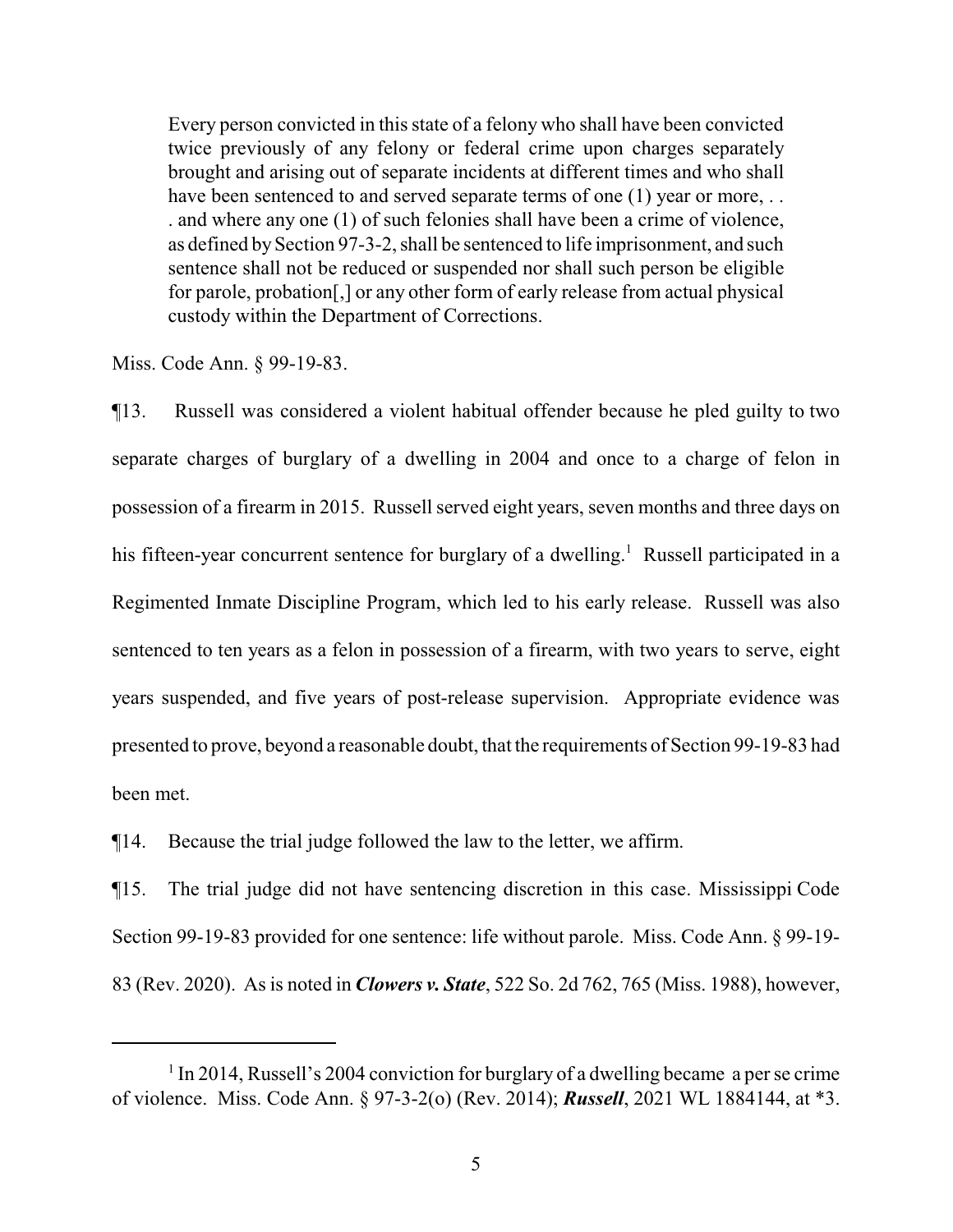our discussion does not end there. As stated in *Clowers*:

The fact that the trial judge lacks sentencing discretion does not necessarily mean the prescribed sentence meets federal constitutional proportionality requirements. Notwithstanding § 99-19-81, the trial court has authority to review a particular sentence in light of constitutional principles of proportionality as expressed in *Solem v. Helm*. That authority is a function of the SupremacyClause. U.S. Const. Art. VI, cl. 2; *Bolton v. City of Greenville*, 253 Miss. 656, 666, 178 So. 2d 667, 672 (1965).

*Id.* at 765.

¶16. In *Solem v. Helm*, 463 U.S. 277, 290, 103 S. Ct. 3001, 77 L. Ed. 2d 637 (1983), the United States Supreme Court held that a criminal sentence must not be disproportionate to the crime for which the defendant is being sentenced. The Court set out objective factors that should guide the proportionality analysis in each case: "(i) the gravity of the offense and the harshness of the penalty; (ii) the sentences imposed on other criminals in the same jurisdiction; and (iii) the sentences imposed for commission of the same crime in other jurisdictions." *Id.* at 292.

¶17. "[T]o determine if a particular sentence is grossly disproportionate, a court must first compare the gravity of the offense to the severity of the sentence." *Nash v. State*, 293 So. 3d 265, 269 (Miss. 2020) (citing *Graham v. Florida*, 560 U.S. 48, 59-60, 130 S. Ct. 2011, 176 L. Ed. 2d 825 (2010)). As the *Nash* Court explained, "[o]nly in the exceedingly 'rare case in which this threshold comparison leads to an inference of gross disproportionality' should the court 'then compare the defendant's sentence with the sentences received by other offenders in the same jurisdiction and with sentences imposed for the same crime in other jurisdictions.'" *Id.* (quoting *Graham*, 560 U.S. at 60).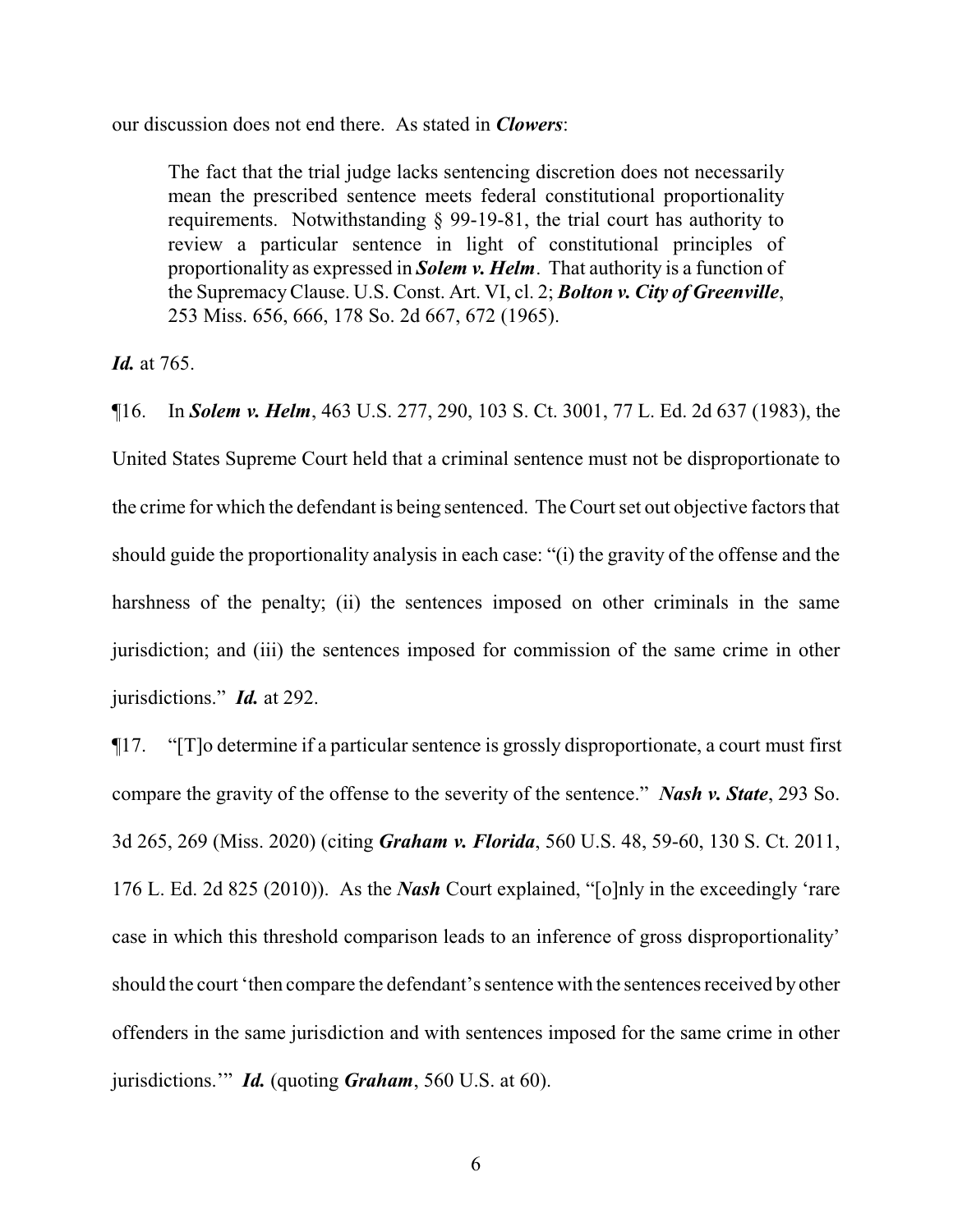¶18. The Court of Appeals' separate opinion attempts to make a threshold comparison between Russell and Jerry Helm. *Russell*, 2021 WL 1884144, at \*4-8 (Wilson, P.J., dissenting). The separate opinion opined that "this case is not materially distinguishable from *Solem* based on the gravity of Russell's present offense, the extent or seriousness of his prior criminal history, the severity of the punishment he received, or any other material fact. Accordingly, the result must also be the same." *Id.* at \*6. Further the separate opinion stated that "Russell's sentence under Section 99-19-83 is the equivalent of the sentence that the Court struck down in *Solem*" and "we are bound by *Solem* to vacate Russell's sentence." Id. at <sup>\*7</sup>. We respectfully disagree.

¶19. The dissent joins Presiding Judge Wilson's separate opinion in finding "no material difference" between Russell and Helm. I would first note that our law requires a specific analysis to determine if a particular sentence is grossly disproportionate as to a particular defendant. *Nash*, 293 So. 2d at 269. In other words, the argument that Russell has a lot in common with Helm not the standard. *Russell*, 2021 WL 1884144, at \*6 (Wilson, P.J., dissenting). It is also not correct. There are several material differences between Russell and Helm.

¶20. In *Solem*, the Court specificallyfound that all of Helm's prior crimes were nonviolent. **Solem**, 463 U.S. at 279. It is undisputed, and not argued by Russell on appeal, that his two prior convictions for burglary of a dwelling are considered under Mississippi law to be crimes of violence. While we do not know any facts regarding Helm's prior burglary convictions, we do know they were in the "3rd degree" which could have entailed either a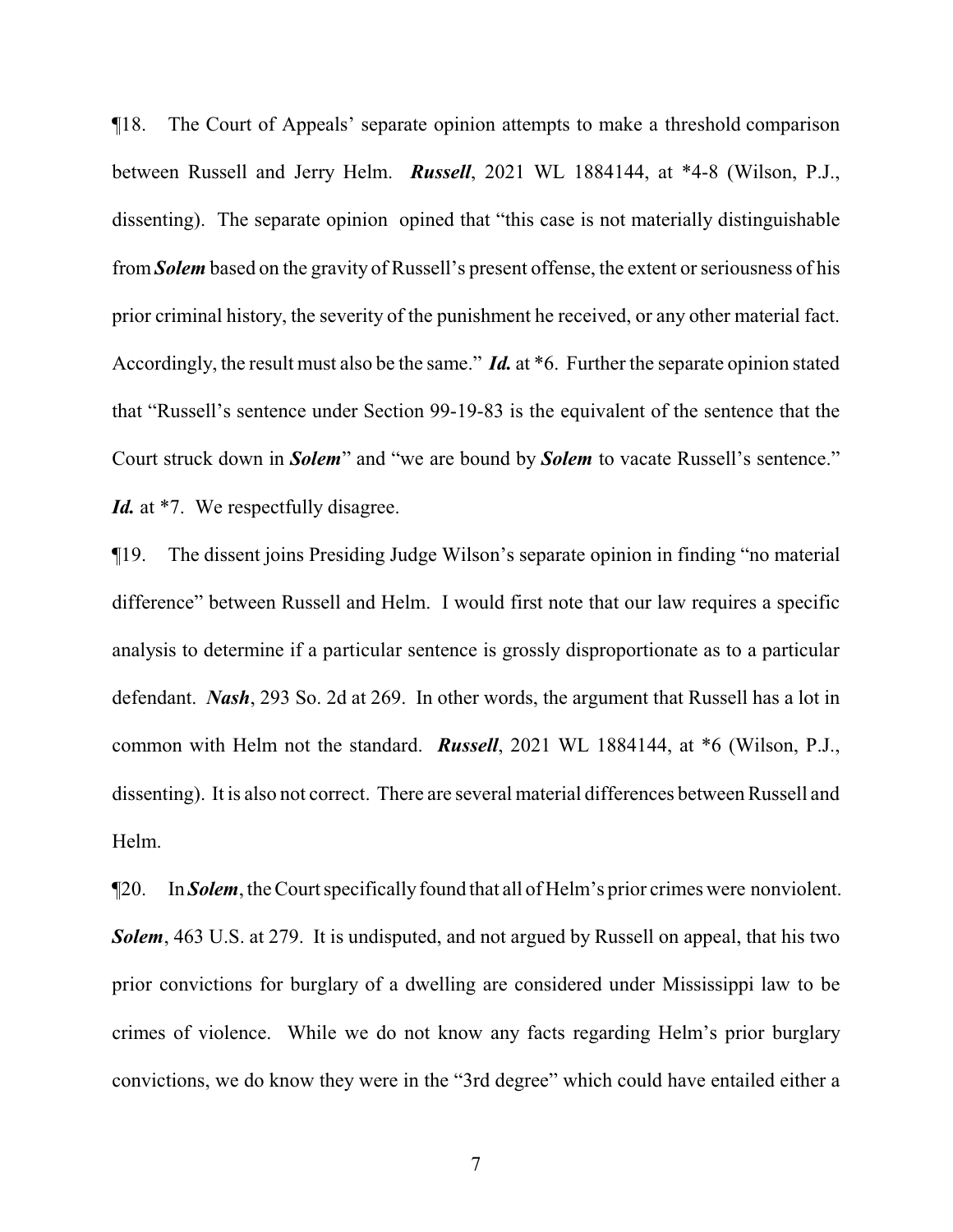dwelling or non-dwelling. **Id.** We know that Russell's two prior burglaries were of dwellings.

¶21. We also know that alcohol was a contributing factor in each of Helm's prior convictions. *Id.* at 280. We further know that, due to alcohol, Helm had no recollection of committing the crime underlying Helm's habitual offender charge. *Id.* at 281. We know these things, of course, because there was evidence presented establishing them. *Id.* at 80- 81. Russell presented no evidence, much less evidence that he suffered from some addiction or, otherwise, failed to appreciate the consequences of his actions.

¶22. Even if we are to assume, *arguendo*, that the threshold comparison leads to an inference of gross disproportionality in this case, Russell's claim still must fail. If an inference of gross disproportionality is found, the court must proceed to evaluate the remaining *Solem* factors in light of the evidence submitted by the defendant. *Nash*, 293 So. 3d at 269. This Court has ruled that the defendant has the burden of presenting evidence of each *Solem* factor in order for the court to determine whether the sentence is disproportionate. *Johnson v. State*, 29 So. 3d 738, 744 (Miss. 2010); *Willis v. State*, 911 So. 2d 947, 951 (Miss. 2005). Russell never presented evidence regarding any of the factors.<sup>2</sup> ¶23. Under our law, the defendant had the burden of establishing that he was entitled to a sentence other than life without parole, the mandatory sentence under Mississippi Code

 $2^{\circ}$  The record reflects that Russell made his argument in his motion to quash at a hearing before the trial court at arraignment. The motion was taken under advisement. Counsel was then allowed to present additional argument on the motion at the sentencing hearing. Further, at the sentencing hearing, Russell declined the opportunity to present witnesses and presented no additional evidence. After these opportunities, he additionally made the argument in his post-trial motion.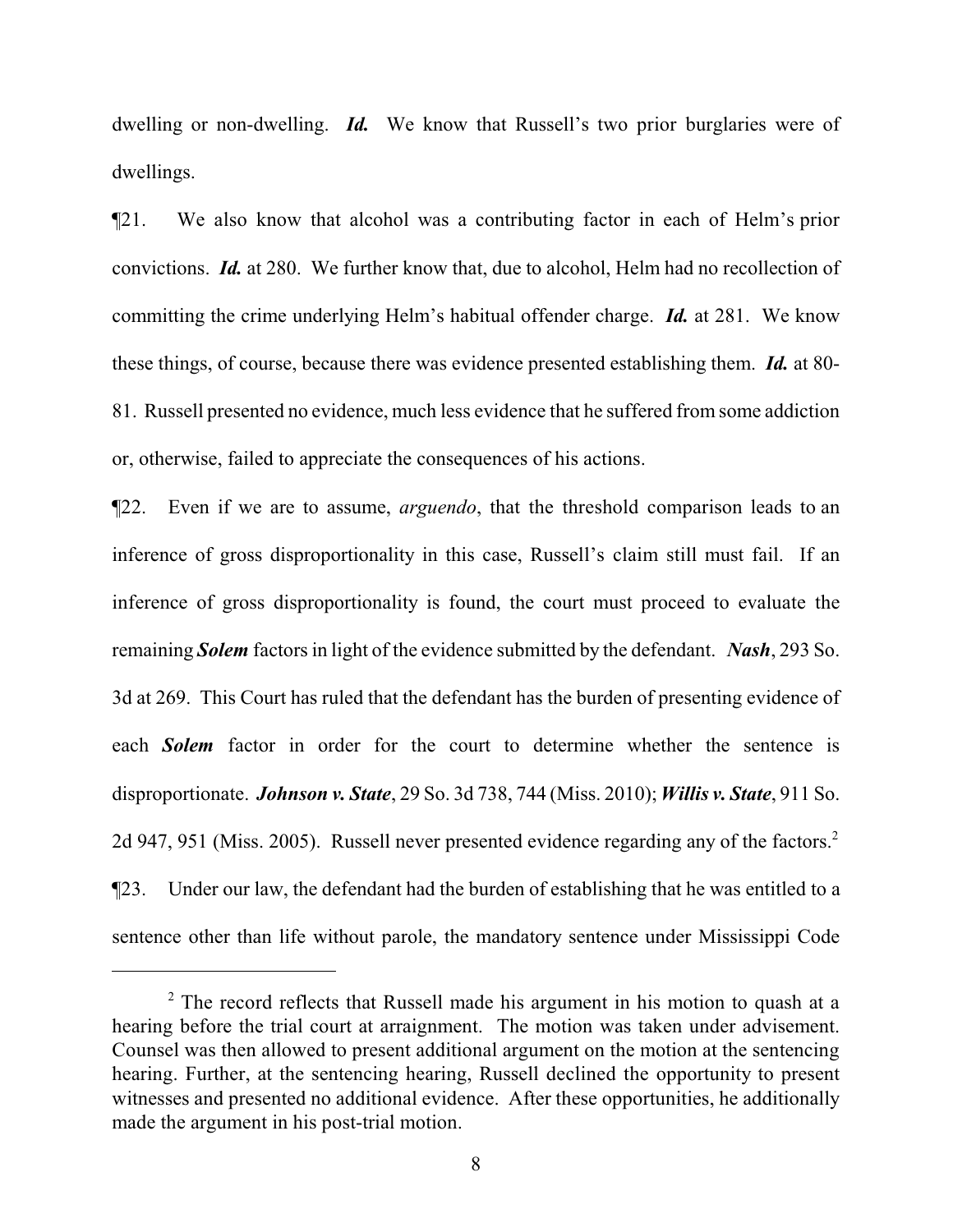Section 99-19-83. Not only has Russell failed to meet that burden, he has not even attempted to do so.

¶24. The bigger problem we face in these cases is the difficulty in determining what constitutes the initial inference of gross disproportionality, whether that threshold has been met and, procedurally, what to do when it has been met.

¶25. As stated in *Matthews v. Cain*, 337 F. Supp. 3d 687, 700 (E.D. La. 2018),

The first inquiry, i.e. whether the sentence in question is grossly disproportionate to the offense, is arguably the most difficult because "the Supreme Court has not established a process for making this threshold judgment, nor any substantive guideposts." Donna H. Lee, *Resuscitating Proportionality in Noncapital Criminal Sentencing*, 40 Ariz. St. L.J. 527, 529 (2008). Indeed, even the Supreme Court has acknowledged that "the precise contours" of the gross disproportionality principle are "unclear." *Lockyer v. Andrade*, 538 U.S. 63, 73, 123 S. Ct. 1166, 155 L. Ed. 2d 144 (2003); *see also* [*Lockyer*, 538 U.S. at 72] ("Our cases exhibit a lack of clarity regarding what factors may indicate gross disproportionality."). As a result, courts have "little concrete guidance, and the temptation simply to conclude there is no gross disproportionality is strong." *Lee*, *supra*, at 530.

¶26. In analyzing this first prong, we have said that where sentences fall within the applicable statutory sentencing limits, we find no inference of gross disproportionality. *Mosley v. State*, 104 So. 3d 839, 841 (Miss. 2012); *see also Anderson v. State*, 293 So. 3d 279, 297 (Miss. Ct. App. 2019); *Mapp v. State*, 310 So. 3d 335, 338 (Miss. Ct. App. 2021). A sentence that exceeds the statutory limits could be an illegal sentence not necessitating a proportionality analysis. Such a holding is only applicable when, as in an habitual offender case under Mississippi Code Section 99-19-81, the maximum sentence would not exceed the maximum sentence for the *crime committed*.

¶27. While certainly not the same as a death sentence, life without parole is, nevertheless,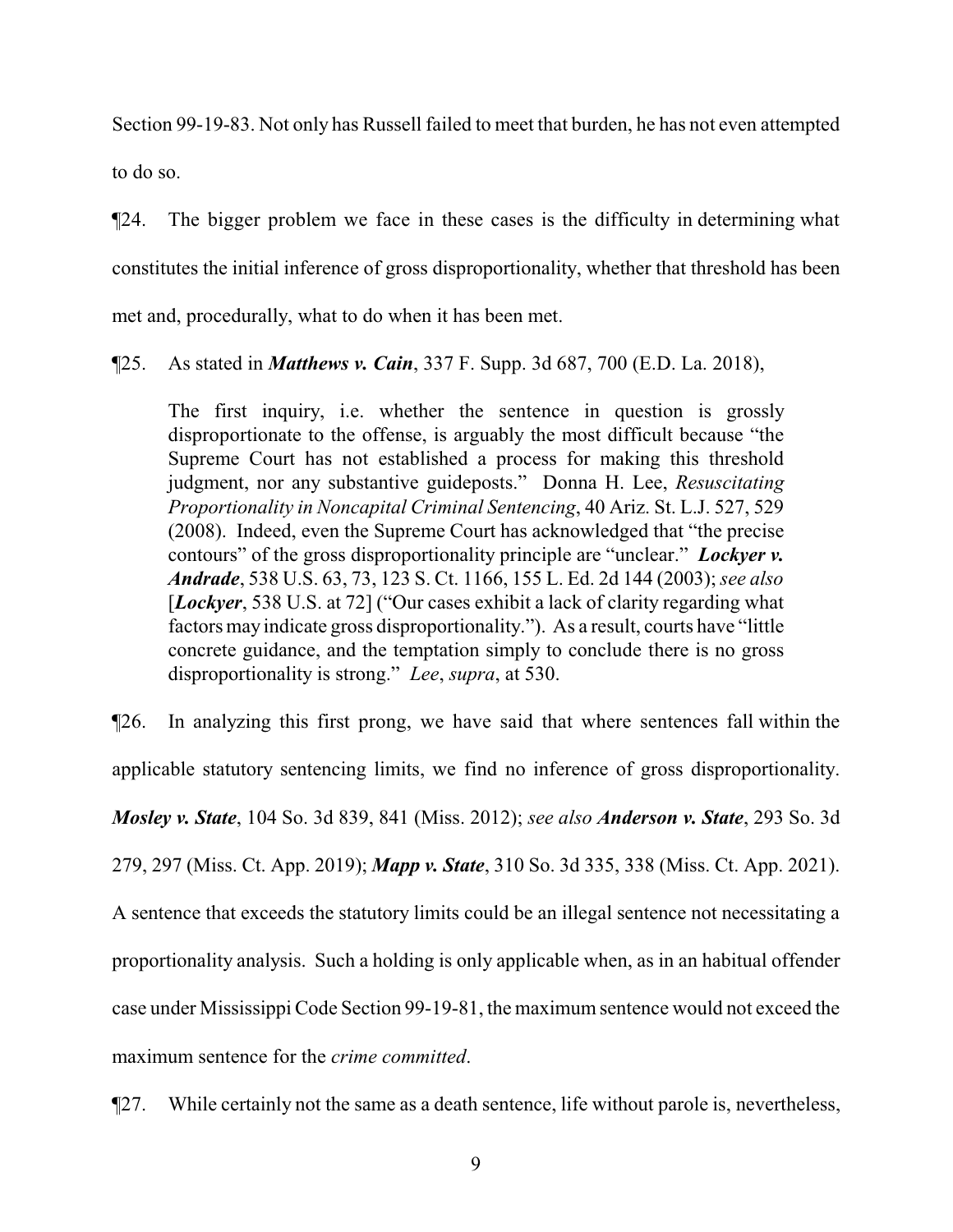different than other sentences. As noted in *Graham*:

It is true that a death sentence is "unique in its severity and irrevocability," *Gregg v. Georgia*, 428 U.S. 153, 187, 96 S. Ct. 2909, 49 L. Ed. 2d 859 (1976) (joint opinion of Stewart, Powell, and STEVENS, JJ.); yet life without parole sentences share some characteristics with death sentences that are shared by no other sentences. The State does not execute the offender sentenced to life without parole, but the sentence alters the offender's life by a forfeiture that is irrevocable. It deprives the convict of the most basic liberties without giving hope of restoration, except perhaps by executive clemency—the remote possibility of which does not mitigate the harshness of the sentence. *Solem*, 463 U.S. at 300-301, 103 S. Ct. 3001. As one court observed in overturning a life without parole sentence for a juvenile defendant, this sentence "means denial of hope; it means that good behavior and character improvement are immaterial; it means that whatever the future might hold in store for the mind and spirit of [the convict], he will remain in prison for the rest of his days." *Naovarath v. State*, 105 Nev. 525, 526, 779 P. 2d 944 (1989).

*Graham*, 560 U.S. at 69-70.

¶28. The decision in *Graham* dealt with juvenile offenders as opposed to adults. It can certainly be argued that, at least to some degree, this differentiates it from other cases. However, the analysis from *Graham* is persuasive, and the age of the defendant is a factor that can certainly be considered by the trial court when performing a proportionality analysis. ¶29. A comparison limited to the crime for which Russell was convicted (possession of marijuana, a nonviolent crime carrying a maximum of three years in prison) compared to the mandatory sentence under Mississippi Code Section 99-19-83 (life in prison without parole) is grossly disproportionate. Life without parole should be the exception, not the rule, for possession of less than 44 grams of marijuana. However, in Mississippi, we have indicated that the comparison includes "not only his current felony, but also his . . . history of felony recidivism." *Thomas v. State*, 48 So. 3d 460, 480 (Miss. 2010) (internal quotation mark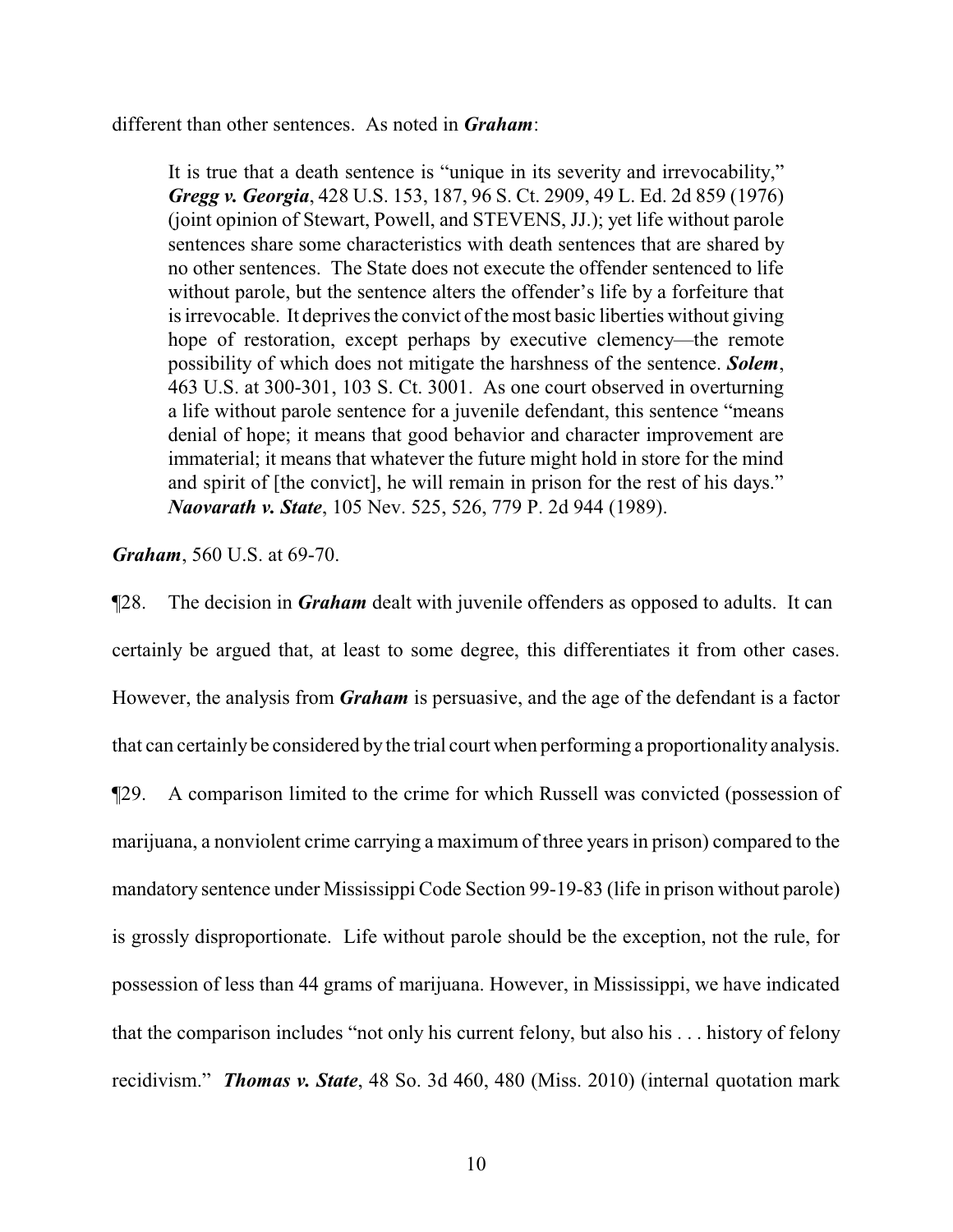omitted) (quoting *Ewing v. California*, 538 U.S. 11, 29, 123 S. Ct. 1179, 155 L. Ed. 2d 108 (2003)).

¶30. Of course, the decision as to what constitutes a crime and what punishment is to be received for those crimes is, subject to constitutional limitations, solely within the realm of the legislature. *Johnson v. State*, 950 So. 2d 178, 183 (Miss. 2007). Guidance from the legislature would, of course, resolve the issue.<sup>3</sup> Any action in that regard remains the legislature's prerogative.<sup>4</sup> However, the method by which a sentence is held up to an Eighth Amendment analysis is a judicial function. Such analysis should be guided by specific principles.

¶31. That is the problem with *Presley v. State*, 474 So. 2d 612 (Miss. 1985), and its progeny. *Presley* advocated an *ad hoc* "I know it when I see it" approach. *Id.* at 620; *see Jacobellis v. Ohio*, 378 U.S. 184, 197, 84 S. Ct. 1676, 12 L. Ed. 2d 793 (1964) (Stewart, J., concurring)). That is fine for some of the cases that have applied *Presley*'s requirement for a detailed sentencing hearing. *See Presley*, 474 So. 2d at 620 (stealing two steaks while exhibiting a knife); *Ashley v. State*, 538 So. 2d 1181 (Miss. 1980) (stealing two cans of sardines and breaking into a house to try to get money to pay for them); *Davis v. State*, 724 So. 2d 342 (Miss. 1998) (selling two rocks of crack cocaine within fifteen-hundred feet of

<sup>&</sup>lt;sup>3</sup> We certainly agree with the dissent's analysis regarding trends towards the criminality of marijuana possession in this country. These are trends that the legislature could, and should, take into account when determining the appropriate sentences for habitual offenders.

<sup>&</sup>lt;sup>4</sup> As a matter of fact, the legislature has taken such action in Mississippi Code Section 99-19-81.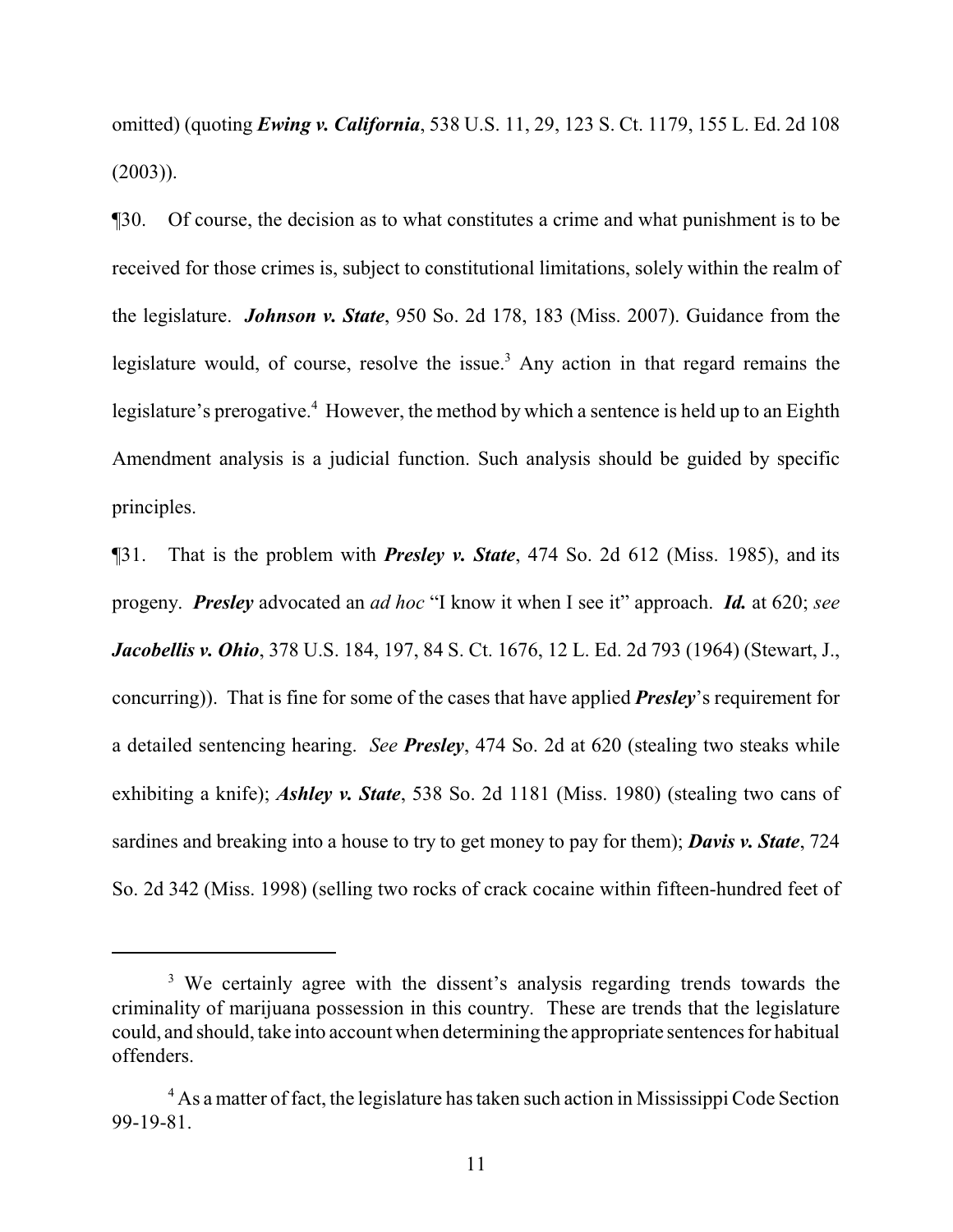a church); *White v. State*, 742 So. 2d 1126 (Miss. 1999) (selling forty dollars worth of crack within fifteen-hundred feet of a church); *White v. State*, 761 So. 2d 221 (Miss. Ct. App. 2000) (selling forty dollars worth of crack within fifteen-hundred feet of a church). But how do we compare stealing two steaks to stealing sardines and breaking and entering to selling crack near a church to Russell's possession of forty-three grams of marijuana to the next case? Our trial judges deserve better guidance.

¶32. In the limited scenario in which the *mandatory* sentence facing a defendant *under* Section 99-19-83 is life without parole *and* the crime for which the defendant is being sentenced, unenhanced, is a nonviolent crime that carries a *minimal*-maximum sentence (i.e. less than ten years), trial judges should specifically consider "all matters relevant to" the sentence as contemplated in *Presley* to determine the issue of gross disproportionality and the constitutionality of the sentence as to that particular defendant. *Presley*, 474 So. 2d at 620. The trial judge would, of course, still make the ultimate determination as to the defendant's sentence under our prevailing law.<sup>5</sup> In such a situation, when the defendant has presented evidence regarding the *Solem* factors and the State has been given an opportunity to rebut the factors, the court should affirmatively address whether gross disproportionality has been shown.

¶33. None of this benefits Russell. We reiterate, once again, that the burden is upon the

<sup>&</sup>lt;sup>5</sup> Chief Justice Randolph, in his separate opinion, embarks on a lengthy analysis of the history of enhanced sentences and proportionality. However, nothing in this opinion places any obligation on a trial judge to come to a different outcome regarding gross disproportionality or the ultimate propriety of the sentence. It merely holds that certain circumstances, such as a life without parole sentence for lesser felonies, deserve a closer look.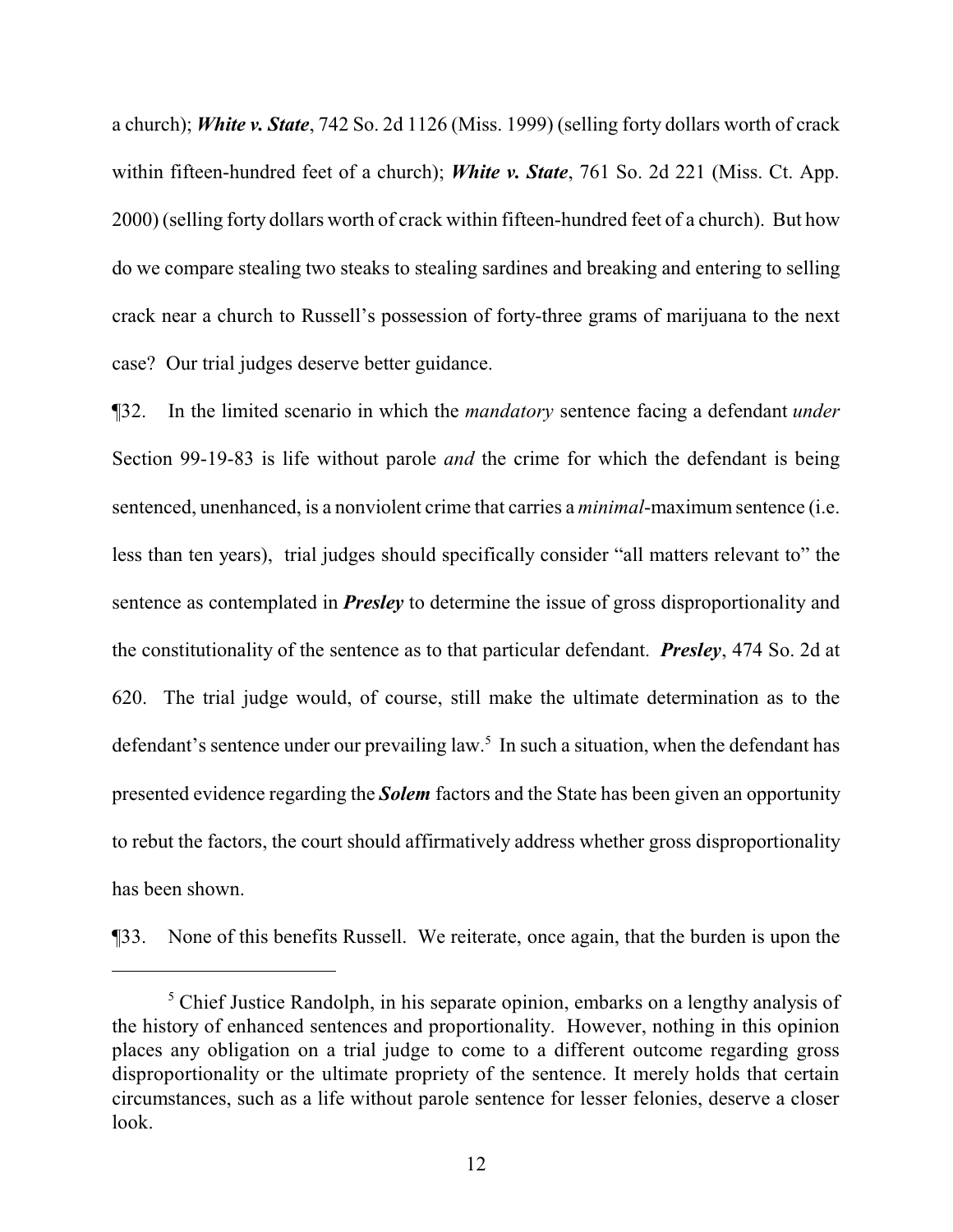defendant to show that the sentence mandated by the legislature is unconstitutional as to that particular defendant. Because Russell presented no evidence, the only substantive evidence before the court were the prior convictions. If Russell had presented additional evidence, the State would have been given the opportunity to counter such proof (i.e., specifics regarding the instant crime, proof of other prior convictions, proof of additional criminal conduct, etc.). ¶34. The record is replete with additional evidence, as documented in the separate opinion of the chief justice. We would refer the reader to the chief justice's separate opinion for a thorough recounting of the details surrounding Russell's arrest. However, it is pertinent to note that the arrest came while law enforcement was attempting to serve another drug related warrant on Russell as well as execute a search warrant on his premises. The search warrant came about as a result of Russell's being developed as a suspect in a murder in a hotel room where a medical document naming Russell was found. The hotel manager identified Russell on both a surveillance video and in a photo lineup. Chemical gas had to be deployed to obtain Russell's surrender. It is unlikely that Russell would have prevailed even if he had actually presented any evidence of his own. The dissent would give Russell another bite at the apple. However, to mix idioms, it is clear that is a can of worms Russell chose not to open.

¶35. It is not the job of the trial judge to present evidence for either party. That burden is on the party wanting the evidence to be considered. Clearly, the trial judge was aware of Russell's history as contained in the record and, therefore, considered "all matters relevant to" the sentence that were placed before him. *Presley*, 474 So. 2d at 620.

13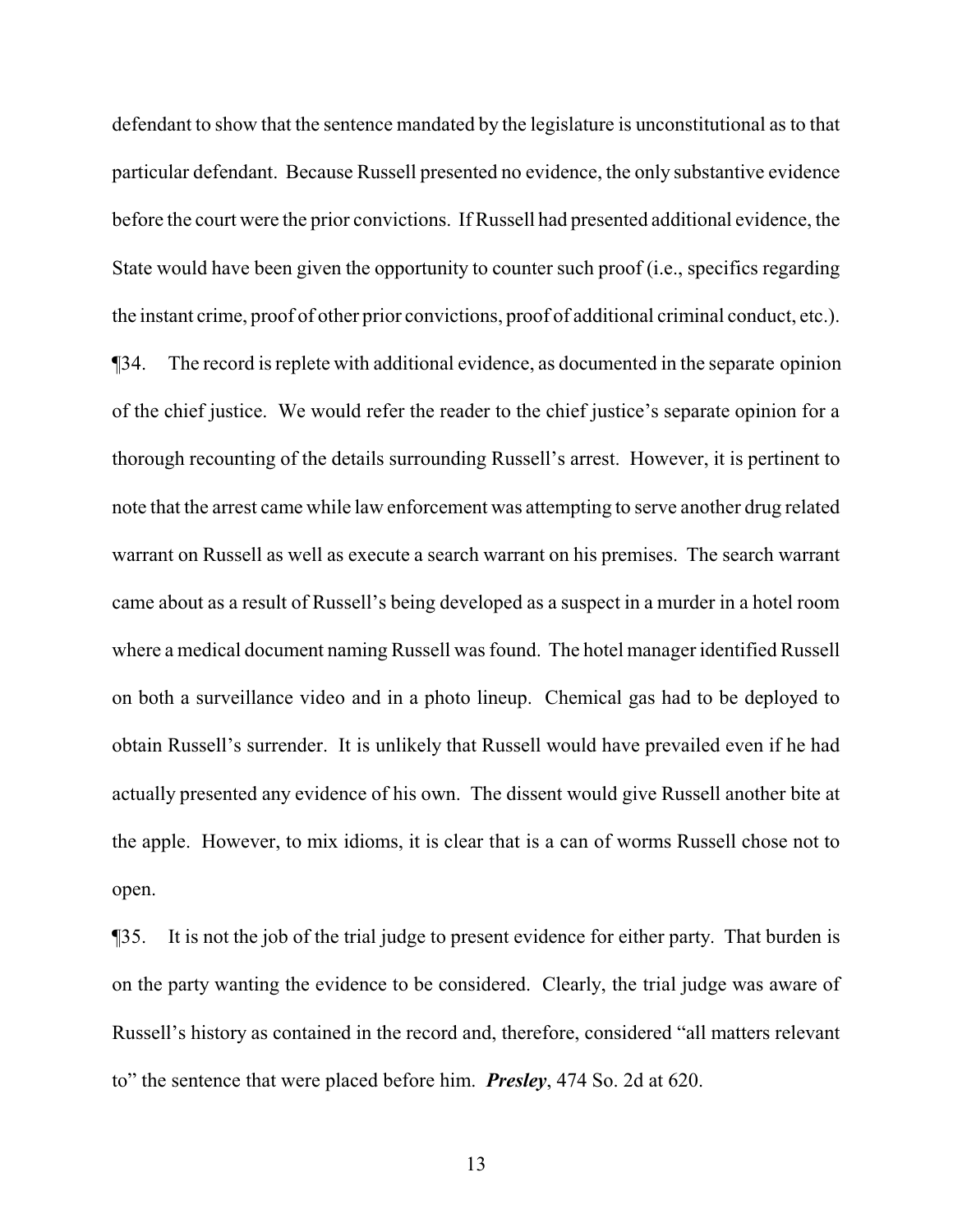#### **CONCLUSION**

¶36. In Russell's case, the trial judge followed our procedure and the law, Russell presented no evidence related to the *Solem* factors and the trial judge sentenced Russell to the only sentence available. Therefore, we affirm.

#### ¶37. **AFFIRMED.**

## **MAXWELL,BEAM,ISHEEANDGRIFFIS, JJ.,CONCUR. RANDOLPH,C.J., SPECIALLY CONCURS WITH SEPARATE WRITTEN OPINION JOINED BY BEAM AND ISHEE, JJ.; MAXWELL AND CHAMBERLIN, JJ., JOIN IN PART. COLEMAN, J., DISSENTS WITH SEPARATE WRITTEN OPINION JOINED BY KITCHENS AND KING, P.JJ.**

## **RANDOLPH, CHIEF JUSTICE, SPECIALLY CONCURRING:**

¶38. Because an evenly split Court of Appeals opinion resulted in an affirmance of the judgment of the trial court, we granted Russell's petition for certiorari.<sup>6</sup> He argued before the Court of Appeals that *Solem v. Helm*, 463 U.S. 277, 103 S. Ct. 3001, 77 L. Ed. 2d 637 (1983), required vacation of his sentence, framing the issue as whether his "life sentence for possessing more than 30 grams but less than 250 grams of marijuana constitutes cruel and unusual punishment," despite recognizing that his "prior convictions are relevant to the sentencing decision." *Solem*, 463 U.S. at 296, n.21.<sup>7</sup> An attempt to frame the issue in this manner was rejected by the United States Supreme Court in *Ewing v. California*, 538 U.S. 11, 29, 123 S. Ct. 1179, 1189, 155 L. Ed. 2d 108 (2003). When sentencing Russell, the trial judge properly "place[d] on the scales not only his current felony, but also his long history

<sup>6</sup> *See Beecham v. State*, 108 So. 3d 394 (Miss. 2012); *Rockett Steel Works v. McIntyre*, 15 So. 2d 624 (Miss. 1943).

<sup>7</sup> *Solem* does not require consideration of prior convictions. *Solem*, 463 U.S. at 292.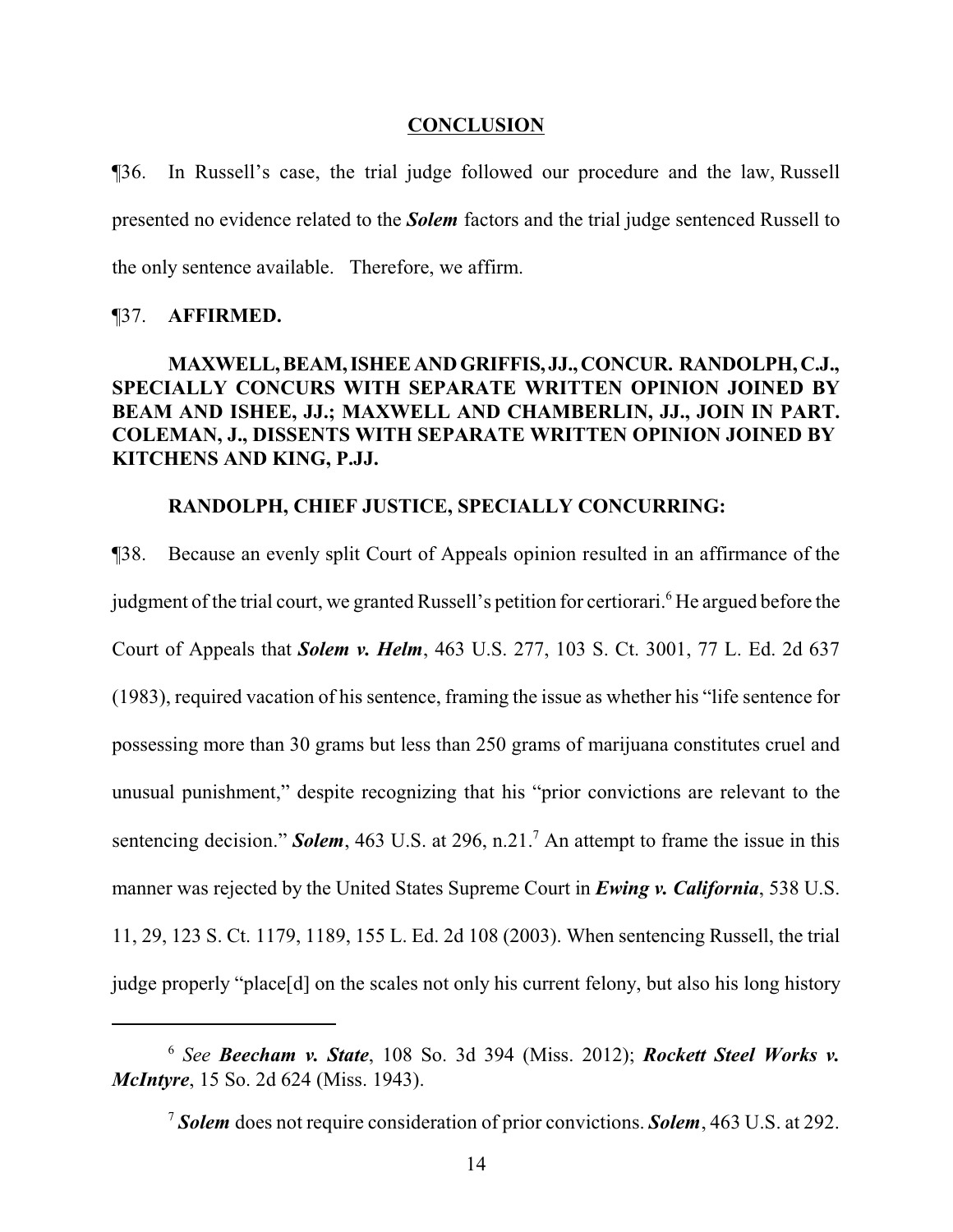of felony recidivism." *Id.* Five of the ten judges on the Court of Appeals would have vacated Russell's sentence, primarily relying on Russell's argument that *Solem* is the only controlling case, despite contrary principles set forth in *Rummel v. Estelle*, 445 U.S. 263, 100 S. Ct. 1133, 63 L. Ed. 2d 382 (1980), *Harmelin v. Michigan*, 501 U.S. 957, 111 S. Ct. 2680, 115 L. Ed. 2d 836 (1991), *Lockyer v. Andrade*, 538 U.S. 63, 123 S. Ct 1166, 155 L. Ed. 2d 144 (2003), and *Ewing*, 538 U.S. 11. Thus, I am constrained to write separately.

¶39. I agree with the majority that the trial judge committed no error. The decision of the learned trial judge is correct both procedurally and substantively. His ruling did not run afoul of any Mississippi case law, any United States Supreme Court precedent, or the sentencing statute. The trial record contains not one iota of evidence to trigger a proportionality analysis. This is not an extraordinary nor exceedingly rare case as discussed in *Hutto v. Davis*, 454 U.S. 370, 374, 102 S. Ct. 703, 70 L. Ed. 2d 556 (1982); *Harmelin*, 501 U.S. at 1001 or *Ewing*, 538 U.S. at 22. I write separately to address a series of cases of the United States Supreme Court, that establish principles and identify **Solem**'s weaknesses. The determination of gross disproportionality is guided by these principles.<sup>8</sup>

## **Russell's Criminal History**

¶40. Russell is no stranger to the criminal justice system. At his sentencing hearing, the

<sup>8</sup>*Solem* has been described by some as an outlier. *Graham v. Florida*, 560 U.S. 48, 104 n.2, 130 S. Ct. 2011, 176 L. Ed. 2d. 825 (2010) (Thomas, J., dissenting) (citing Rachel E.Barkow, *The Court of Life and Death: The Two Tracks of Constitutional Sentencing Law and the Case for Uniformity*, 107 Mich. L. Rev. 1145, 1160 (2009) ("Solem now stands as an outlier"); Daniel Suleiman, *The Capital Punishment Exception: A Case for Constitutionalizing the Substantive Criminal Law*, 104 Colum. L. Rev. 426, 445 (2004) (observing that outside of the capital context, "proportionality review has been virtually dormant")).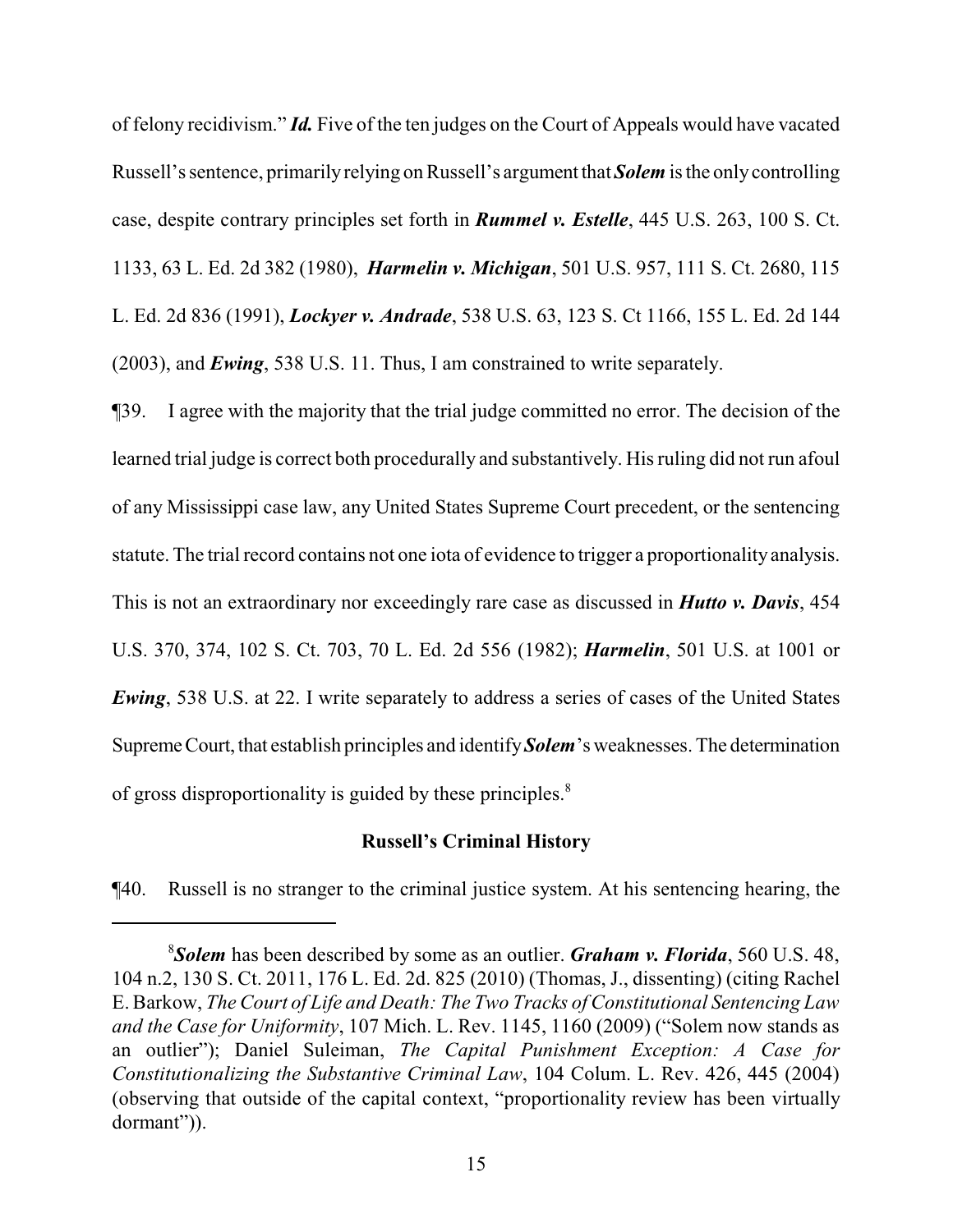trial court considered the Certificate of Records provided by the Mississippi Department of Corrections (MDOC), which reveals an extensive criminal history, including numerous encounters over a sixteen-year period with the courts and criminal justice system of the state of Mississippi. These records reveal a felony committed on June 21, 2003, and another felony committed two days later. Russell pled guilty to both. On May 3, 2004, Russell was sentenced to serve fifteen years for each count, but the trial court set the sentences to run concurrently, reducing the length of his incarceration by one half. Russell caught his first break. Soon thereafter, he caught another break. He was permitted to avoid that length of incarceration by participating in the Regimented Inmate Discipline (RID) Program. He also was ordered to pay restitution of \$675 to Andrea Russell of Sumrall, \$400 to Renaldo Willis of Columbia, and all costs of court. A December 29, 2004 order reads that Russell completed the RID program. An amended order of conviction was entered. That order not only reduced Russell's sentence, but he was released from custody and was placed on probation for five years. Russell had caught yet another break, released to a free and open society.

¶41. Before six months had passed, Russell was before the bench again. His probation was revoked. He was not incarcerated for that violation, but rather he was placed on house arrest beginning June 21, 2005, for three years, with five years post-release supervision for each prior count, again to run concurrently. He had caught yet another break and avoided incarceration. Less than two weeks later, Russell violated the house arrest condition (ironically, on Independence Day). He was picked up and was returned to custody on July 5, 2005, to serve out his original sentences. Before completing the original sentence, the State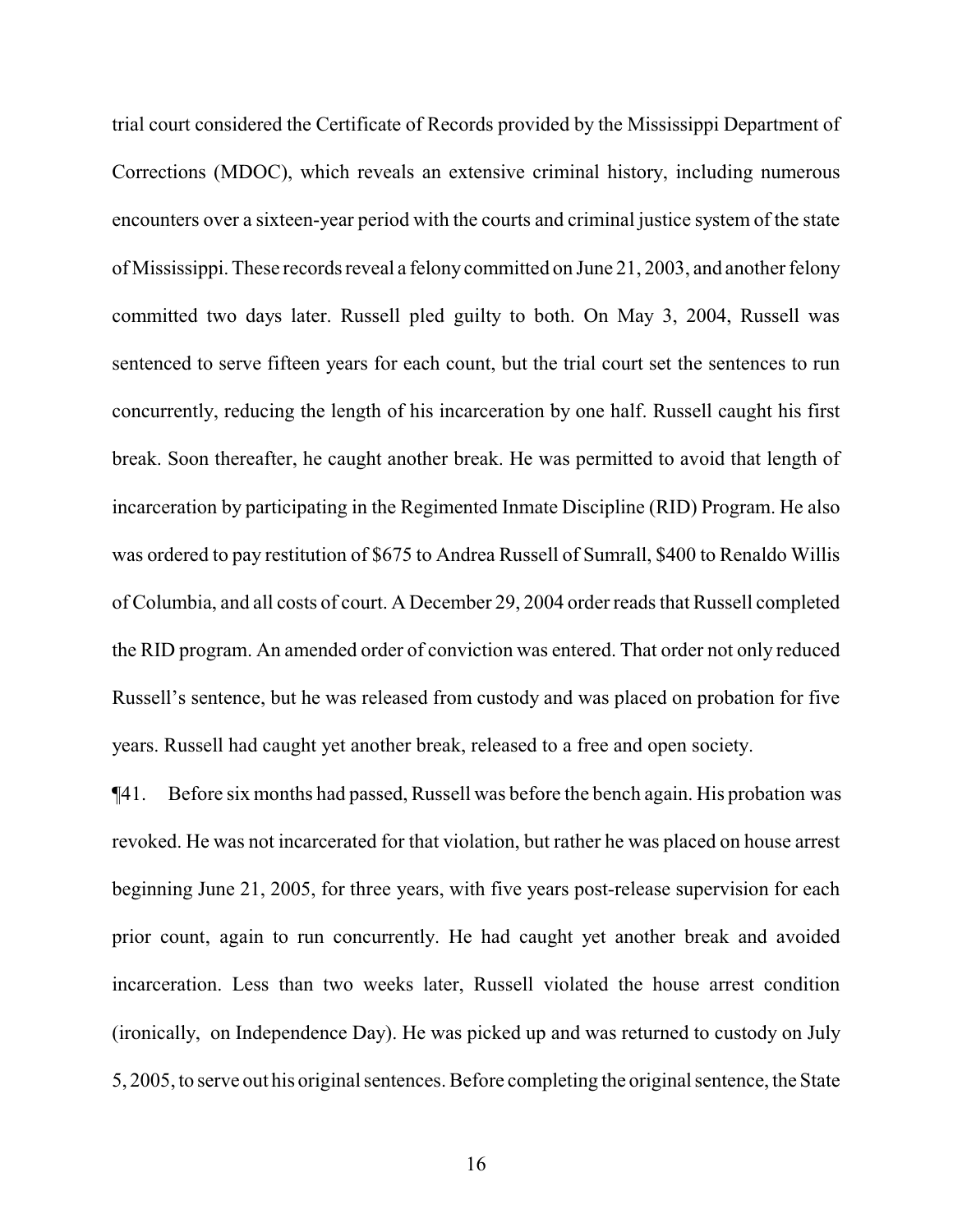Parole Board granted Russell parole, years before the expiration of the scheduled conclusion of the original concurrent sentences. Russell had caught another break. He was released on February 7, 2014.

¶42. Sixteen months later, Russell was arrested again. This time was for possession of a firearm by a convicted felon. Appearing before Circuit Judge Helfrich (the same judge who presided over the case sub judice), Russell pled guilty. Judge Helfrich sentenced him to a term of ten years, but only required him to serve two of those years, suspending the remaining eight provided he conformed to the post-release-supervision guidelines for five years.<sup>9</sup> He received this break from the same circuit judge who sentenced him to a term less than the maximum sentence allowed. Russell served less than one year before he was released on parole again on March 29, 2016, yet another break. But then Russell violated the conditions of his parole, and he was returned to the MDOC on May 11, 2016. There he remained incarcerated until his release on probation on September 30, 2016, a year before that full sentence was served, yet another break.

¶43. Russell's most recent run in with the courts and the MDOC began on November 29, 2017, when he was arrested for the possession of marijuana with the intent to transfer or distribute. The night Russell was arrested, a search warrant had been issued for Russell and his apartment as part of an ongoing homicide investigation. In the early morning hours of November 29, 2017, Hattiesburg police officers responded to a report that a deceased body was at the Deluxe Inn. An occupant informed police that he had observed a "male slumped

<sup>9</sup> One of those conditions was not possessing any alcohol, **drugs**, or firearms.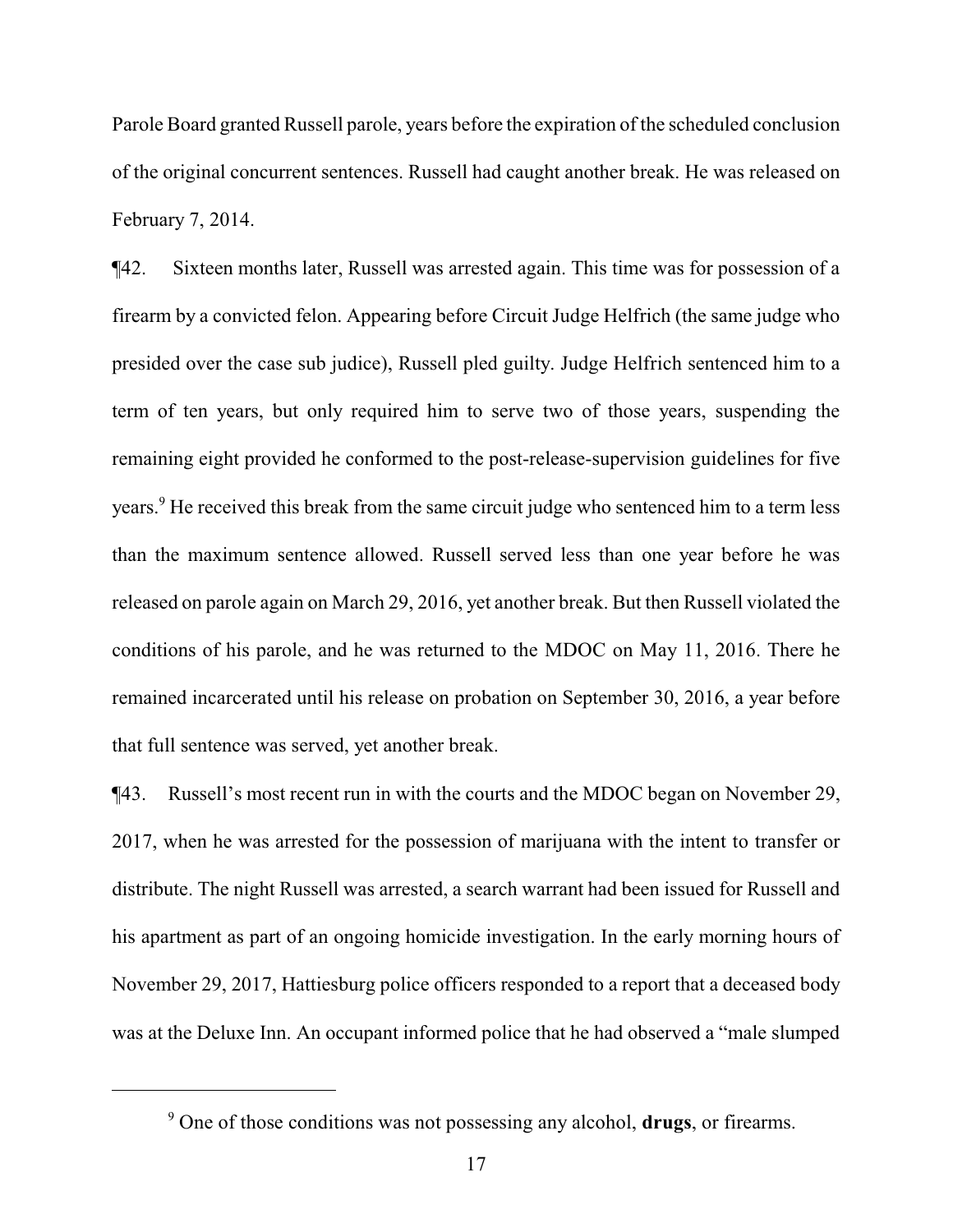backwards in a chair . . . bleeding from his head" inside the room next to his. Upon arrival, the officers found a body with what appeared to be multiple gunshot wounds to the head. The officers recovered video surveillance of a male at the scene. They also recovered from the victim's hotel room a medical statement addressed to Russell. Russell was identified by the manager in a photographic line-up as the man in the surveillance footage from the Deluxe Inn.

¶44. Following those leads, the officers went to the address on the medical statement. The occupant refused to come to the door. The house was placed under surveillance, and a search warrant was procured. After the search warrant was obtained, entrywas denied. The officers then breached the windows of the apartment and later deployed a flash bang to the apartment's front door. Still, the occupant did not respond. The officers entered the apartment. They did not see Russell but observed a stool under an attic crawl space entry. Gas canisters were released into the attic to force Russell to exit his hiding space. From the apartment, the police officers recovered a hat, jacket, pair of pants, cell phone, pair of shoes, DNA, and gunshot residue from Russell. Additionally, five bags of marijuana were found in Russell's pants pocket. Russell was indicted for possession of marijuana as an habitual offender.

¶45. A jury found Russell guilty of possession of more than thirty grams but less than 250 grams of marijuana. The State established his habitual offender status by presenting a penpack and a correction officer's testimony during sentencing, along with certified conviction records. No objection or additional evidence, mitigating or otherwise, was

18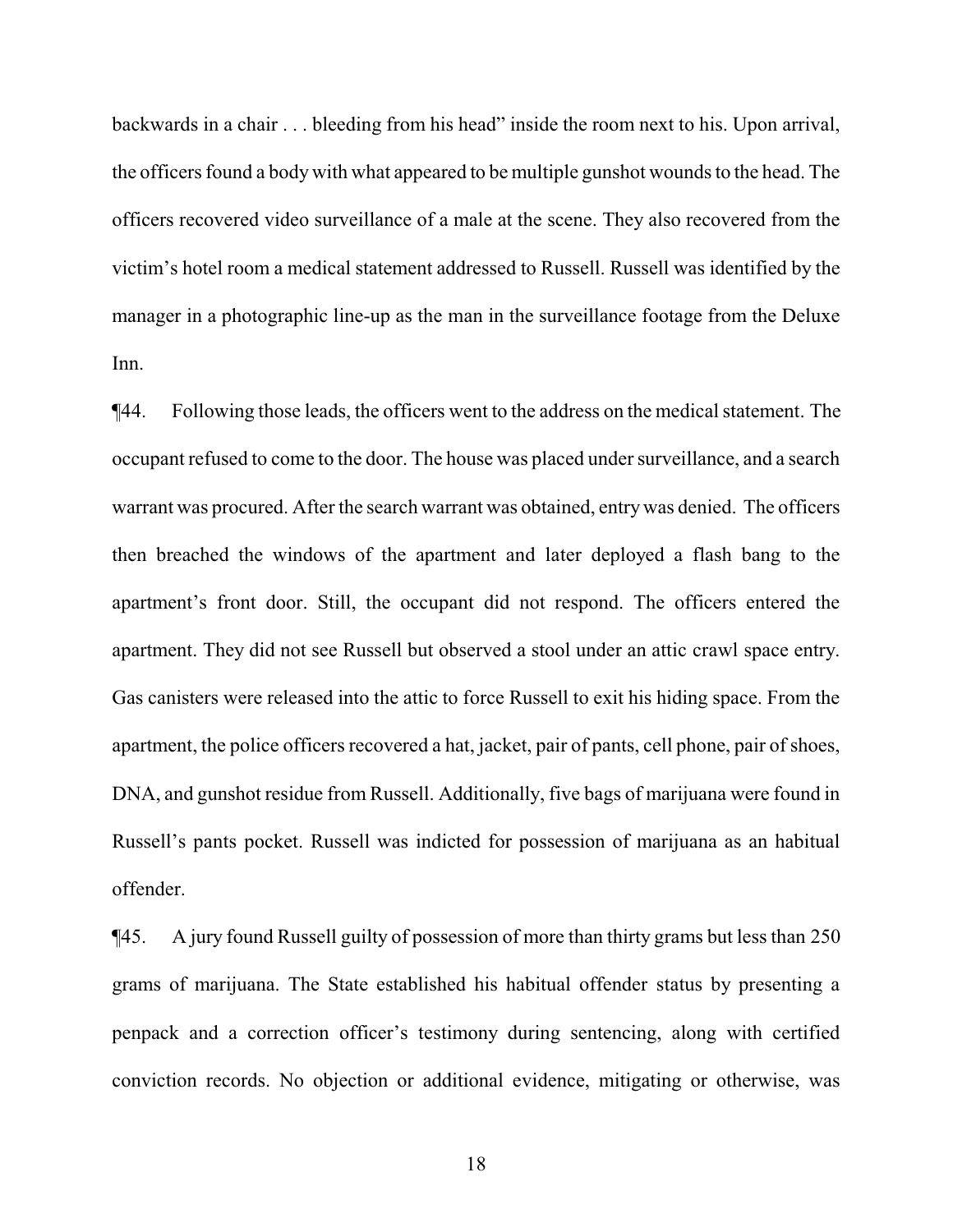presented by Russell. Russell never advanced such a plea following the trial court's ruling that he would be sentenced as an habitual offender under Mississippi Code Section 99-19-83

(Rev. 2020) at that time. In its sentencing order, the trial court found that:

at Sentencing, the State presented evidence of [Russell's] prior criminal convictions and the amount of time served in prison on each through the testimony of Mississippi Department of Corrections Probation and Parole Officer, Markeisha Barber and through introduction of Sentencing Exhibit 1, a certified pen pack for [Russell] and two certified convictions of [Russell] from Marion County Circuit Court as Sentencing Exhibits 2 and 3. The Defendant did not put forth any evidence at Sentencing. After a thorough review of Sentencing Exhibits 1, 2, and 3, the Court found the evidence presented by the State proved beyond a reasonable doubt, that [Russell] had been convicted at least twice previously of felonies upon charges separately brought and arising out of separate incidents at different times and was sentenced to and served separate terms of imprisonment of one (1) year or more on each such convictions, regardless of whether served concurrently or not, and that one of such felonies was a crime of violence, as defined by Miss. Code Ann.§ 97-3-2 (1972).

The trial court sentenced Russell to a term of life imprisonment without the possibility of parole pursuant to Section 99-19-83.

## **DISCUSSION**

¶46. The majority correctly holds that Russell failed to carry the burden of establishing that he was entitled to a sentence less than life without parole. In addition, Russell failed to overcome the substantive bars to vacate his sentence. When one examines the full body of law, federal and state, no inference should be entertained that a gross disproportionality review should have been considered, much less granted. *Solem* is neither the first nor last Supreme Court ruling on proportionality. Additionally, *Solem* has a multitude of material distinctions as identified by Justice Chamberlin. *See* Maj. Op. ¶¶ 19-21.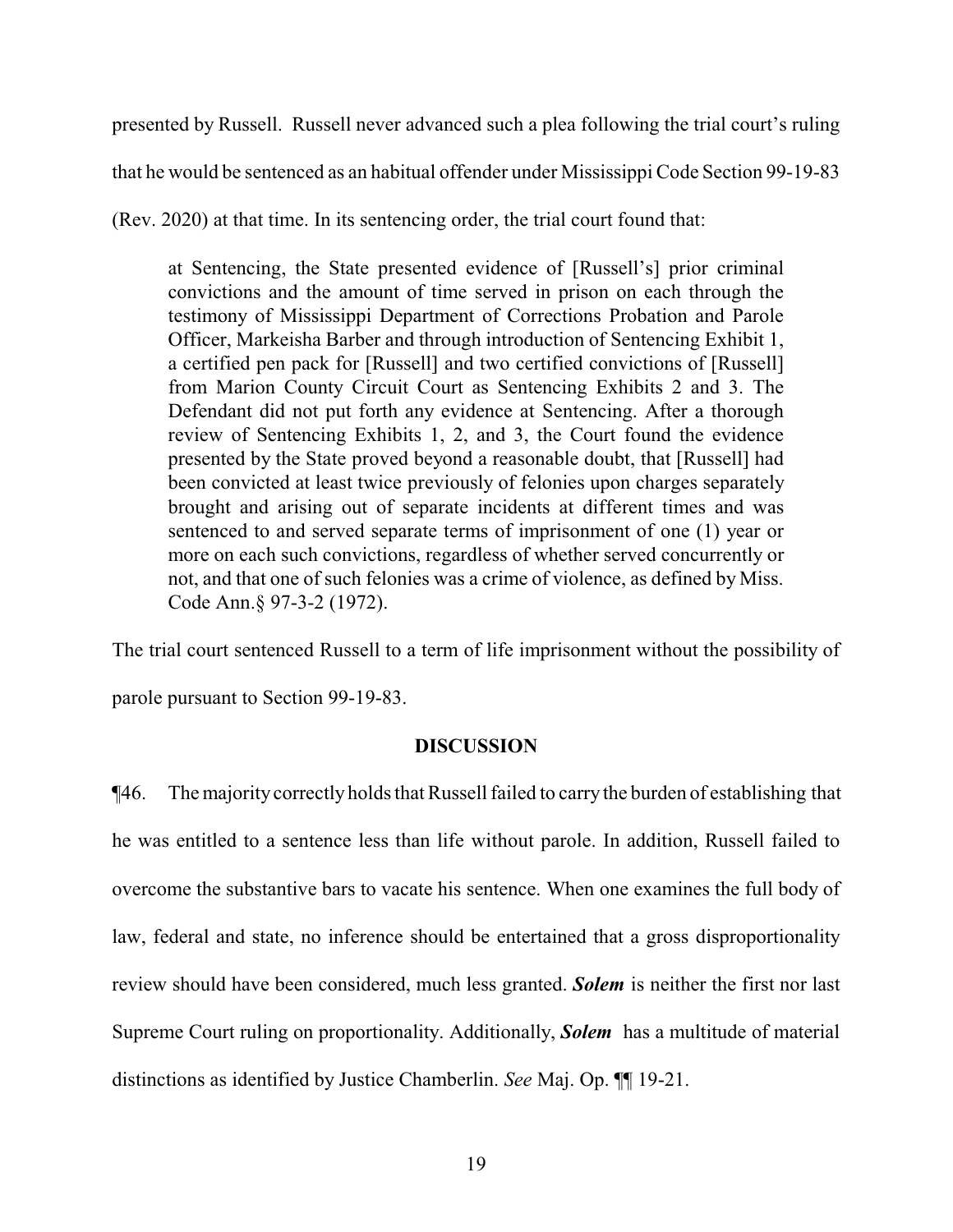¶47. Section 99-19-83 addresses habitual offenders. Habitual offenders are previously convicted criminals (recidivists) who commit new crimes. The record sub judice evinces Russell's propensities to repeatedly backslide. Despite serving ten years of incarceration for three separate felonies, Russell was still not deterred from committing new crimes. Russell has spurned efforts to rehabilitate. I discern no abuse of discretion in the trial court's finding that Russell was a violent habitual offender. The record reveals no factual or legal basis for conducting a proportionality review. All attempts by the State to deter further criminal acts were ineffectual. Neither concurrent sentences, participation in RID, restitution, probation, post-release supervision, house arrest, parole, suspended sentences, nor reduced sentences have persuaded Russell to obey the law.<sup>10</sup> The Legislature has determined that society must be protected from persons like Russell. The legislative goal is achieved by isolation. *See Rummel*, 445 U.S. at 284. Life sentences without parole for habitual offenders have been affirmed by this Court time and time again.

¶48. Russell's sentence is within the statutoryguidelines prescribed bythe Legislature. The Legislature is the department or branch of our government responsible for prescribing sentences. Miss. Const. art. 1, § 1. Section 99-19-83 was enacted by the Legislature. The trial court applied that law without error. "This Court has held that sentencing is within the discretion of the trial court and is not subject to appellate review if it is within the limits prescribed by statute." *Tate v. State*, 912 So. 2d 919, 933 (Miss. 2005) (citing *Nichols v. State*, 826 So. 2d 1288, 1290 (Miss. 2002)). Which begs the question—why would Russell

<sup>10</sup>This fact further distinguishes Russell's case from *Solem*.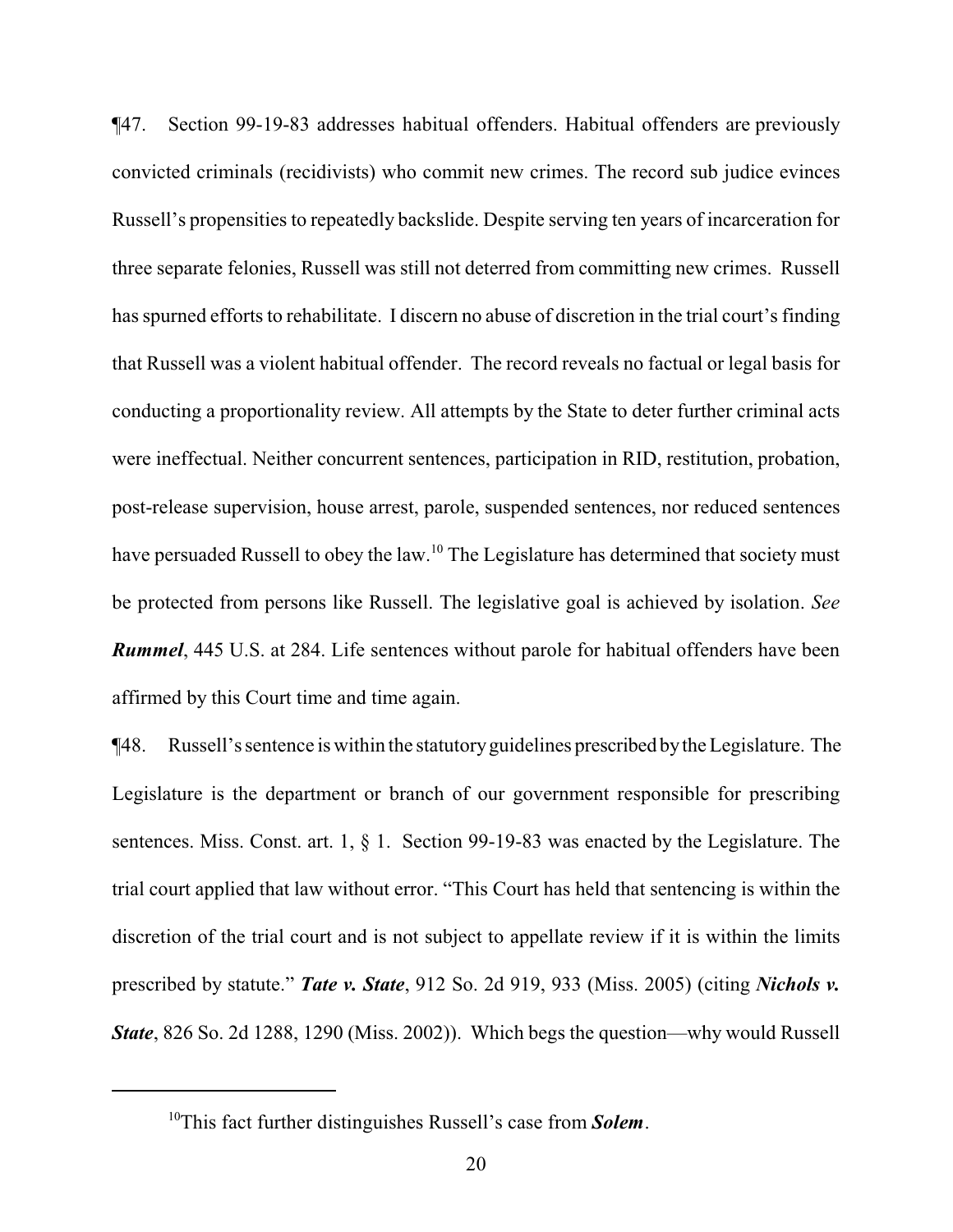be entitled to a review? In *Stromas v. State*, 618 So. 2d 116, 123-24 (Miss. 1993) (quoting

*Barnwell v. State*, 567 So. 2d 215, 222 (Miss. 1990)), this Court held:

[t]hough no sentence is "per se" constitutional, this Court, in the context of our habitual statutes, as well as in sentencing other offenders, has recognized the broad authority of the legislature and trial court in this area and has repeatedly held that where a sentence is within the prescribed statutory limits, it will generally be upheld and not regarded as cruel and unusual.

"Congress has the power to define criminal punishments without giving the courts any sentencing discretion." *Chapman v. United States*, 500 U.S. 453, 467, 111 S. Ct. 1919, 1928, 114 L. Ed. 2d 524 (1991) (citing *Ex parte United States*, 242 U.S. 27, 37 S. Ct. 72, 61 L. Ed. 129 (1916)).

¶49. Russell has received a harsh punishment **not** because he possessed a small amount of marijuana, but because he has repeatedly refused to abide by the laws enacted to protect all the citizens of our state. Russell was lawfully sentenced under Section 99-19-83.

¶50. A gross-disproportionality analysis is not confined to the factors found in *Solem v. Helm*, 463 U.S. 277. *Solem* has been criticized and subsequently was circumscribed by the United States Supreme Court. Unquestionably, courts have the authority to ensure that a defendant's constitutional rights under the Eighth Amendment of the United States Constitution and article 8, section 32, of the Mississippi Constitution are protected. Thus, it is imperative that the bar and bench of our state should be familiar with cases which address the issue. Trial courts should consider those principles, with all facts relevant and material to each individual defendant before deciding if a gross-disproportionality review is warranted.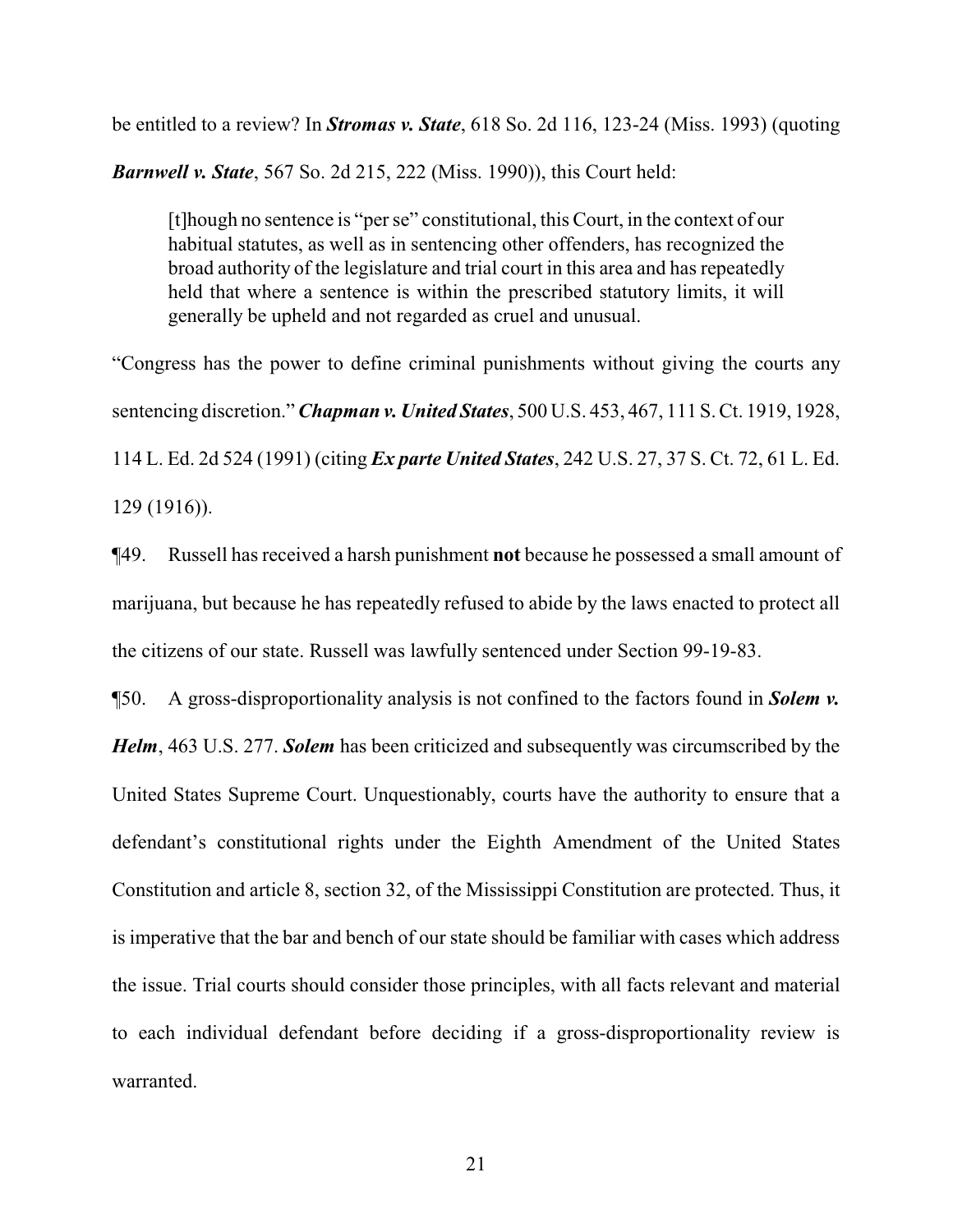#### **1. Federal Jurisprudence**

¶51. The Supreme Court first addressed this issue in *Rummel*, 445 U.S. 263. None of Rummel's prior convictions were violent. Rummel was first indicted for the "fraudulent use of a credit card to obtain \$80 worth of goods or services." *Rummel*, 445 U.S. at 265. He subsequently pled guilty and was sentenced to three years. *Id.* Five years later, Rummel was charged with "passing a forged check in the amount of \$28.36." *Id.* He pled guilty and was sentenced to four years. *Id.* at 266. Rummel's third crime was "obtaining \$120.75 by false pretenses." *Id.* The State proceeded to charge Rummel under the Texas recidivist statute. *Id.* He was convicted and sentenced to a term of life imprisonment. *Id.* His sentence was upheld by Texas's appellate courts and the United States District Court for the Western District of Texas. *Id.* at 267. Initially the judgment of the district court was reversed by a divided panel of the United States Court of Appeals for the Fifth Circuit. *Id.* However, the Fifth Circuit, sitting en banc, affirmed the judgment of the district court and the sentence imposed by the state court. *Id.* at 267-68.

¶52. The United States Supreme Court granted certiorari. Its opinion noted that Rummel was not challenging the constitutionality of the Texas recidivist statute nor was he challenging Texas's "authority to punish each of his offenses as felonies[.]" *Id.* at 268. Russell, in today's case, like Rummel then, does not challenge the constitutionalityof Section 99-19-83, but rather the application of a valid statute. Rummel only challenged "the State's authorityto impose a sentence of life imprisonment, as opposed to a substantial termof years, for his third felony." *Id.* at 270-71. Like today's case, Rummel's triggering crime was a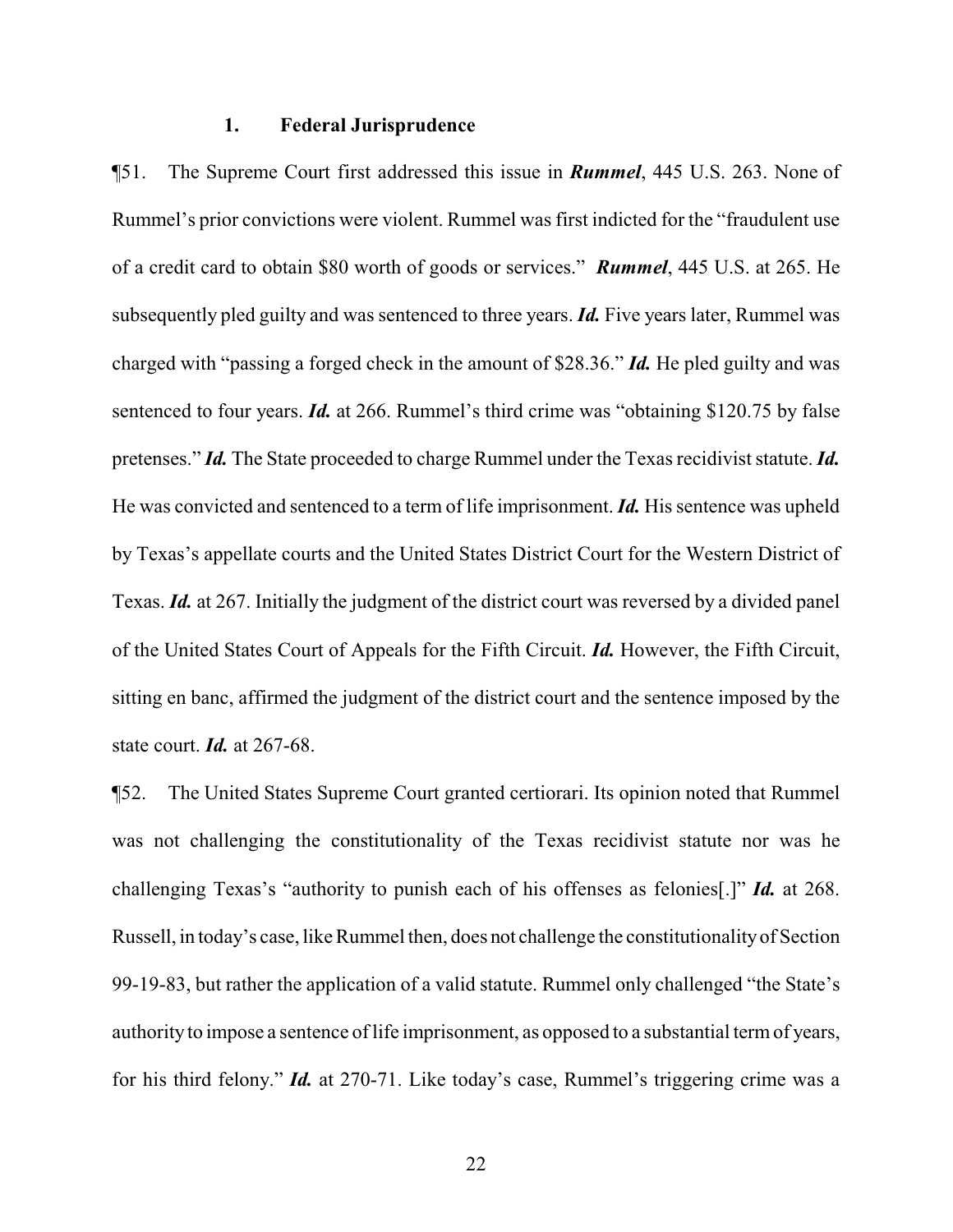nonviolent felony.

¶53. The United States SupremeCourt held that the purpose of a recidivist statute is to deal "in a harsher manner with those who by repeated criminal acts have shown that they are simply incapable of conforming to the norms of society as established by its criminal law."

*Id.* at 276. It further held:

[t]he purpose of a recidivist statute such as that involved here is not to simplify the task of prosecutors, judges, or juries. Its primary goals are to deter repeat offenders and, at some point in the life of one who repeatedly commits criminal offenses serious enough to be punished as felonies, to segregate that person fromthe rest ofsociety for an extended period of time. This segregation and *its duration are based not merely on that person's most recent offense but also on the propensities he has demonstrated over a period of time during which he has been convicted of and sentenced for other crimes.* Like the line dividing felony theft from petty larceny, the point at which a recidivist will be deemed to have demonstrated the necessary propensities and the amount of time that the recidivist will be isolated from society are matters largely within the discretion of the punishing jurisdiction.

*Id.* at 284-85 (emphasis added). The Supreme Court affirmed Rummel's sentence, imposed

by the punishing jurisdiction, Texas, finding that the mandatory life sentence imposed was not cruel or unusual. *Id.* at 285.

¶54. In *Solem*, the Supreme Court was presented with another career criminal who was sentenced to life imprisonment without the possibility of parole for a seventh nonviolent felony. 463 U.S. at 279. His triggering conviction was uttering a "no account" check for \$100, which, standing alone, carried a sentence of five years imprisonment and a \$5,000 fine.

*Id.* at 281. Under South Dakota's recidivist statute, Helmwas sentenced to life imprisonment.

*Id.*

¶55. Helm sought relief from the United States District Court for the District of South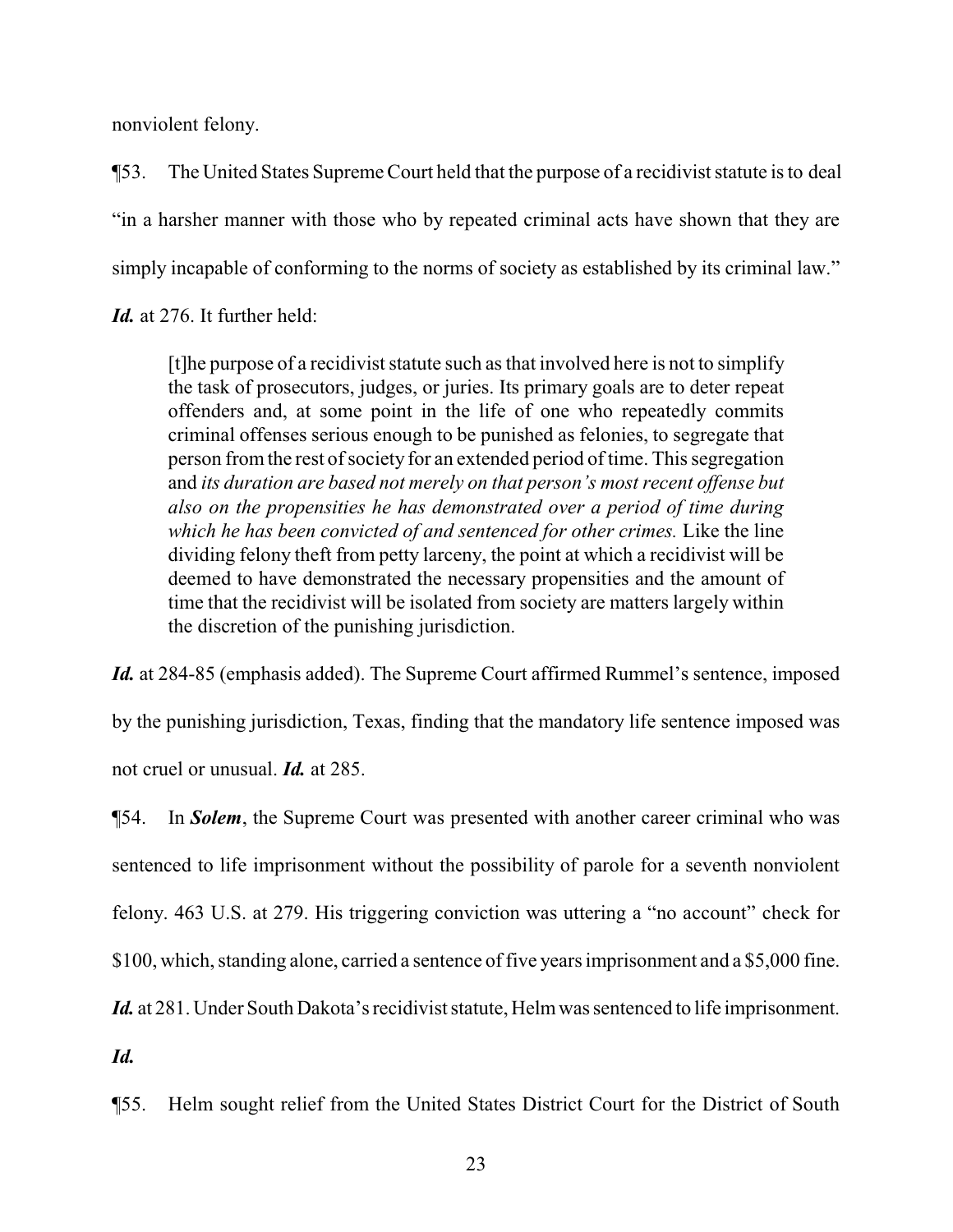Dakota, arguing that his sentence constituted cruel and unusual punishment. *Id.* at 283. "Although the District Court recognized that the sentence was harsh, it concluded that [the United States Supreme] Court's recent decision in *Rummel v. Estelle*, 445 U.S. 263, 100 S. Ct. 1133, 63 L. Ed. 2d 382 (1980), was dispositive. It therefore denied the writ." *Solem*, 463 U.S. at 283. The United States Court of Appeals for the Eighth Circuit had reversed, finding that *Rummel* was distinguishable.<sup>11</sup> *Solem*, 463 U.S. at 283. The Eighth Circuit had determined "that Helm's sentence was grossly disproportionate to the nature of the offense." *Id.* (quoting *Helm v. Solem*, 684 F.2d 582, 587 (8th Cir. 1982), *aff'd*, 463 U.S. 277, 103 S. Ct. 3001, 77 L. Ed. 2d 637 (1983). The Supreme Court granted certiorari. *Solem*, 463 U.S. at 283. It affirmed the Eighth Circuit, but cautioned in its holding that:

as a matter of principle that a criminal sentence must be proportionate to the crime for which the defendant has been convicted. Reviewing courts, of course, should grant substantial deference to the broad authority that legislatures necessarily possess in determining the types and limits of punishments for crimes, as well as to the discretion that trial courts possess in sentencing convicted criminals.

*Id.* at 290.

**156.** Solem listed criteria that sentencing courts may consider once asked<sup>12</sup> to review sentences under the Eighth Amendment.

[A] court's proportionality analysis under the Eighth Amendment should be guided by objective criteria, including (I) the gravity of the offense and the harshness of the penalty; (ii) the sentences imposed on other criminals in the same jurisdiction; and (iii) the sentences imposed for commission of the same

<sup>&</sup>lt;sup>11</sup> South Dakota had a commutation system, which is fundamentally different than Texas's parole system. *Id.* at 300.

<sup>&</sup>lt;sup>12</sup> Russell failed to request such a review.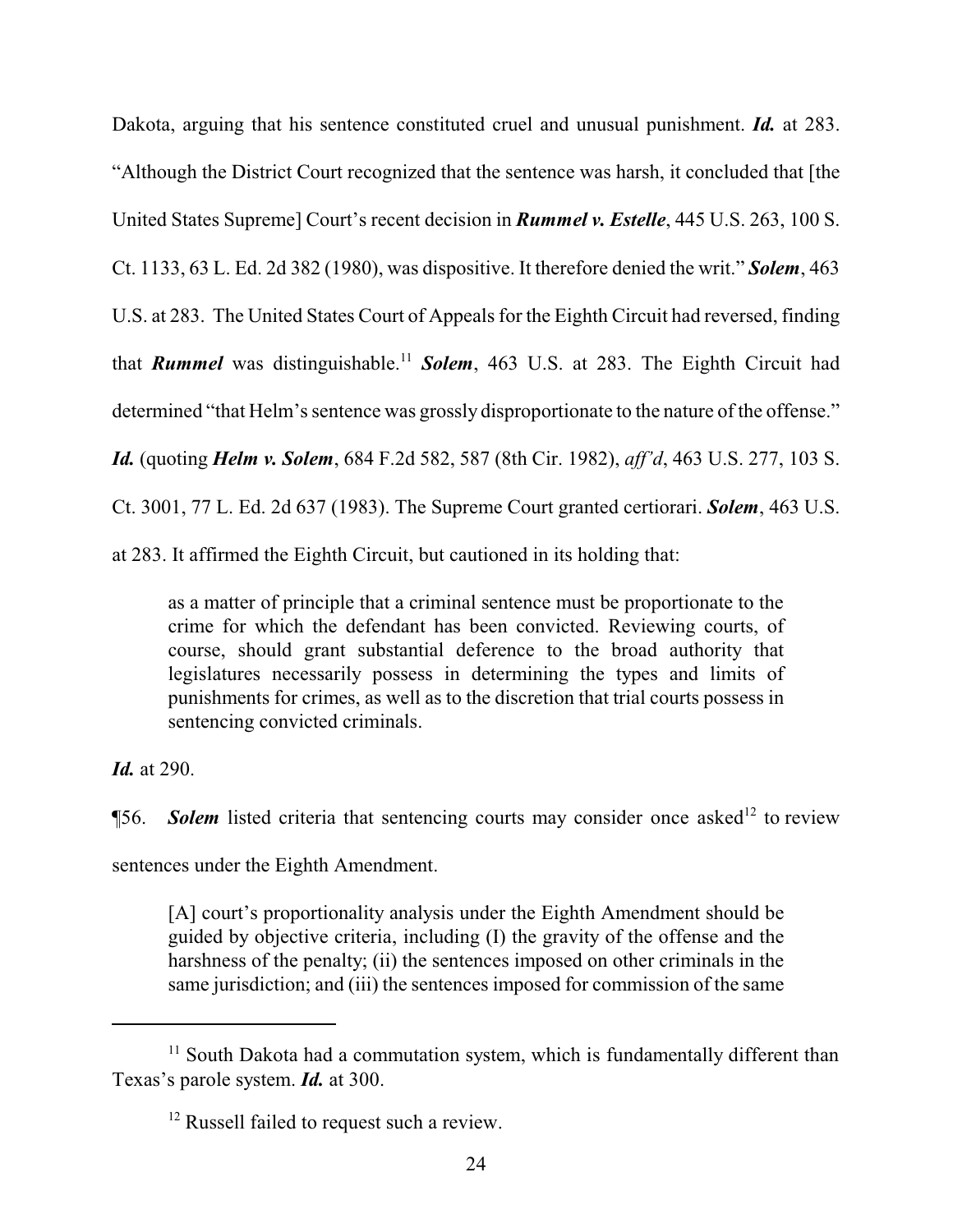crime in other jurisdictions.

. . . .

This list is by no means exhaustive. It simply illustrates that there are generally accepted criteria for comparing the severity of different crimes on a broad scale, despite the difficulties courts face in attempting to draw distinctions between similar crimes.

*Id.* at 292, 294. The Supreme Court recognized that Helm was sentenced as a habitual offender, "[a]nd a State is justified in punishing a recidivist more severely than it punishes a first offender." *Id.* at 296. The Supreme Court acknowledged that Helm's habitual status complicated its analysis because the statute under which he was sentenced "authorized life imprisonment after three prior convictions, regardless of the crimes." *Id.* at 298. Nonetheless, the Supreme Court affirmed the decision of the Eighth Circuit. Of all of the United States Supreme Court cases that addressed today's issue, *Solem* stands alone as the only case to require resentencing.

¶57. Only eight years after *Solem*, in *Harmelin v. Michigan*, 501 U.S. 957, a plurality opinion, the Supreme Court addressed a mandatory sentence of life in prison without the possibility of parole for a defendant who had no prior felony convictions. Harmelin was convicted of possessing cocaine. *Id.* at 961. The Michigan Court of Appeals, on a petition for rehearing, affirmed his conviction and sentence, finding the sentence was not cruel or unusual. *Id.* On certiorari, Harmelin argued his sentence was unconstitutional because it was disproportionate to his crime and of a mandatory nature, not accounting for the surrounding circumstances, specifically that he had no prior felony convictions. *Id.* at 961-62. The Supreme Court rejected Harmelin's argument. "Severe, mandatory penalties may be cruel, but they are not unusual in the constitutional sense, having been employed in various forms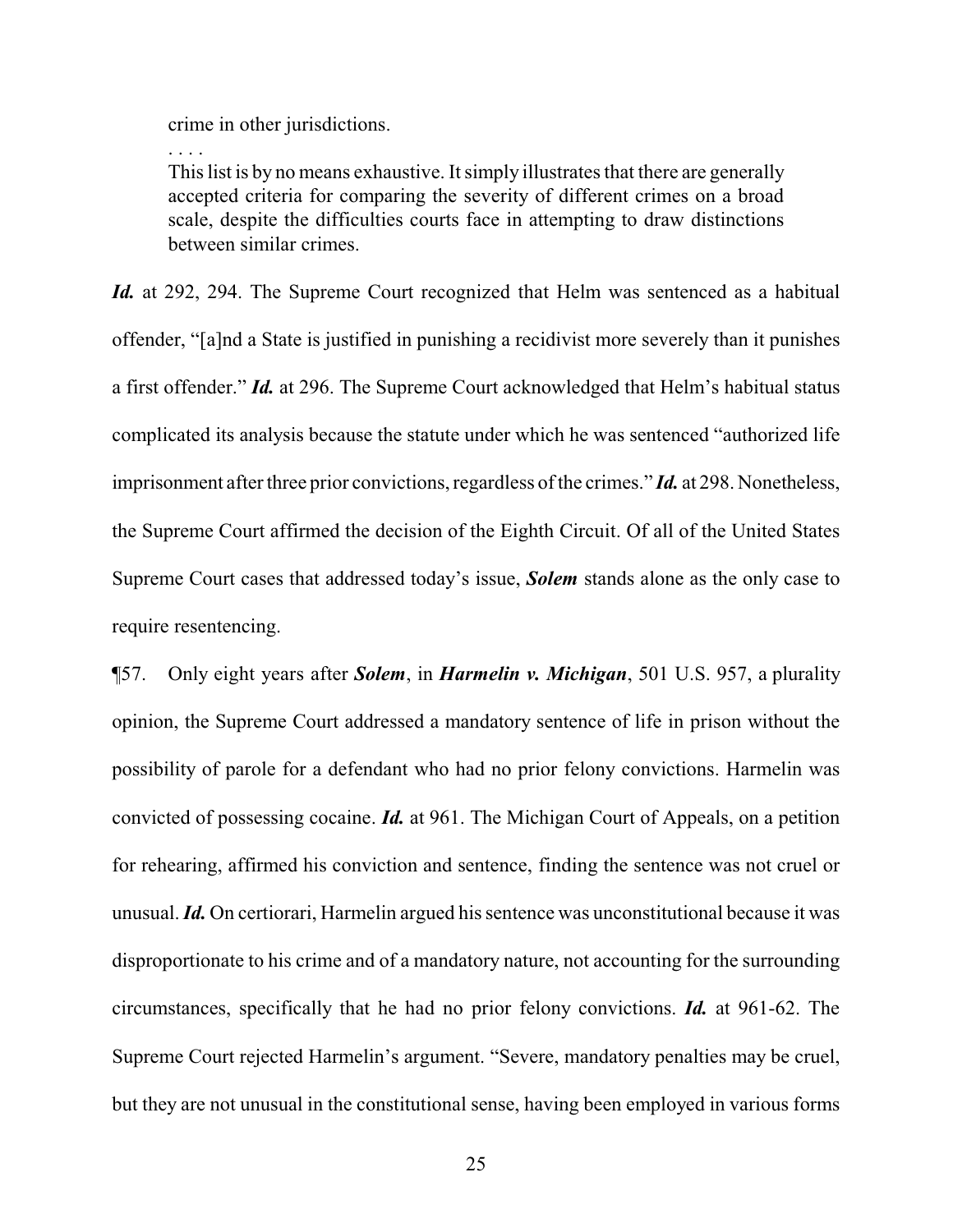throughout our Nation's history. . . . There can be no serious contention, then, that a sentence which is not otherwise cruel and unusual becomes so simply because it is 'mandatory.'" *Id.* at 994-95 (citing *Chapman*, 500 U.S. at 467).

¶58. In a separate opinion, Justice Kennedy, joined by two other justices, encouraged modification of the criteria identified in *Solem*, writing that the second and third criteria need not be considered if an inference of gross disproportionality was not first met. *Id.* at 1005 (Kennedy, J., concurring in part and concurring in the judgment). Justice Kennedy identified the principles which guide a proportionality analysis: legislative primacy, penological pluralism, federalism, objective factors, and gross disproportionality. *Id.* at 998-1001. Because "a comparison of [Harmelin's] crime with his sentence d[id] not give rise to an inference of gross disproportionality," a further analysis of the second and third factors was not required. *Harmelin*, 501 U.S. at 1005.

¶59. Twelve years later, in *Lockyer*, 538 U.S. 63, the United States Supreme Court was called upon to address California's three-strikes law. Andrade was arrested on two separate occasions two weeks apart for shoplifting. *Id.* at 66. Andrade first stole five videotapes worth \$84.70, and on the second occurrence, he lifted four more videotapes worth \$68.84. *Id.* Prior to those arrests and multiple misdemeanor arrests, Andrade pled guilty to three counts of first-degree residential burglary and was sentenced to ten years in prison. *Id.* He was later convicted of the transportation of marijuana and was sentenced to eight years in federal prison. *Id.* Andrade was convicted again of the transportation of marijuana and was sentenced to six years in federal prison. *Id.* at 67.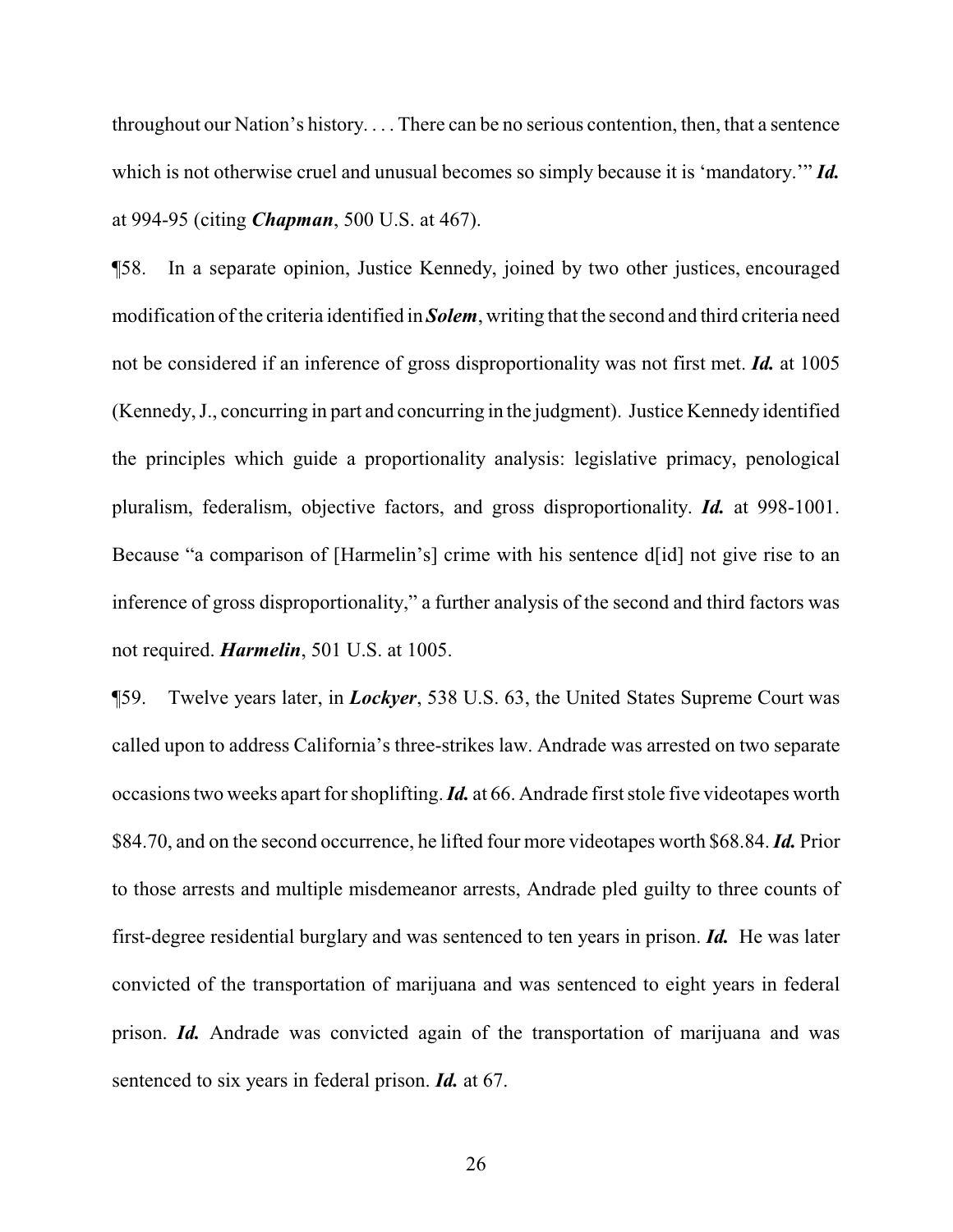¶60. Pursuant to California statutory law, Andrade was charged with two counts of petty theft with a prior conviction, punishable as felonies. *Id.* Under California's three-strikes law, each felony could subject Andrade to a term of twenty-five years to life. *Id.* The jury found Andrade guilty of two counts of petty theft with a prior conviction. *Id.* at 68. The California Court of Appeals affirmed Andrade's sentence, finding it was not disproportionate in light of his previous three felonies. *Id.* at 68-69. The United States District Court for the Central District of California denied Andrade's petition for habeas review, but the United States Court of Appeals for the Ninth Circuit reversed the judgment of the District Court. *Id.* at 69. The United States Supreme Court granted certiorari. *Id.* at 70.

¶61. The United States Supreme Court acknowledged its failure to clarify the principles

for a gross disproportionality analysis in both *Solem* and *Harmelin*. *Andrade*, 538 U.S. at

71.

Our cases exhibit a lack of clarity regarding what factors may indicate gross disproportionality. In *Solem* (the case upon which Andrade relies most heavily), we stated: "It is clear that a 25-year sentence generally is more severe than a 15-year sentence, but in most cases it would be difficult to decide that the former violates the Eighth Amendment while the latter does not." 463 U.S., at 294, 103 S. Ct. 3001 (footnote omitted). And in *Harmelin*, both Justice Kennedy and Justice Scalia repeatedly emphasized this lack of clarity: that "*Solem was scarcely the expression of clear . . . constitutional law*," 501 U.S., at 965, 111 S. Ct. 2680 (opinion of Scalia, J.), that in "adher[ing] to the narrow proportionality principle . . . our proportionality decisions have not been clear or consistent in all respects," *id.*, at 996, 111 S. Ct. 2680 (Kennedy, J., concurring in part and concurring in judgment), that "we lack clear objective standards to distinguish between sentences for different terms of years," *id.*, at 1001, 111 S. Ct. 2680 (Kennedy, J., concurring in part and concurring in judgment), and that the "precise contours" of the proportionality principle "are unclear," *id.*, at 998, 111 S. Ct. 2680 (Kennedy, J., concurring in part and concurring in judgment).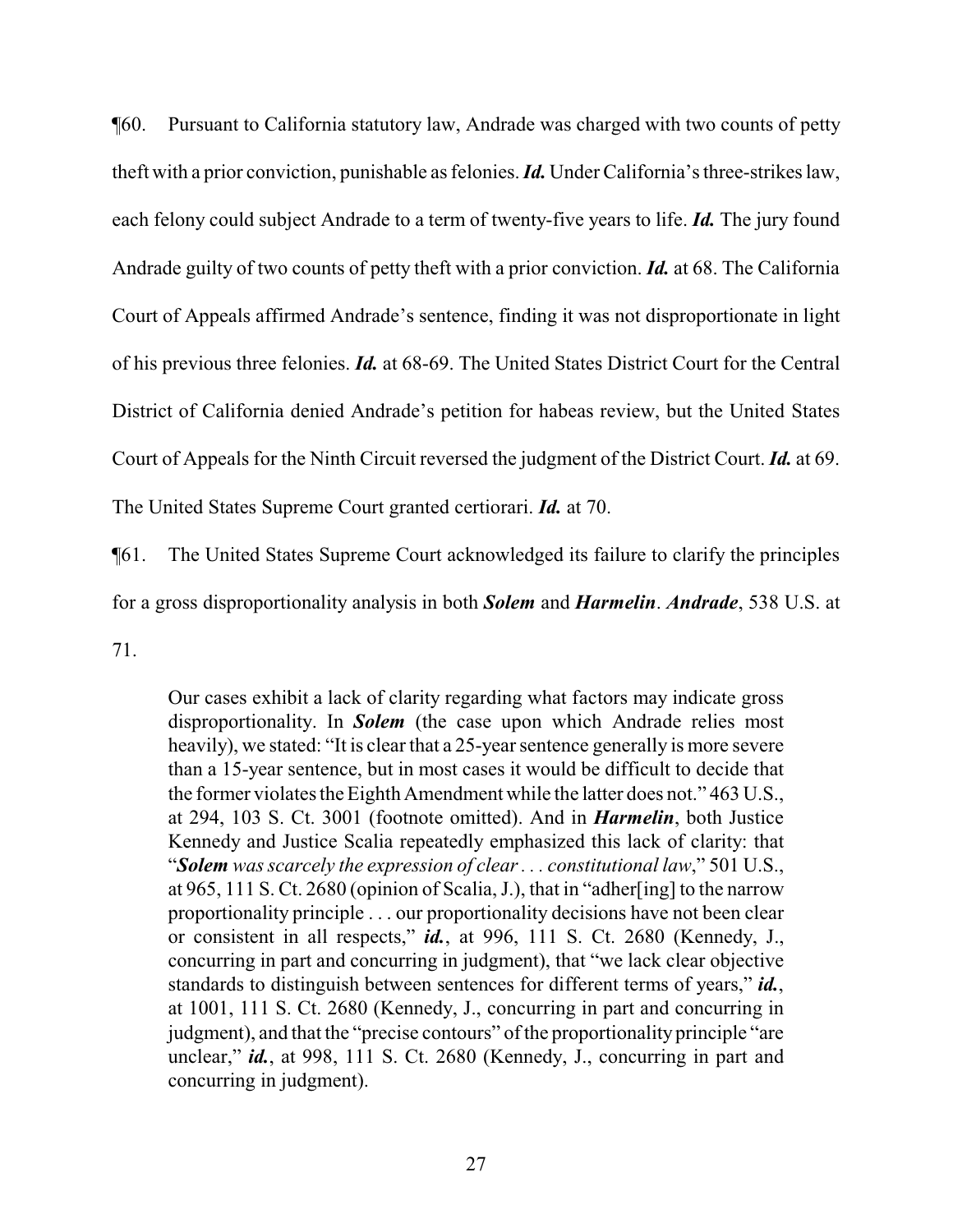Thus, in this case, the only relevant clearly established law amenable to the "contrary to" or "unreasonable application of" framework is the gross disproportionality principle, the precise contours of which are unclear, applicable only in the "exceedingly rare" and "extreme" case. *Id.*, at 1001, 111 S. Ct. 2680 (Kennedy, J., concurring in part and concurring in judgment) (internal quotation marks omitted); see also *Solem v. Helm*, *supra*, at 290, 103 S. Ct. 3001; *Rummel v. Estelle*, 445 U.S., at 272, 100 S. Ct. 1133.

*Andrade*, 538 U.S. at 72-73 (alterations in original).

¶62. The Supreme Court held that the Ninth Circuit erred when it reversed the sentence

affirmed by the California Court of Appeals. *Id.* at 73. It then established parameters for state

court decisions:

First, a state court decision is "contrary to our clearly established precedent if the state court applies a rule that contradicts the governing law set forth in our cases" or "if the state court confronts a set of facts that are materially indistinguishable from a decision of this Court and nevertheless arrives at a result different from our precedent." *Williams v. Taylor*, [529 U.S. 362,] 405-406, 120 S. Ct. 1495, [146 L. Ed. 2d. 389 (200)]; *see also Bell v. Cone*, [535 U.S. 685,] 694, 122 S. Ct. 1843, [152 L. Ed. 2d. 914 (2002)]. [<sup>13</sup>] In terms of length of sentence and availability of parole, severity of the underlying offense, and the impact of recidivism, Andrade's sentence implicates factors relevant in both *Rummel* and *Solem*. Because *Harmelin* and *Solem* specifically stated that they did not overrule *Rummel*, it was not contrary to our clearly established law for the California Court of Appeal to turn to *Rummel* in deciding whether a sentence is grossly disproportionate. *See Harmelin*, [501 U.S.] at 998, 111 S. Ct. 2680 (KENNEDY, J., concurring in part and concurring in judgment); *Solem*,[463 U.S.] at 288, n. 13, 303-304, n. 32, 103 S. Ct. 3001. *Indeed, Harmelin allows a state court to reasonably rely on Rummel in determining whether a sentence is grossly disproportionate.* The California Court of Appeal's decision was therefore not "contrary to" the governing legal principles set forth in our cases.

*Andrade*, 538 U.S. at 73-74 (emphasis added). While the following discussion addresses

federal habeas review, the United States Supreme Court's admonition to the Ninth Circuit

<sup>&</sup>lt;sup>13</sup> Russell's case does neither.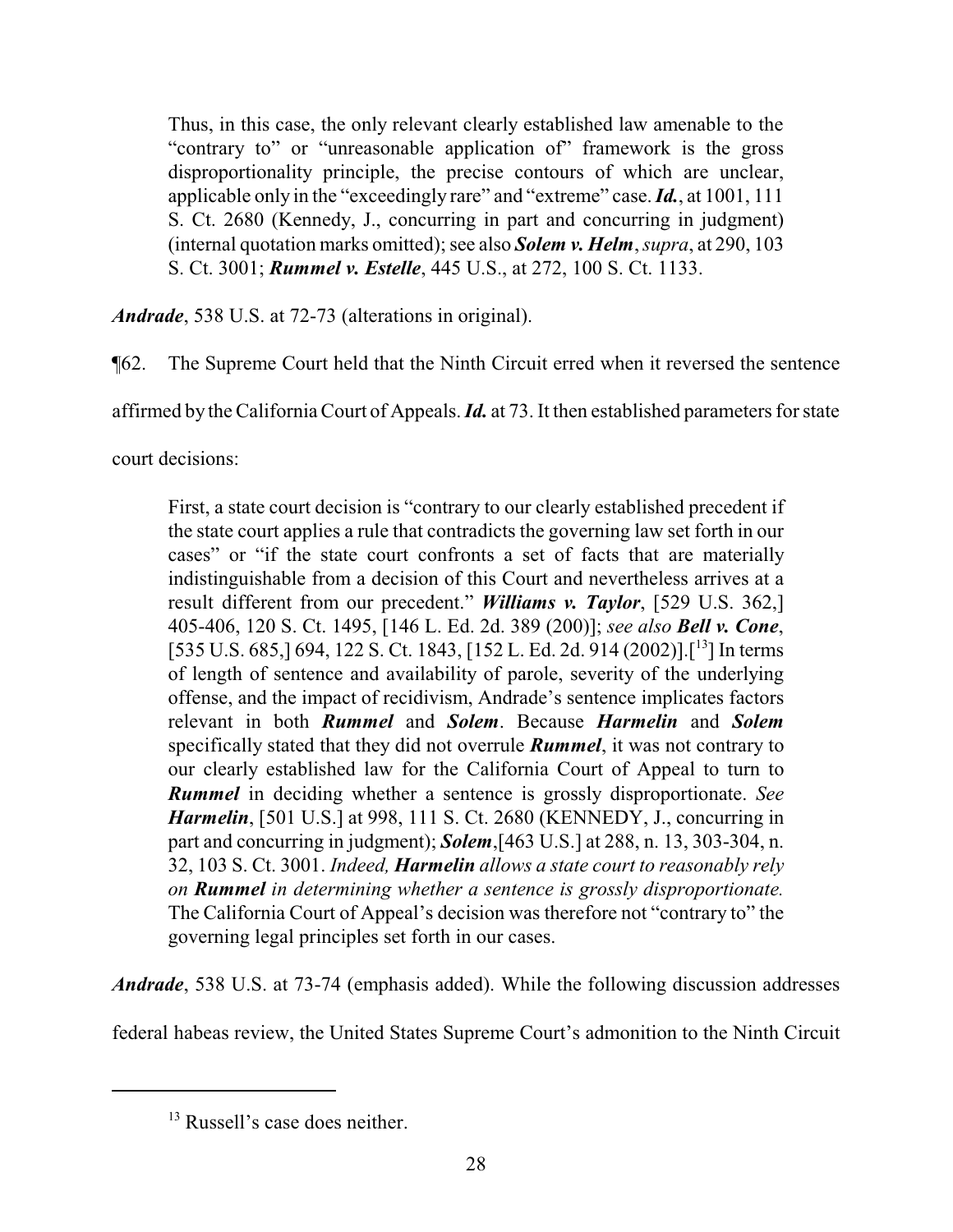contains worthy instructions of caution:

It is not enough that a federal habeas court, in its "independent review of the legal question," is left with a "'firm conviction'" that the state court was "'erroneous.'" [*Andrade v. Att'y Gen. of State of California*, 270 F.3d 743, 753 (9th Cir. 2001), *rev'd sub nom. Lockyer v. Andrade*, 538 U.S. 63, 123 S. Ct. 1166, 155 L. Ed. 2d 144 (2003)] (quoting *Van Tran v. Lindsey*, [212 F.3d 1143, 1153-54 (9th Cir. 2000))]. We have held precisely the opposite: "Under § 2254(d)(1)'s 'unreasonable application' clause, then, a federal habeas court may not issue the writ simply because that court concludes in its independent judgment that the relevant state-court decision applied clearly established federal law erroneously or incorrectly." *Williams v. Taylor*, 529 U.S. at 411, 120 S. Ct. 1495. Rather, that application must be objectively unreasonable. *Id.* at 409, 120 S. Ct. 1495; *Bell v. Cone*, *supra*, at 699, 122 S. Ct. 1843; *Woodford v. Visciotti*, 537 U.S. 19, 27, 123 S. Ct. 357, 154 L. Ed. 2d 279 (2002) (*per curiam*).

Section 2254(d)(1) permits a federal court to grant habeas relief based on the application of a governing legal principle to a set of facts different from those of the case in which the principle was announced. *See, e.g.*, *Williams v. Taylor*, *supra*, at 407, 120 S. Ct. 1495 (noting that it is "an unreasonable application of this Court's precedent if the state court identifies the correct governing legal rule from this Court's cases but unreasonably applies it to the facts of the particular state prisoner's case"). Here, however, *the governing legal principle gives legislatures broad discretion to fashion a sentence that fits within the scope of the proportionality principle-the "precise contours" of which "are unclear.*" *Harmelin v. Michigan*, 501 U.S., at 998, 111 S. Ct. 2680 (Kennedy, J., concurring in part and concurring in judgment). And it was not objectively unreasonable for the California Court of Appeal to conclude that these "contours" permitted an affirmance of Andrade's sentence.

. . . .

The gross disproportionality principle reserves a constitutional violation for only the extraordinary case. In applying this principle for  $\S$  2254(d)(1) purposes, it was not an unreasonable application of our clearly established law for the California Court of Appeal to affirm Andrade's sentence of two consecutive terms of 25 years to life in prison.

*Andrade*, 538 U.S. at 75-77 (emphasis added).

¶63. On the same day*Andrade* was released, the Supreme Court also handed down *Ewing*,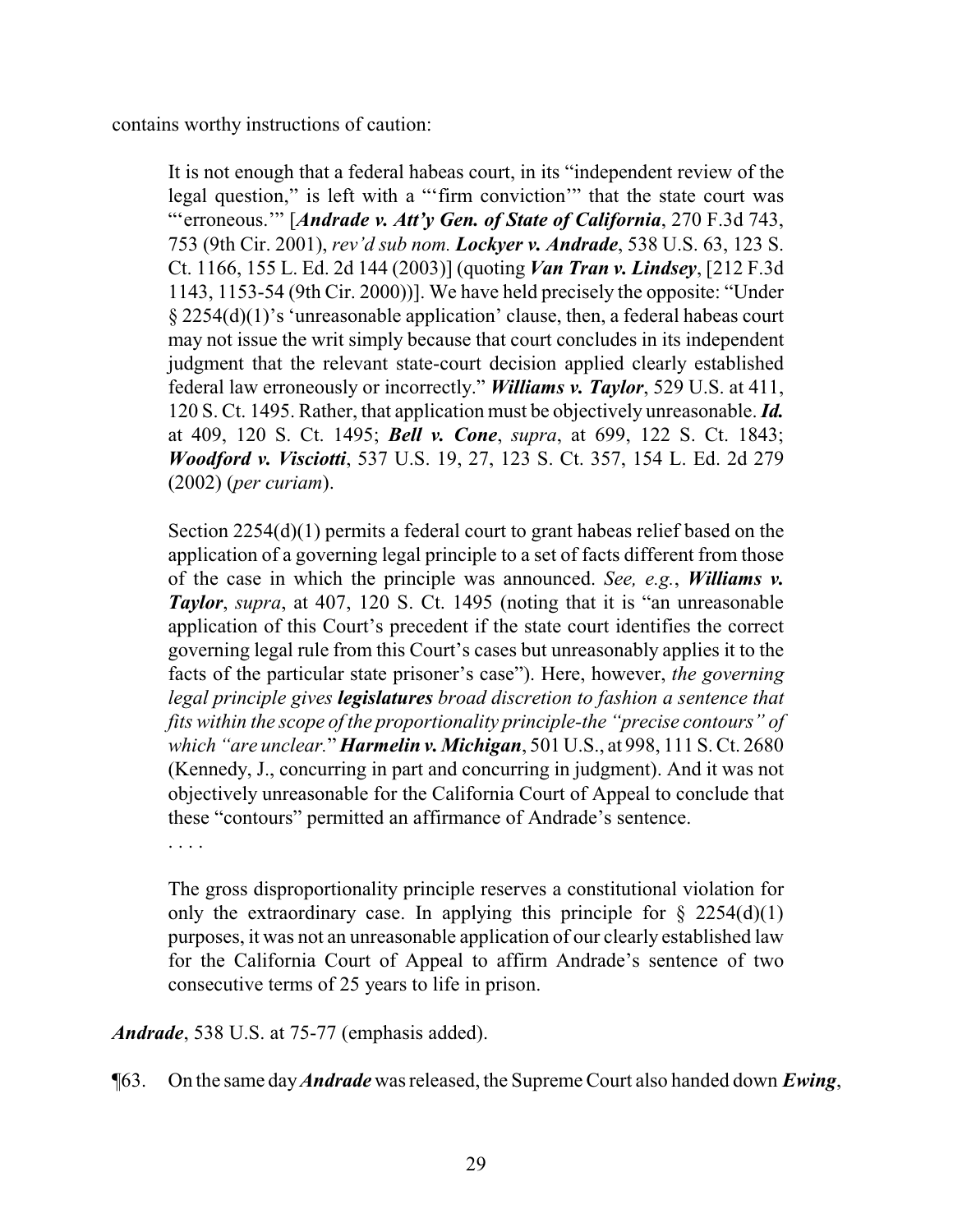538 U.S. at 14, which again addressed California's "Three Strikes and You're Out" law<sup>14</sup> as applied to a repeat felon sentenced to a term of twenty-five years to life. While on parole from a nine-year prison term, Ewing stole approximately \$1200 worth of golf clubs. *Ewing*, 538 U.S. at 18. Ewing, like Russell, was no stranger to the criminal justice systemwith a long criminal history. Ten months after being paroled, he committed the triggering offense. *Id.* at 19. Because the trial court found Ewing previously had been convicted of four violent felonies, Ewing was sentenced under the three-strikes law to twenty-five years to life. *Id.* at 20. Relying on *Rummel*, the California Court of Appeals "rejected Ewing's claim that his sentence was grossly disproportionate under the Eighth Amendment" and found that California's three-strikes law "serve[d] the 'legitimate goal' of deterring and incapacitating

. . . .

<sup>14</sup> California's three strikes law reflects a shift in the State's sentencing policies toward incapacitating and deterring repeat offenders who threaten the public safety. The law was designed "to ensure longer prison sentences and greater punishment for those who commit a felony and have been previously convicted of serious and/or violent felony offenses." Cal. Penal Code Ann. § 667(b) (1999).

California thus became the second State to enact a three strikes law. In November 1993, the voters of Washington State approved their own three strikes law . . . . U.S. Dept. of Justice, National Institute of Justice, J. Clark, J. Austin, & D. Henry, "Three Strikes and You're Out": A Review of State Legislation 1 (Sept. 1997) (hereinafter Review of State Legislation). Between 1993 and 1995, 24 States and the Federal Government enacted three strikes laws. Ibid. Though the three strikes laws vary from State to State, they share a common goal of protecting the public safety by providing lengthy prison terms for habitual felons.

*Ewing*, 538 U.S. at 14-15.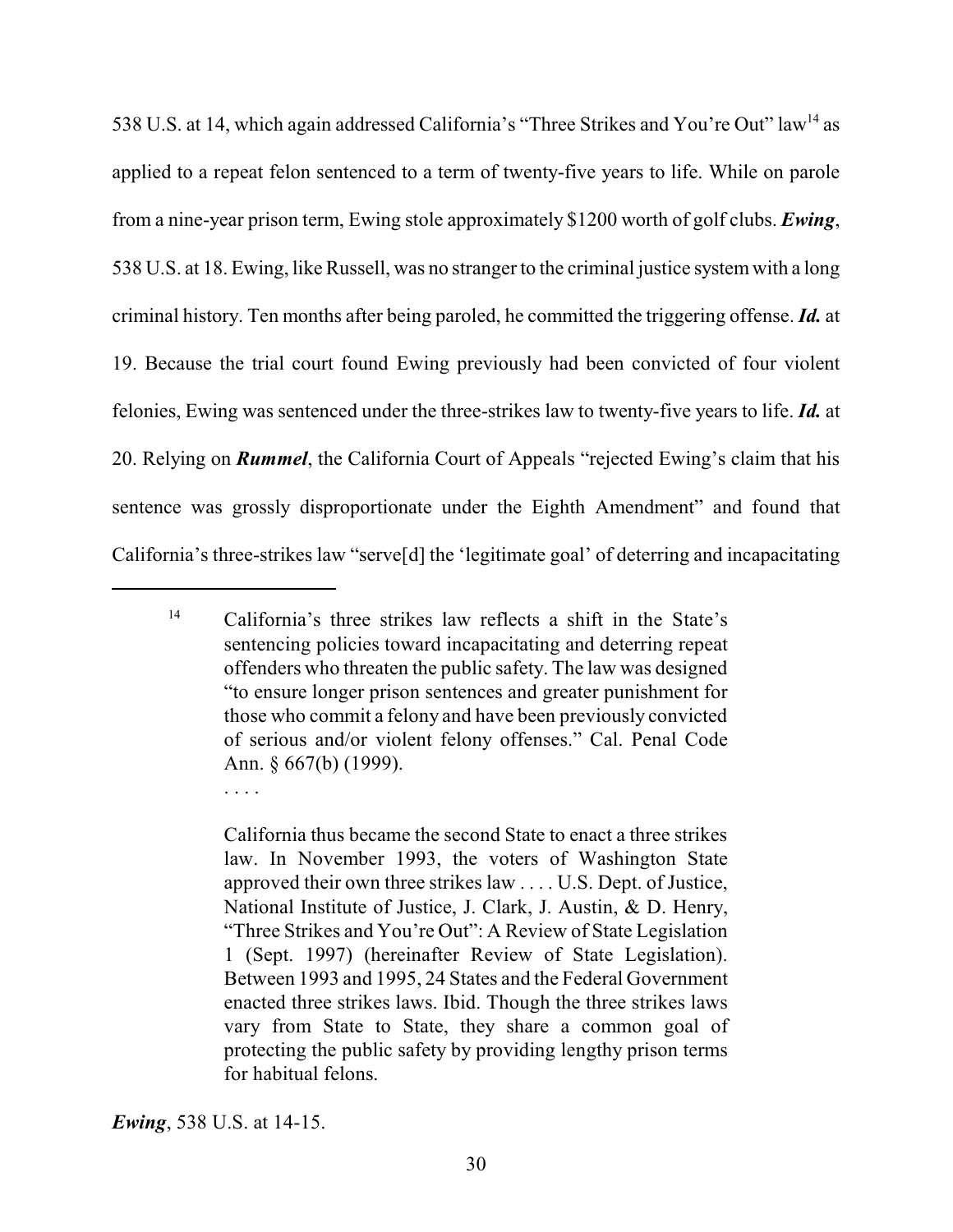repeat offenders." *Id.* The Supreme Court affirmed Ewing's sentence. *Id.*

¶64. In its analysis, the Supreme Court walked through the history of proportionality cases. The Court reiterated that "successful challenges to the proportionalityof particular sentences should be exceedingly rare." *Id.* at 22 (internal quotation mark omitted) (quoting *Hutto v. Davis*, 454 U.S. 370, 374, 102 S. Ct. 703, 70 L. Ed. 2d 556 (1982)). Justice O' Connor adopted the principles enunciated in Justice Kennedy's concurrence in *Harmelin*. She wrote that

He then identified four principles of proportionalityreview-"the primacyofthe legislature, the variety of legitimate penological schemes, the nature of our federal system, and the requirement that proportionality review be guided by objective factors"-that "inform the final one: The Eighth Amendment does not require strict proportionality between crime and sentence. Rather, it forbids only extreme sentences that are 'grossly disproportionate' to the crime." Id., at 1001, 111 S.Ct. 2680 (citing *Solem*, supra, at 288, 103 S.Ct. 3001). Justice KENNEDY's concurrence also stated that Solem "did not mandate" comparative analysis "within and between jurisdictions." 501 U.S., at 1004-1005, 111 S.Ct. 2680.

*Ewing*, 538 U.S. at 23. Justice O' Connor concluded that those principles of proportionality

review should now "guide our application of the Eighth Amendment." *Id.* at 22-24.

¶65. The Supreme Court again deferred to state legislatures "in making and implementing

such important policy decisions<sup>[1]</sup> *Id.* at 24. Justice O' Connor further wrote that:

our cases establish that "States have a valid interest in deterring and segregating habitual criminals." *Parke v. Raley*, 506 U.S. 20, 27, 113 S. Ct. 517, 121 L. Ed. 2d 391 (1992); *Oyler v. Boles*, 368 U.S. 448, 451, 82 S. Ct. 501, 7 L. Ed. 2d 446 (1962) ("[T]he constitutionality of the practice of inflicting severer criminal penalties upon habitual offenders is no longer open to serious challenge."). Recidivism has long been recognized as a legitimate basis for increased punishment. *See Almendarez-Torres v. United States*, 523 U.S. 224, 230, 118 S. Ct. 1219, 140 L. Ed. 2d 350 (1998) (recidivism "is as typical a sentencing factor as one might imagine"); *Witte v. United States*, 515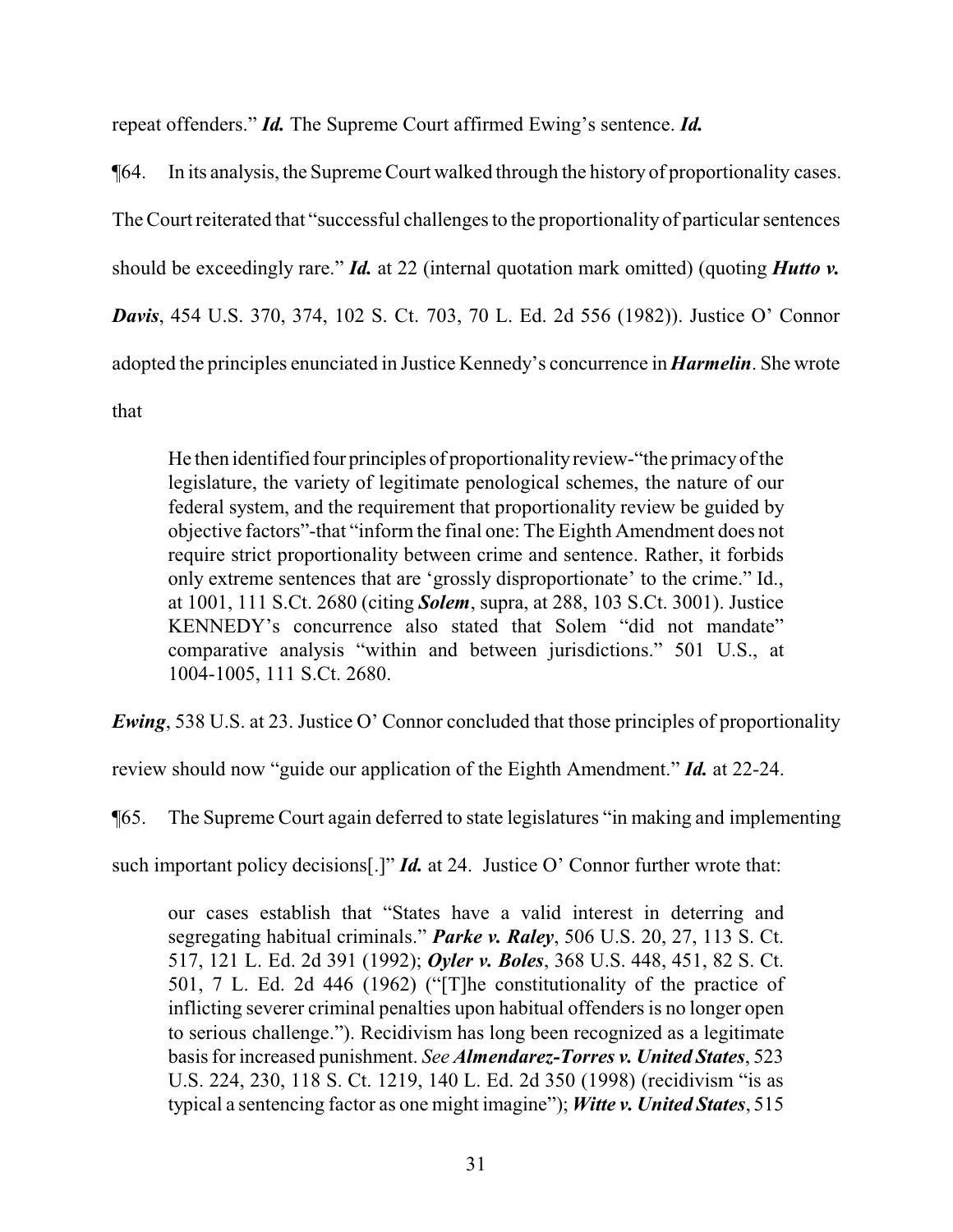U.S. 389, 400, 115 S. Ct. 2199, 132 L. Ed. 2d 351 (1995) ("In repeatedly upholding such recidivism statutes, we have rejected double jeopardy challenges because the enhanced punishment imposed for the later offense . . . [is] '*a stiffened penalty for the latest crime, which is considered to be an aggravated offense because a repetitive one*.'" (quoting *Gryger v. Burke*, 334 U.S. 728, 732, 68 S. Ct. 1256, 92 L. Ed. 1683 (1948))).

*Ewing*, 538 U.S. at 25-26 (alterations in original) (emphasis added).

¶66. After its examination of its prior cases, the state of the law, and its deference to state

legislatures, the Supreme Court affirmed Ewing's sentence. *Id.* at 30-31. First, when

comparing the gravity of the offense to the harshness of the penalty, Court found that

[t]he gravity of his offense was not merely "shoplifting three golf clubs." Rather, Ewing was convicted of felony grand theft for stealing nearly \$1,200 worth of merchandise *after previously having been convicted* of at least two "violent" or "serious" felonies.

. . . .

*In weighing the gravity of Ewing's offense, we must place on the scales not only his current felony, but also his long history of felony recidivism.* Any other approach would fail to accord proper deference to the policy judgments that find expression in the legislature's choice of sanctions. In imposing a three strikes sentence, the State's interest is not merely punishing the offense of conviction, or the "triggering" offense: "[I]t is in addition the interest . . . in dealing in a harsher manner with those who by repeated criminal acts have shown that they are simply incapable of conforming to the norms of society as established by its criminal law." *Rummel*, 445 U.S., at 276, 100 S. Ct. 1133; *Solem*, *supra*, at 296, 103 S. Ct. 3001. To give full effect to the State's choice of this legitimate penological goal, our proportionality review of Ewing's sentence must take that goal into account.

*Ewing*, 538 U.S. at 28-29 (alteration in original) (emphasis added). The Supreme Court

found that

Ewing's sentence is justified by the State's public-safety interest in incapacitating and deterring recidivist felons, and amply supported by his own long, serious criminal record. . . *.To be sure, Ewing's sentence is a long one.*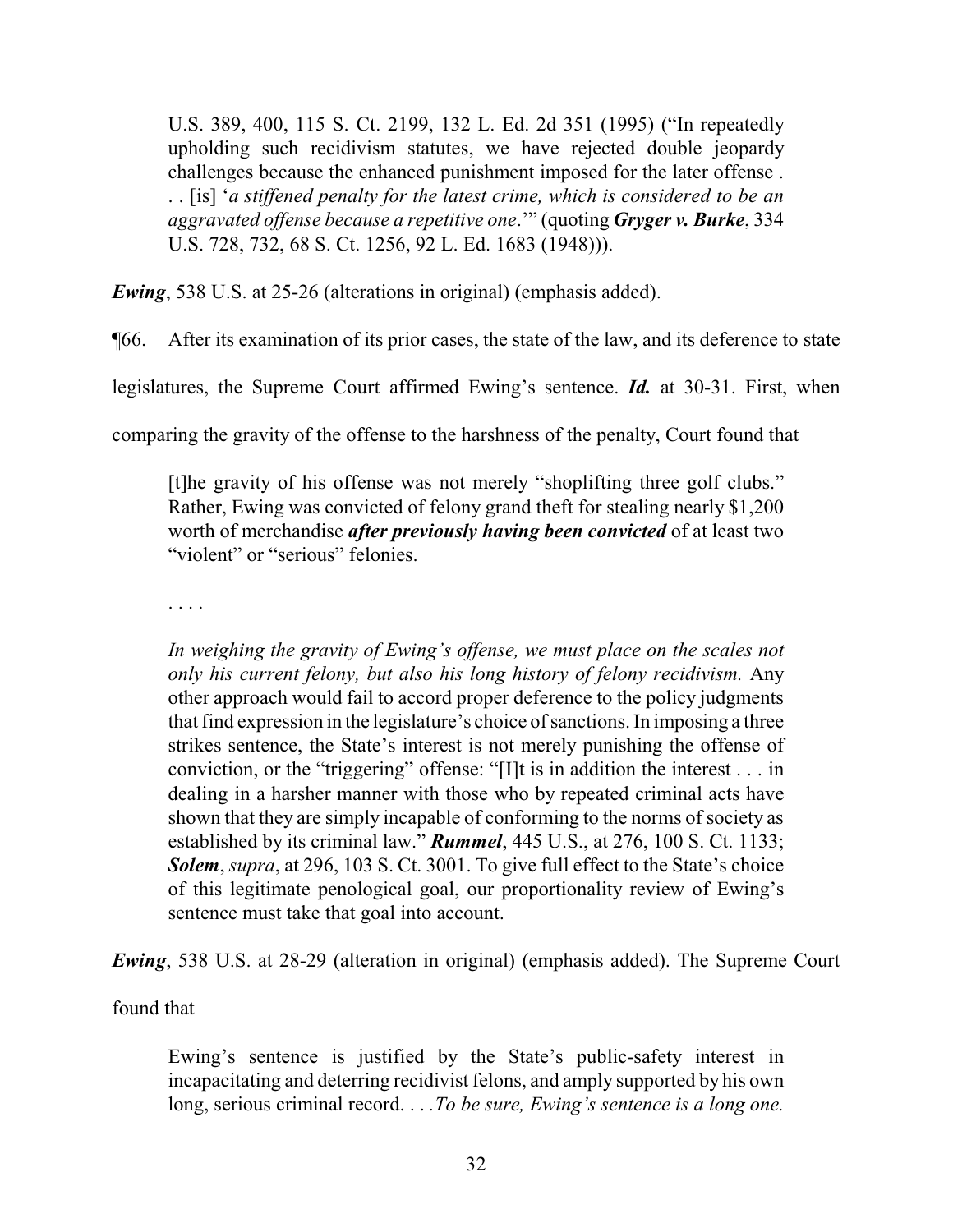*But it reflects a rational legislative judgment, entitled to deference, that offenders who have committed serious or violent felonies and who continue to commit felonies must be incapacitated.* The State of California "was entitled to place upon [Ewing] the onus of one who is simply unable to bring his conduct within the social norms prescribed by the criminal law of the State." *Rummel*, *supra*, at 284, 100 S. Ct. 1133. Ewing's is not "the rare case in which a threshold comparison of the crime committed and the sentence imposed leads to an inference of gross disproportionality." *Harmelin*, 501 U.S. at 1005, 111 S. Ct. 2680 (Kennedy, J., concurring in part and concurring in judgment).

*Ewing*, 538 U.S. at 29-30 (alteration in original) (emphasis added) (footnote omitted). The Court held that Ewing's sentence did not violate the Eighth Amendment. *Id.* at 30-31.

#### **2. Mississippi Jurisprudence**

¶67. We have repeatedly held that the decision as to what constitutes a crime and what punishment is to be received for those crimes is solely within the realm of the Legislature. *Jones v. State*, 122 So. 3d 698, 702 (Miss. 2013) ("The Legislature is the branch of government responsible for enactment of substantive law, which includes both crime and punishment."); *Brawner v. State*, 947 So. 2d 254, 268 (Miss. 2006) ("It is the Legislature's prerogative to define crimes and set punishments as long as they remain within the limits of the United States Constitution and our own." (citing *Stevens v. State*, 806 So. 2d 1031, 1044 (Miss. 2001))); *Weaver v. State*, 713 So. 2d 860, 863 (Miss. 1997) ("[T]he Legislature has the exclusive constitutional power to define what is a crime and what type of punishment is to be assessed." (citing *Winters v. State*, 473 So. 2d 452, 456 (Miss. 1985), *superseded by statute as stated in Henderson v. State*, 323 So. 3d 1020 (Miss. 2021)); *Horton v. State*, 374 So. 2d 764, 765 (Miss. 1979) ("Fixing the limits of punishment for crime is a function of the legislature, and unless the punishment specified by statute constitutes cruel and unusual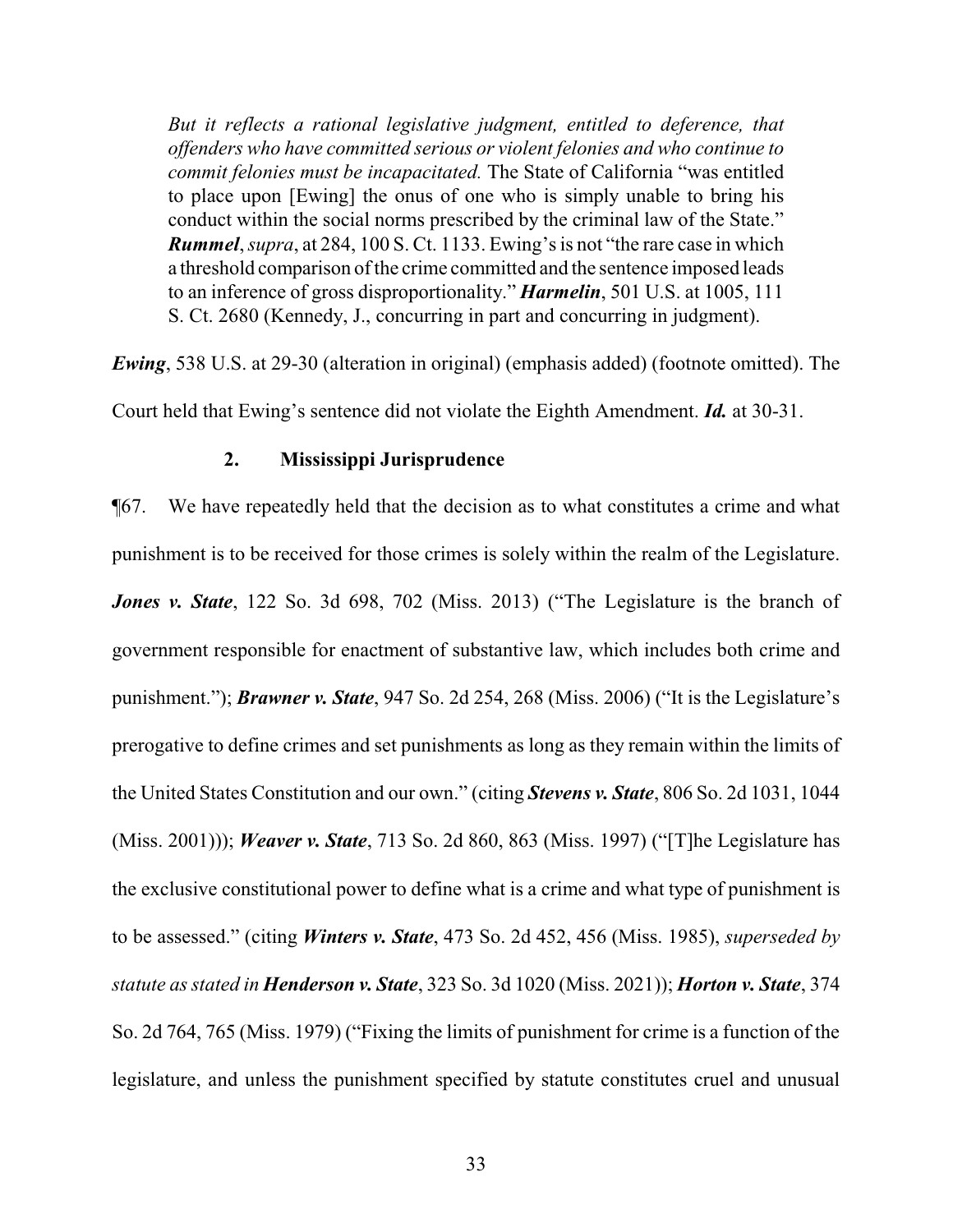punishment, it will not be disturbed by the judiciary."); *Gabriel v. Brame*, 200 Miss. 767, 773, 28 So. 2d 581, 583 (1947) ("[T]he authority to say what constitutes a crime, and what punishment shall be inflicted, is in its entirety a legislative question, save as to punishment which is cruel and inhuman, and being so, the law-making authority may prescribe not only the penalty but also such incidents and conditions as will in the judgment of the legislature best serve the general policy which is the basis of all criminal sentences.").

¶68. This Court has affirmed enhanced sentences for habitual offenders repeatedly in case after case for more than four decades. In *Baker v. State*, 394 So. 2d 1376, 1377 (Miss. 1981), Baker was convicted of carrying a concealed weapon as a felon and was sentenced to life imprisonment without probation or parole. Baker appealed, arguing that Section 99-19-83 was unconstitutional as written and applied, *inter alia*. *Id.* Baker argued that the Court failed to follow *Rummel*, 445 U.S. 263, because he was denied probation or parole. *Id.* at 1378. This Court held that the option of parole was "a question of state policy exclusively for the state's decision." *Id.* (citing *Ughbanks v. Armstrong*, 208 U.S. 481, 28 S. Ct. 372, 52 L. Ed. 582 (1908)).We further held that it was the responsibility of the Legislature to determine proper punishments:

It is a matter within the legislative prerogative which is not a proper subject of judicial interferences. Society is entitled to protection against criminals who habitually wreak unlawful aggression against the lives and property of the law abiding citizens of the state. When a convicted felon has demonstrated incorrigibility to the ordinary modes of punishment, it becomes necessary to seek other means to deter his criminal propensities, and such may be done by the legislature even to the extent of depriving him permanently of his liberty.

Id. (citations omitted). The Court specifically held that Section 99-19-83 was constitutional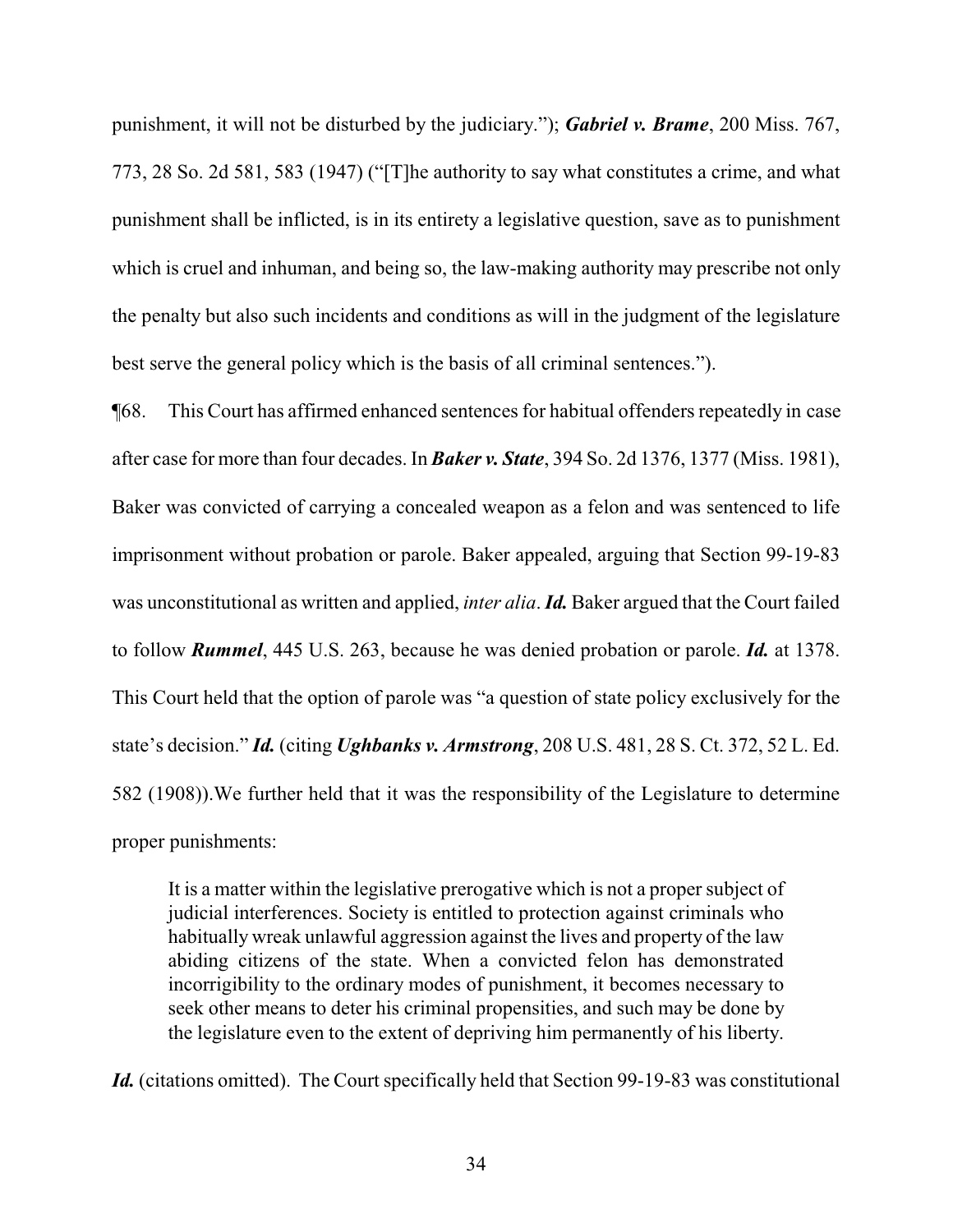as written and applied. *Id.* at 1379. Baker's conviction and sentence was affirmed because "[t]he State sufficiently proved the prior convictions, [such] that we are of the opinion the enhancement of Baker's punishment under [Section] 99-19-83 was based upon ample evidence." *Id.*

¶69. We have repeatedly held that Section 99-19-83 is neither unconstitutional nor cruel and unusual. In *Jackson v. State*, 483 So. 2d 1353, 1355 (Miss. 1986), Jackson sought refuge via *Solem*, 463 U.S. 277, and argued that his sentence of life imprisonment without parole was disproportionate to his charged offence. This Court explicitly rejected the disproportionality argument and held that reliance on *Solem* was misplaced. *Jackson*, 483 So. 2d at 1355. This Court held Jackson's sentence under Section 99-19-83 was not cruel nor unusual. *Id.*

¶70. In *Thomas v. State*, 48 So. 3d 460 (Miss. 2010), Thomas was convicted of fourthdegree arson and was sentenced as a habitual offender, under Section 99-19-83, to life without the possibility of parole. Thomas too asserted that his sentence was grossly disproportionate to his crime of setting his jail cell on fire, which he characterized as a misdemeanor. *Id.* at 478. The Court found that "Thomas's sentence did not exceed the maximum term allowed by statute and thus was not grossly disproportionate." *Id.* at 480 (citing *Mingo v. State*, 944 So. 2d 18, 34 (Miss. 2006)). Noting Thomas's long history as a repeat offender, the Court found no merit to Thomas's Eighth Amendment argument. *Thomas*, 48 So. 3d at 480-81.

¶71. In *Long v. State*, 52 So. 3d 1188 (Miss. 2011), Long was convicted of selling a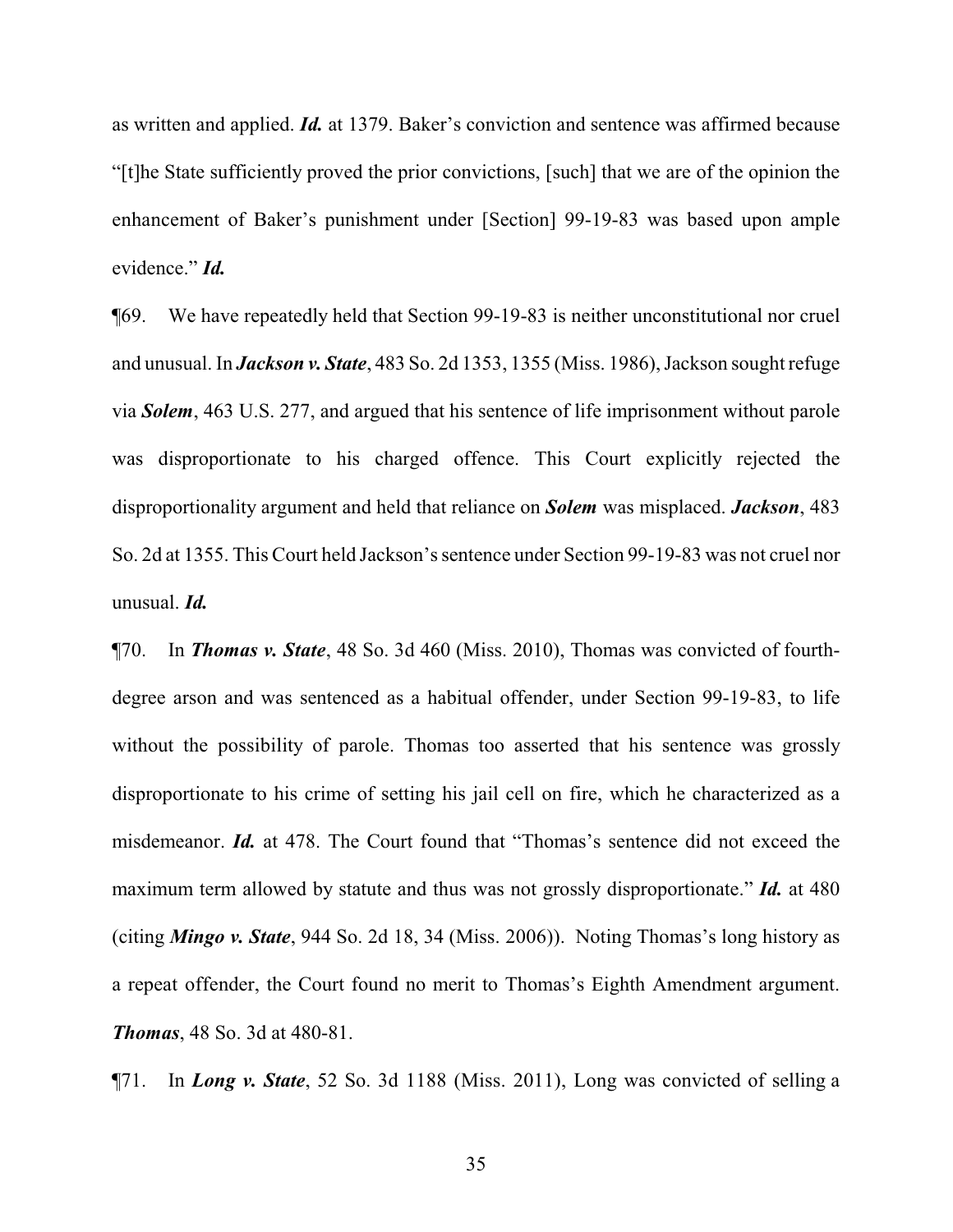controlled substance within 1,000 feet of a park. As an habitual offender, Long was sentenced to life in prison without the possibility of parole. *Id.* at 1190. Long argued that the trial court erred by sentencing him to life in prison. *Id.* at 1196. Once again, this Court held that Long's sentence was "within the complete discretion of the trial court, [and] this Court finds that the trial court did not err in sentencing Long as an habitual offender under Mississippi Code Section 99-19-83." *Id.* at 1197. The Court further held that Long's challenge that his sentence was grossly disproportionate to his crime lacked merit and that the trial court was not required to perform an Eighth Amendment proportionality test.<sup>15</sup> This Court affirmed the Long's sentence. *Id.*

¶72. In *Taylor v. State*, 122 So. 3d 707 (Miss. 2013), Taylor was convicted of possession of a controlled substance in a prison facility and was sentenced to life imprisonment without the possibility of parole. Taylor argued that the trial court erred by sentencing him under Section 99-19-83. The Court of Appeals affirmed the conviction. *Id.* at 708. After granting certiorari, this Court affirmed Taylor's sentence of life imprisonment under Section 99-19- 83. *Id.* at 716.

¶73. In *Rice v. State*, 134 So. 3d 292 (Miss. 2014), Rice was convicted of auto burglary and sentenced as an habitual offender to life imprisonment without the possibility of parole. On direct appeal, the Court of Appeals "considered and rejected Rice's Eighth Amendment argument on direct appeal, [thus] the doctrine of res judicata bars him from raising it again." *Id.* at 300. After granting certiorari, we affirmed the sentence.

<sup>&</sup>lt;sup>15</sup> However, the trial court did conduct such a review and found Long's sentence was not unconstitutionally disproportionate. *Id.*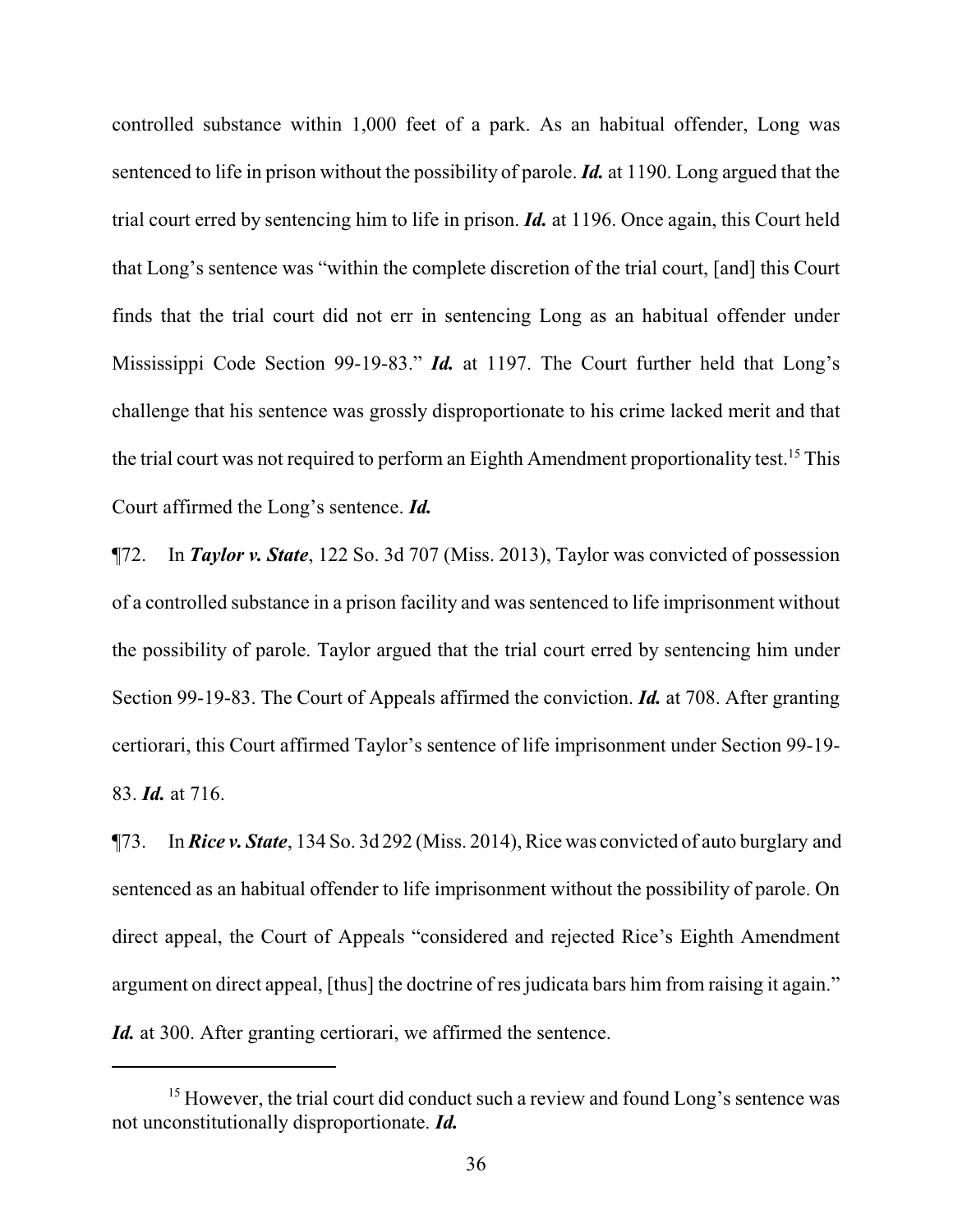Notwithstanding the procedural bar, we find Rice's argument here to be without merit. Sentencing is within the complete discretion of the trial court and is not subject to appellate review if it is within the limits prescribed by statute. *Reynolds v. State*, 585 So. 2d 753, 756 (Miss. 1991) (citations omitted). Rice was convicted of three separate felonies prior to his conviction in Cause 4. The State used two of these prior convictions to charge Rice as a habitual offender in Cause 4. After determining that the State had satisfied the elements of Section 99-19-83, the trial court sentenced him to life without parole. Rice's sentence was within the limits set by the statute. We find that Rice's sentence does not "[lead] to an inference of 'gross disproportionality[,]" such that an extended proportionality analysis is warranted. *Wilkerson v. State*, 731 So. 2d 1173, 1183 (Miss. 1999) (quoting *Smallwood v. Johnson*, 73 F.3d 1343, 1347 (5th Cir. 1996)).

*Rice*, 134 So. 3d at 300.

¶74. This Court recently confirmed the limited and narrow exception to the general rule

that "a sentence cannot be disturbed on appeal so long as it does not exceed the maximum

term allowed by statute." *Nash v. State*, 293 So. 3d 265, 268 (Miss. 2020) (internal quotation

mark omitted) (quoting *Fleming v. State*, 604 So. 2d 280, 302 (Miss. 1992)). Justice

Maxwell, writing for the Court, held that:

"The Eighth Amendment, which forbids cruel and unusual punishments, contains a 'narrow proportionality principle' that 'applies to noncapital sentences.'" *Ewing v. California*, 538 U.S. 11, 20, 123 S. Ct. 1179, 1185, 155 L. Ed. 2d 108 (2003) (quoting *Harmelin v. Michigan*, 501 U.S. 957, 996-97, 111 S. Ct. 2680, 115 L. Ed. 2d 836 (1991) (Kennedy,J., concurring in part and concurring in judgment)).

In years past, this Court reviewed proportionality using the three-part test from *Solem v. Helm*, 463 U.S. 277, 292, 103 S. Ct. 3001, 3010, 77 L. Ed. 2d 637 (1983). *Hoops v. State*, 681 So. 2d 521, 538 (Miss. 1996). But "*Solem* must now be viewed in the light of *Harmelin v. Michigan*, 501 U.S. 957, 111 S. Ct. 2680 . . . ." *McGruder* [*v. Puckett*], 954 F.2d [313,] 315 [(5th Cir. 1992)].

*Nash*, 293 So. 3d at 268-69 (emphasis added) (footnotes omitted). In *Nash*, while not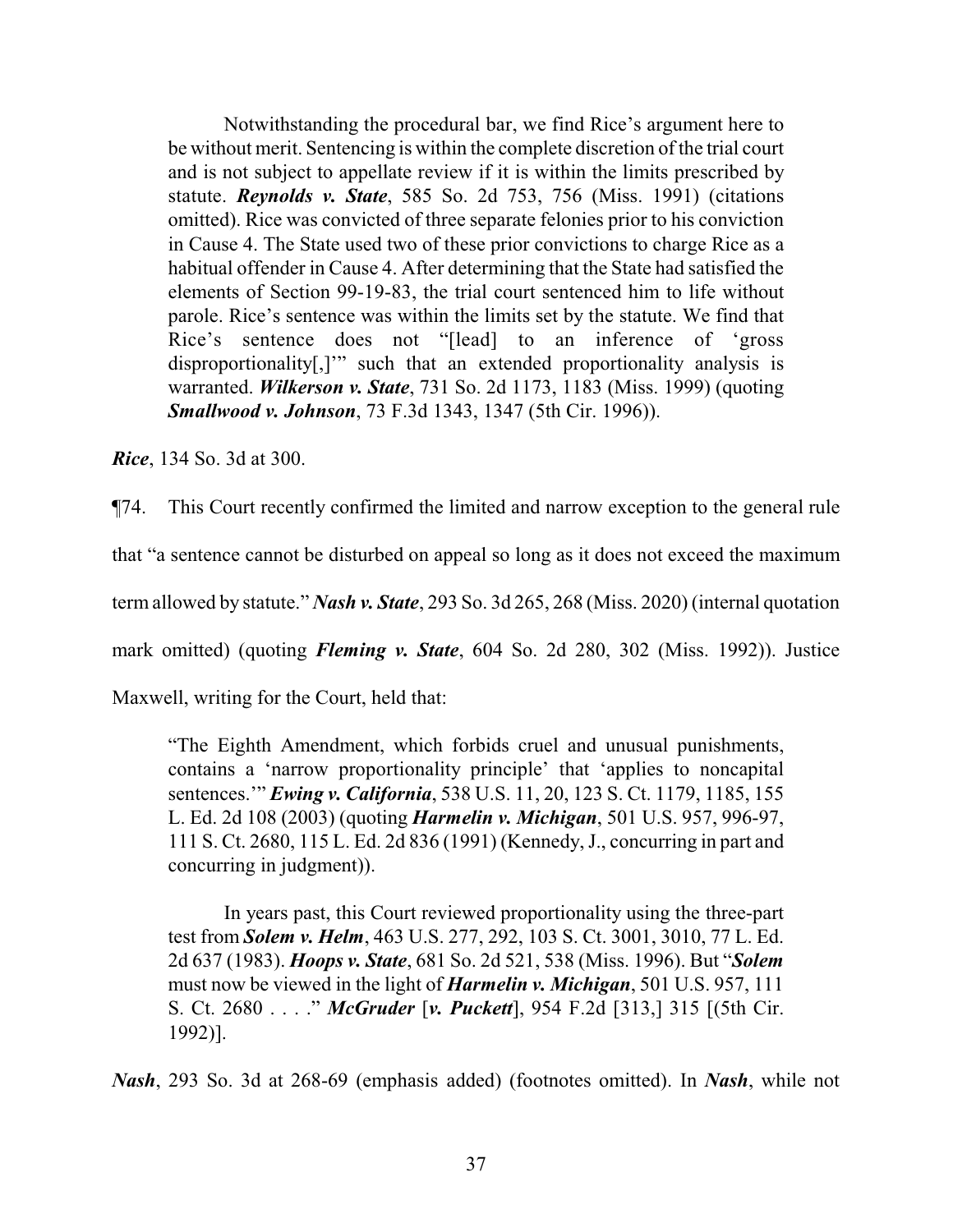charged as an habitual offender, this Court found that no *Solem* analysis was required because the sentence, although severe, did not invoke an inference of gross disproportionality, because it was within the statutory limits. *Id.* at 270.<sup>16</sup> Today's case is no different.

¶75. The cases discussed above are clear and convincing examples of cases in which this Court has upheld an enhanced sentence of life imprisonment without the possibility of parole under Section 99-19-93. Other cases utilizing different statutes have arrived at the same

<sup>&</sup>lt;sup>16</sup> While *Nash* relied on *Graham*, for the proposition that Justice Kennedy's opinion in *Harmelin* concluded "extreme sentences that are 'grossly disproportionate' to the crime" were forbidden, *Nash*, 293 So. 3d at 269 (citing *Graham*, 560 U.S. at 59-60 (quoting *Harmelin*, 501 U.S. at 997 (Kennedy, J., concurring in part and concurring in judgment)), that case is factually dissimilar. The defendant in *Graham* was sixteen years old when the crime was committed. *Graham*, 560 U.S. at 53. Graham was sentenced to life imprisonment without the possibility of parole after a probation violation. *Id.* at 57. The sole issue in *Graham* was "whether the Constitution permits a juvenile offender to be sentenced to life in prison without parole for a nonhomicide crime." *Id.* at 52. When Graham committed his crime, he was sixteen years of age. *Id.* at 53. Graham pled guilty to armed burglary and attempted armed robbery and was sentenced to probation and time already served. *Id.* at 53- 54. Less than six months later and approximately a month before his eighteenth birthday, Graham was arrested again after participating in armed robberies and fleeing from the police. *Id.* at 54-55. The Supreme Court was presented with the issue of whether a life sentence for a **juvenile** satisfied the goals of our penal system: "retribution, deterrence, incapacitation, and rehabilitation . . . ." *Id.* at 71 (citing *Ewing*, 538 U.S. at 25). The Supreme Court held those goals were not met with sentencing a juvenile to life in prison who did not commit a homicide. *Id.* at 82. Today's case does not involve a juvenile, but an adult recidivist. While the Supreme Court pondered if juvenile offenders might be rehabilitated given the opportunity, Russell, an adult, affirmativelyhas demonstrated just the opposite. Long sentences of incarceration failed to deter or rehabilitate Russell, nor did all of the breaks he received. He was given chance after chance through concurrent sentences, participation in the RID program, probation, house arrest, and parole. These breaks and less severe sentences did not alter Russell's behavior. Russell has shown no evidence of character improvement and no evidence of rehabilitation. His chosen life of crime has left isolation in prison as the only alternative for the protection of society.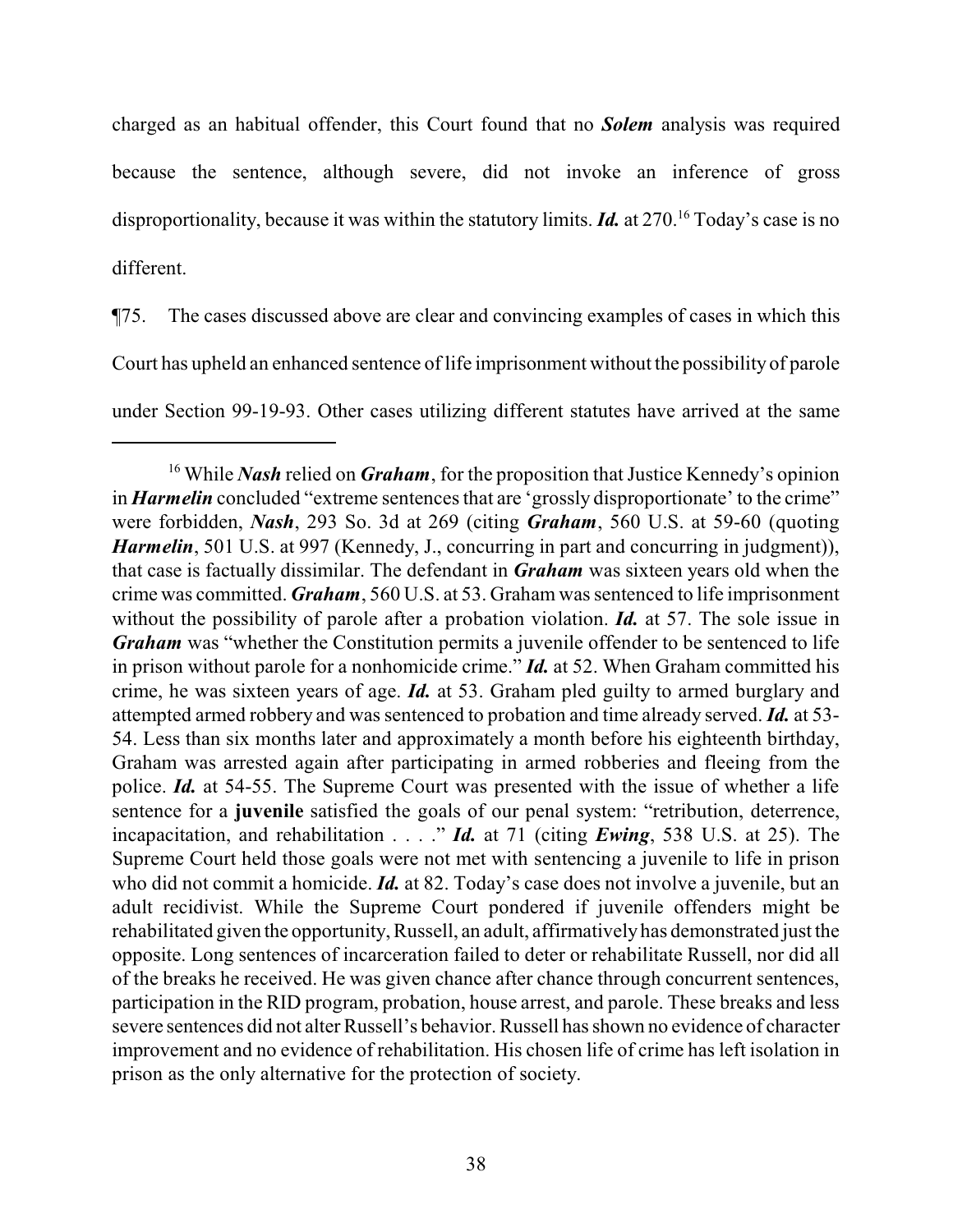result. For example, in *Tate v. State*, 912 So. 2d at 934, this Court affirmed Tate's conviction of possession and delivery of marijuana. He received two sentences of sixty years in prison, to run concurrently, without the possibility of early parole or release. *Id.* at 922-23. Because of his status an habitual offender, being twice convicted of two other felonies, Tate was given an enhanced sentence pursuant to Mississippi Code Section 99-19-81. *Id.* Tate argued that such a sentence was cruel and unusual punishment under *Solem*, 463 U.S. 277. The Court held that Tate was sentenced "within the statutory guidelines prescribed by the Legislature for the crime for which he was convicted." *Id.* at 933. The Court further held that

[t]hough certainly harsh, Tate's sentence is not "grossly disproportionate" to his crime. It is within the Legislature's prerogative to determine that three crimes such as those committed by Tate can result in a sentence of sixty years without parole or chance of early release. The Legislature has made its decision, and we may not impose our own opinion on the issue, absent a constitutional violation which we do not find.

*Id.* at 934.

¶76. While Tate was sentenced as an habitual offender under Section 99-19-81 and not Section 99-19-83, our holding is most instructive. If one only looks at the conviction for the last crime committed in a vacuum, many sentences might be considered harsh. However, the law requires consideration of all prior offenses and all attempts to utilize less severe sentences. Sentences such as Russell's are reserved for only those previously convicted felons who repeatedly refuse to abide by the laws of our state after wasting multiple opportunities to correct behaviors.

¶77. Presiding Judge Carlton, writing for five members of the Court of Appeals, opined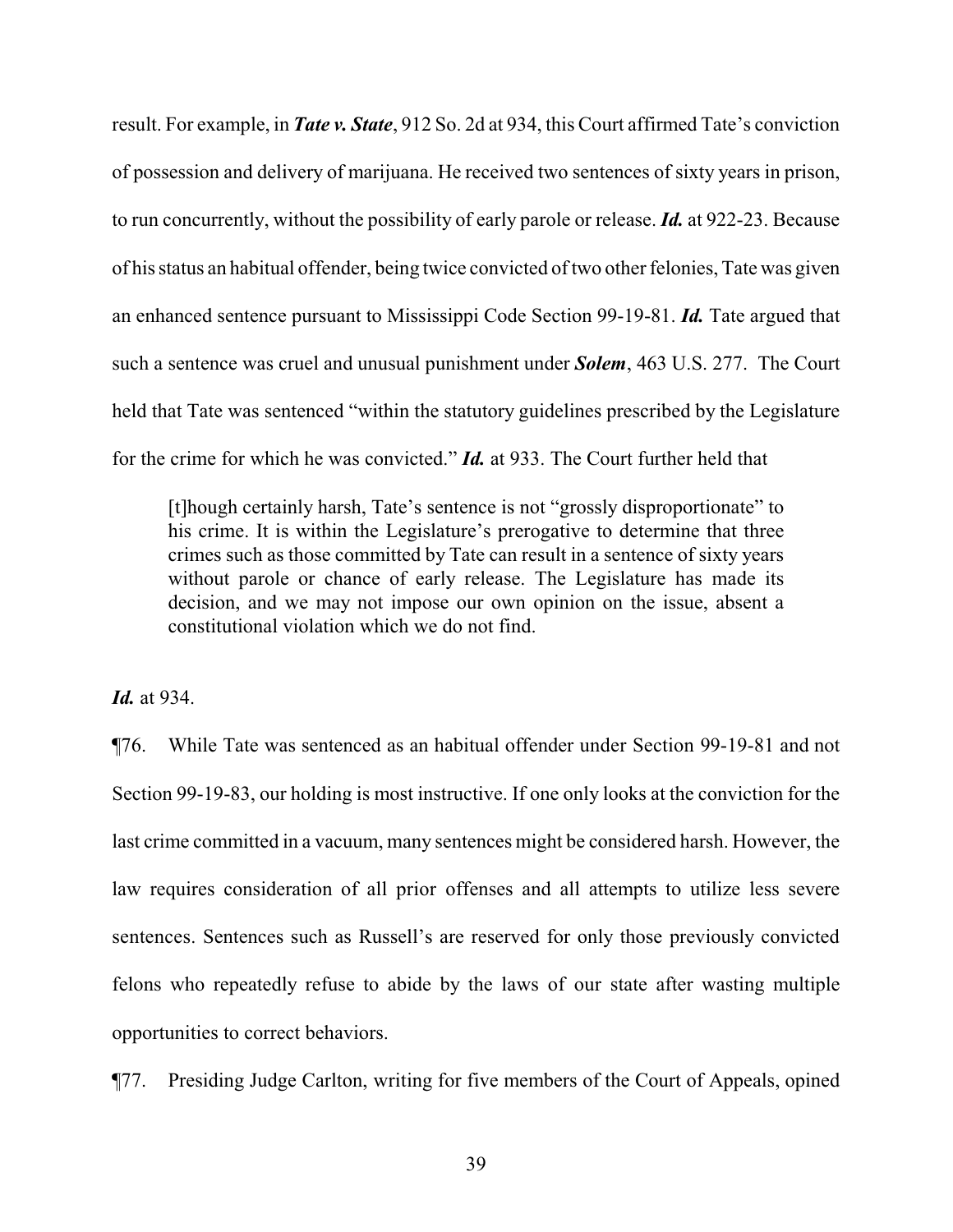Russell's case similar to *Wall v. State*, 718 So. 2d 1107 (Miss. 1998). In *Wall*, this Court affirmed Wall's conviction of marijuana and his sentence of life without parole based on his status as an habitual offender. 718 So. 2d at 1109. Today's case is no different.

¶78. The law in our state and nation is replete with cases holding that it is the legislative bodies who are given broad authority to establish sentences for all crimes, including habitual offenders. In enacting Section 99-19-83, the Mississippi Legislature determined that, for persons refusing to give up their life of crime and who are convicted and sentenced as habitual offenders, the only sentence which offers protection to society is isolation in prison without the possibility of parole. Only the rarest and most extraordinary cases require a trial court to conduct a proportionality review. Today's case is neither. The narrow threshold was not only missing, but the claim was neither raised nor advanced at trial.

¶79. All courts in this state are required to follow statutory law. I am uncertain whether the scenario included in the majority's opinion is a requirement or an aspiration. *See* Maj. Op. ¶ 32 n.4. If it is a suggestion, it is a worthy idea, and I would encourage the legislature to amend the statute to reflect same. At present, the punishment for Russell for his numerous misdeeds is a legislative question. *See* Maj. Op. *¶* 30.

¶80. The statute requires that a defendant must have two prior convictions, serving at least one year per conviction, and one conviction must be for a violent offense. Miss. Code Ann. § 99-19-83. When these conditions are satisfied, a defendant faces life imprisonment. *Id.* These qualifications were met in today's case, as they were met in *Wall*, and in a host of other cases cited above. Russell's life imprisonment sentence was within the sound discretion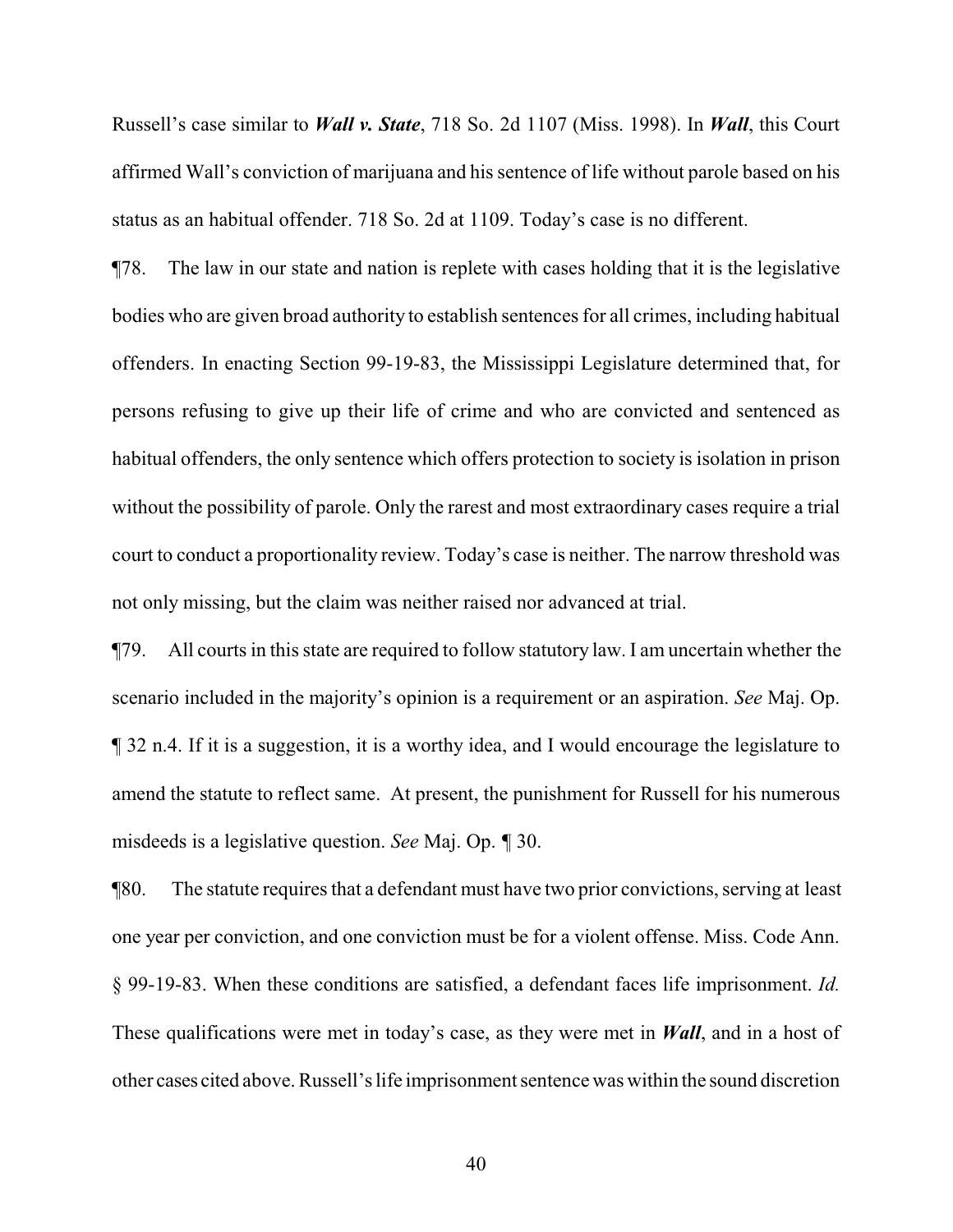of the trial court. The trial court adhered to stare decisis and made a constitutionally sound sentencing decision, without objection.

¶81. Russell was given numerous chances, yet he squandered every one. Russell, through his own actions, has evinced incorrigibility, despite multiple opportunities to reform his criminal ways, showing no evidence ofremorse, and exhibiting no evidence ofrehabilitation. Statutes like Section 99-19-83 were the Legislature's response to protect law-abiding citizens. Russell has shown a propensity for multiple years to commit crimes and to violate the rights of his fellow man and the laws of our state and nation. Prior attempts to deter and reform him have failed. Multiple shorter incarceration periods have failed to dissuade Russell. The Legislature declared life imprisonmentis necessaryto protect society.When this occurs, the Legislature mandates life imprisonment without the possibility of parole.

¶82. Based on both this Court's precedent and the rulings of the United States Supreme Court in *Rummel*, 445 U.S. 263, *Harmelin*, 501 U.S. 263, *Andrade*, 538 U.S. 63, and *Ewing*, 538 U.S. 11, Russell's sentence as an habitual offender was not grossly disproportionate. His sentence meets the prescribed statutory punishment. There is no legal basis to vacate Russell's sentence. It is neither cruel nor unusual. As Russell has failed to prove that the threshold requirement of gross disproportionality was offered and met, because his sentence fell within the statutory requirement, and because his sentence is a constitutionally permissible sentence, we should affirm Russell's conviction and sentence.

## **BEAM AND ISHEE, JJ., JOIN THIS OPINION. MAXWELL AND CHAMBERLIN, JJ., JOIN THIS OPINION IN PART.**

### **COLEMAN, JUSTICE, DISSENTING:**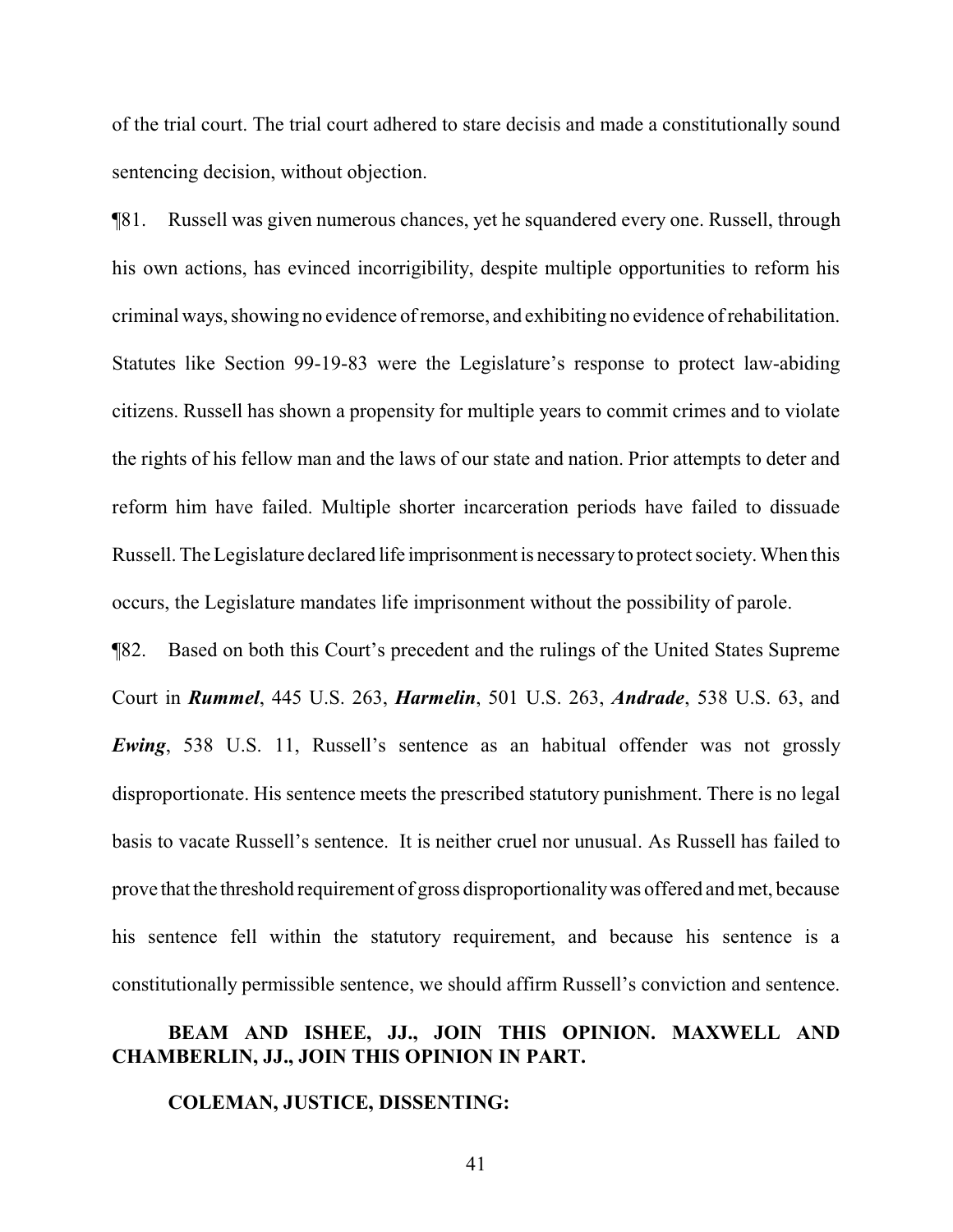¶83. Like Presiding Judge Wilson and the four Mississippi Court of Appeals judges who joined his opinion, *Russell v. State*, No. 2019-KA-01670-COA, 2021 WL 1884144, at \*\*4-8, (¶¶ 15-29) (Miss. Ct. App. May 11, 2021) (Wilson, P.J., dissenting), I discern no material difference in today's case and *Solem v. Helm*, 463 U.S. 277 (1983). The majority affirms not based on identifying any material distinction between Russell's and Helm's, but based on Russell's failure to offer evidence.

¶84. The majority cites two differences, but I disagree that they are material. First, the majority points out that one of Russell's predicate felonies was for burglary. As Judge Wilson wrote, burglary was not considered a *per se* crime of violence until Mississippi Code Section 97-3-2 made it so as a matter of law on July 1, 2014. *Russell*, 2021 WL 1884144, at \*5 (¶ 20). Russell pled guilty to two counts of burglary in 2004. Prior to July 1, 2014, burglary was only considered a crime of violence if actual violence took place during the burglary. *Id.* We do not know whether Russell's burglaries involved actual violence, but the fact that he was allowed the opportunity by the sentencing court to participate in the Regimented Inmate Discipline Program tends to indicate they did not. *Id.*

¶85. Second, the majority points to Helm's record of alcohol use. The *Solem* Court identified three "objective factors" for courts to consider *Id.* at 290. First, the gravity of the offense and harshness of the penalty. *Id.* Second, sentences imposed on other criminals in the same jurisdiction. Third, sentences imposed for commission of the same crime in other jurisdictions. *Id*. at 291-92. The effect of Helm's use of alcohol does not weigh into any of the above-listed objective factors. While the *Solem* Court went on to discuss other,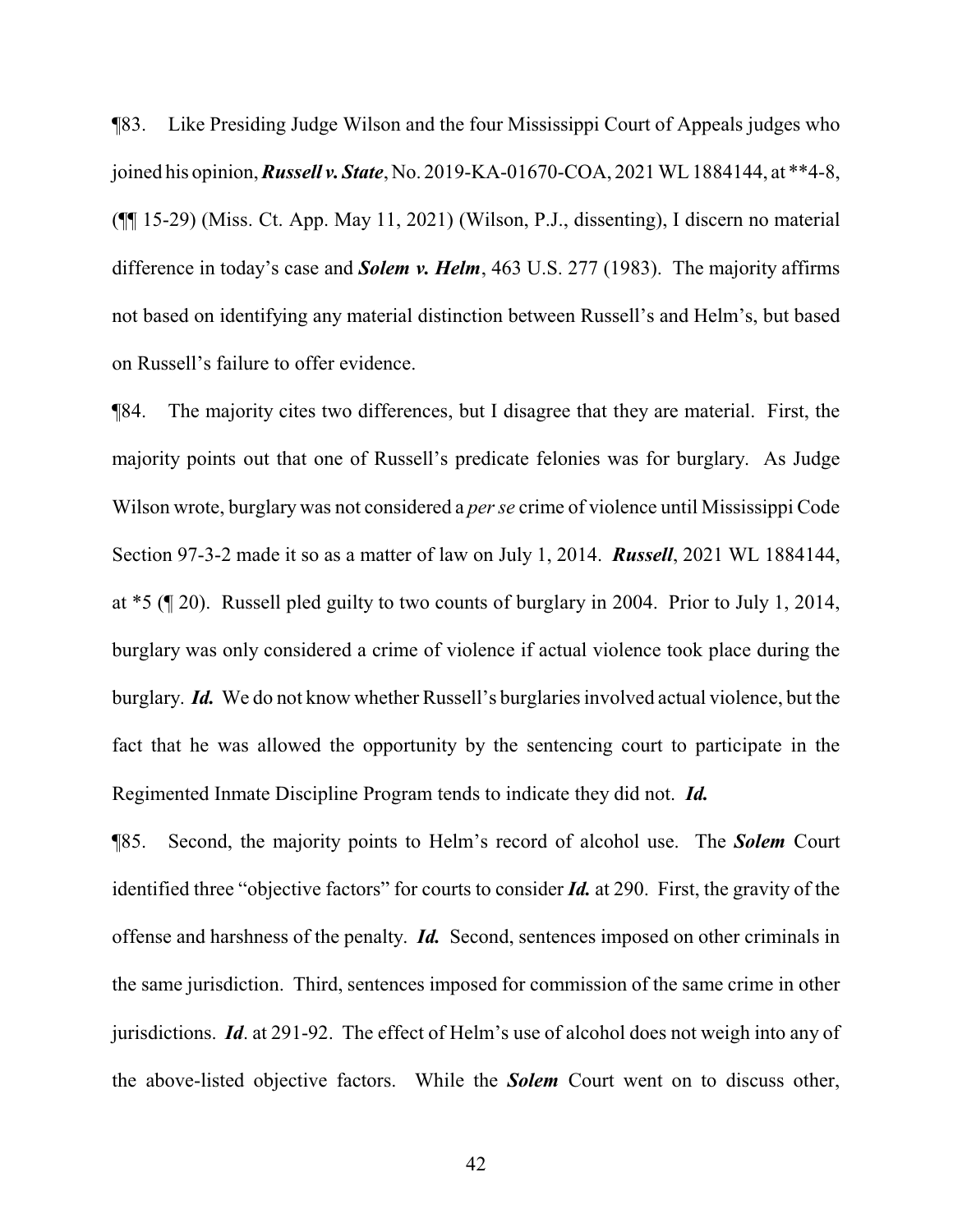subjective, principles, the lack of an impact of the use of alcohol on the objective ones leads me to conclude that it is not material.

¶86. Recent developments in Mississippi and elsewhere concerning the treatment of marijuana possession arguably provide a material difference between *Solem* and Russell that favors Russell as to the objective factors. In the past year, the state of Mississippi joined many of its sister states in adopting a medical marijuana program. Pursuant to the bill creating the program, the difference going forward between going to jail for possessing 2.5 ounces of marijuana and owning it legally would be a prescription. *See* S.B. 2095, 2022 Miss. Laws. For better or for worse, the adoption of a medical marijuana in Mississippi is in keeping with a nationwide change on the treatment of marijuana in the law. An April 2021 law journal article points out that thirty-six states now have medical marijuana programs, and fourteen states and the District of Columbia now allow its recreational use. Paul J. Larkin, Jr., *Cannabis Capitalism,* 69 Buff. L. Rev. 215, 216-217 (2021). Less than thirty years ago, however, all states and the federal government outlawed its distribution. *Id.* Whether it be wisdom or folly, the above-described move toward decriminalizing the use of marijuana considered in light of the first objective *Solem* factor, *i.e.*, the gravity of the offense and the harshness of the penalty, surely weighs in favor of Russell. There appears to be no similar widespread movement to legalize "uttering a 'no account' check[.]" *Solem*, 463 U.S. at 281.

¶87. It is worth noting that the majority acknowledges that Russell's sentence "appears grossly disproportionate" when compared to the sentence for the crime for which he was

43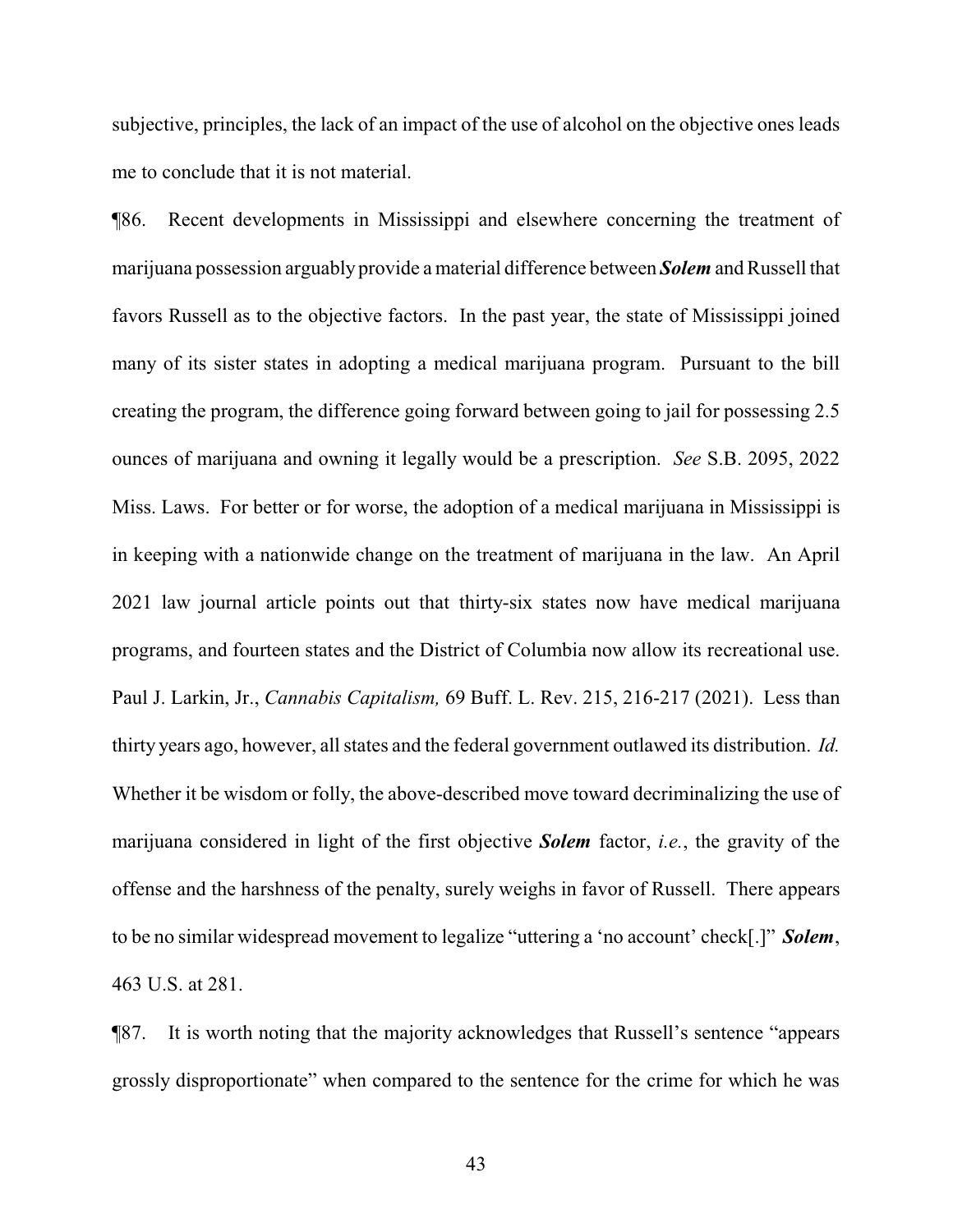convicted. Maj. ¶ 29. The majority undertakes the task of offering procedural guidance to courts faced with defendants in the same position as that in which Russell finds himself, yet it denies Russell himself the benefit of its guidance. In so doing, the majority leaves Russell in prison for the rest of his life subject to a sentence that, based on the striking and unrefuted similarity of Russell's case to *Solem*, in all likelihood violates the Eighth Amendment prohibition against cruel and unusual punishment.

¶88. Although the chief justice cites several cases issued by the Supreme Court of the Unites States after *Solem* none of them overrule it. As Presiding Judge Wilson wrote, "when the United States Supreme Court has held that a particular sentence is unconstitutional in a case that is not materially distinguishable from the case in front of us, we are obliged to apply the Supreme Court's decision and vacate the sentence." *Russell*, 2021 WL 1884144, at \*8 (¶ 29) (citing *Bolton v. City of Greenville*, 253 Miss. 656, 666, 178 So. 2d 667, 672 (1965)). I would add to Presiding Judge Wilson's words that, given the above-described change in the treatment of marijuana use in the law across the country over the past three decades, the most material difference between Russell's situation and that of Helm actually weighs in favor of Russell.

¶89. I do not here go so far as to contend that Russell's sentence *per se* violates the Eighth Amendment. Rather I argue that, in light of the marked similarities between Russell's situation and Helm's and the majority's own acknowledgment that the guidance now in place for courts to consider the issue of disproportionate sentences requires classification, the matter should be remanded for a new sentencing hearing.